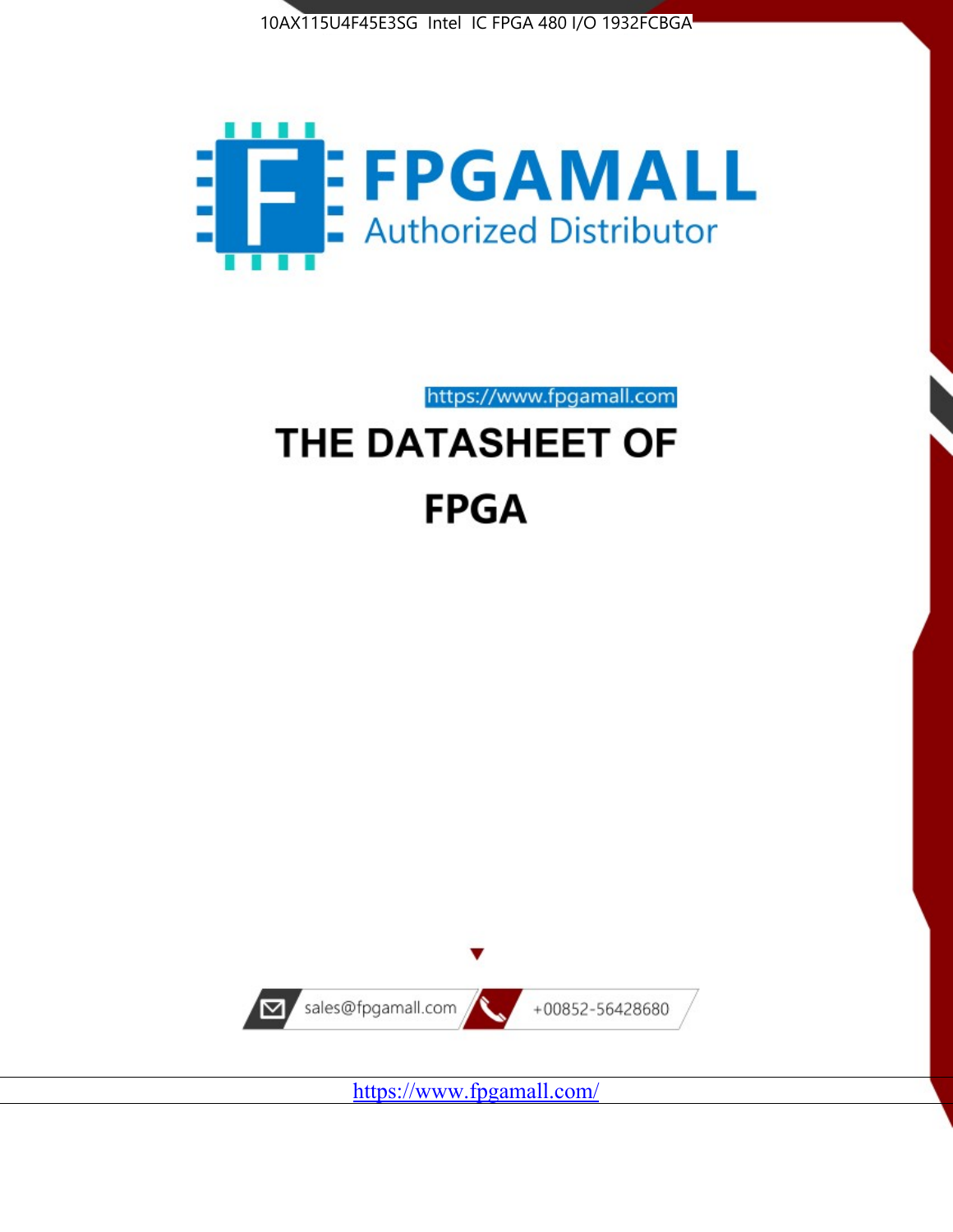10AX115U4F45E3SG Intel IC FPGA 480 I/O 1932FCBGA



# **Intel® Arria® 10 Device Overview**



**A10-OVERVIEW | 2018.12.06** Latest document on the web: **[PDF](https://www.intel.com/content/dam/www/programmable/us/en/pdfs/literature/hb/arria-10/a10_overview.pdf)** | **[HTML](https://www.intel.com/content/www/us/en/programmable/documentation/sam1403480274650.html)**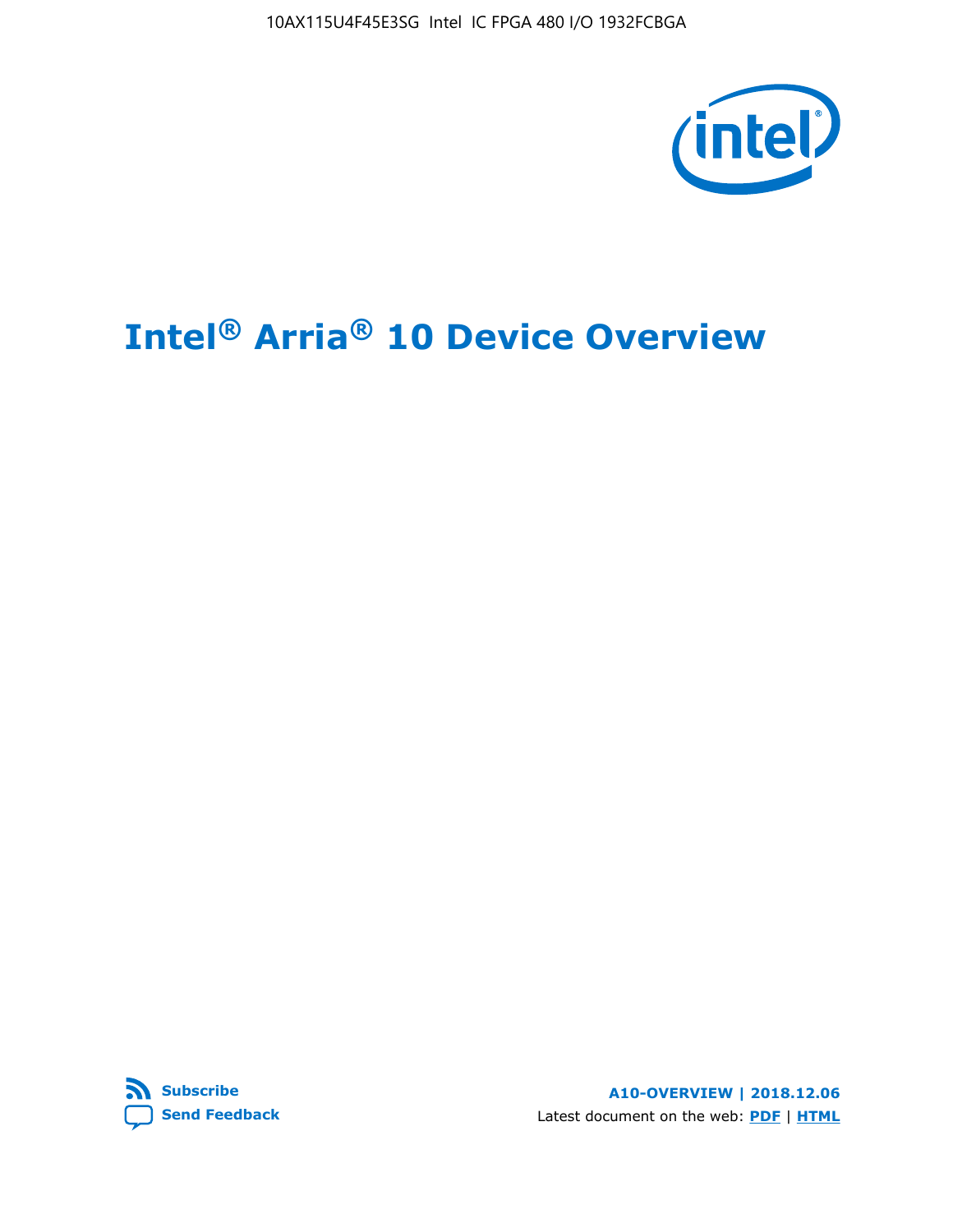

**Contents** 

# **Contents**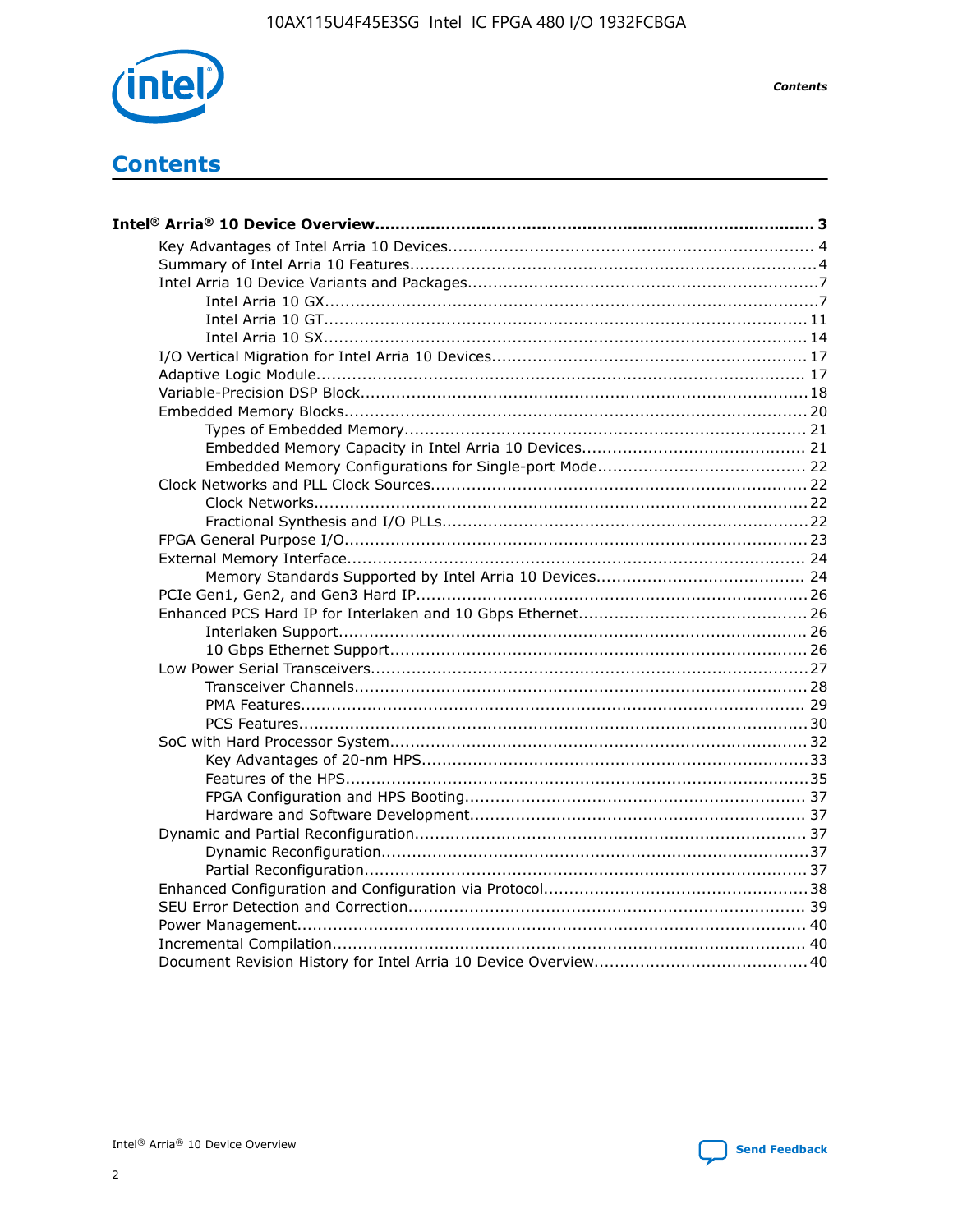**A10-OVERVIEW | 2018.12.06**

**[Send Feedback](mailto:FPGAtechdocfeedback@intel.com?subject=Feedback%20on%20Intel%20Arria%2010%20Device%20Overview%20(A10-OVERVIEW%202018.12.06)&body=We%20appreciate%20your%20feedback.%20In%20your%20comments,%20also%20specify%20the%20page%20number%20or%20paragraph.%20Thank%20you.)**



# **Intel® Arria® 10 Device Overview**

The Intel<sup>®</sup> Arria<sup>®</sup> 10 device family consists of high-performance and power-efficient 20 nm mid-range FPGAs and SoCs.

Intel Arria 10 device family delivers:

- Higher performance than the previous generation of mid-range and high-end FPGAs.
- Power efficiency attained through a comprehensive set of power-saving technologies.

The Intel Arria 10 devices are ideal for high performance, power-sensitive, midrange applications in diverse markets.

| <b>Market</b>         | <b>Applications</b>                                                                                               |
|-----------------------|-------------------------------------------------------------------------------------------------------------------|
| Wireless              | Channel and switch cards in remote radio heads<br>٠<br>Mobile backhaul<br>٠                                       |
| Wireline              | 40G/100G muxponders and transponders<br>٠<br>100G line cards<br>٠<br><b>Bridging</b><br>٠<br>Aggregation<br>٠     |
| <b>Broadcast</b>      | Studio switches<br>٠<br>Servers and transport<br>٠<br>Videoconferencing<br>٠<br>Professional audio and video<br>٠ |
| Computing and Storage | Flash cache<br>٠<br>Cloud computing servers<br>٠<br>Server acceleration<br>٠                                      |
| Medical               | Diagnostic scanners<br>٠<br>Diagnostic imaging<br>٠                                                               |
| Military              | Missile guidance and control<br>٠<br>Radar<br>٠<br>Electronic warfare<br>٠<br>Secure communications<br>٠          |

#### **Table 1. Sample Markets and Ideal Applications for Intel Arria 10 Devices**

#### **Related Information**

- [Intel Arria 10 Device Handbook: Known Issues](http://www.altera.com/support/kdb/solutions/rd07302013_646.html) Lists the planned updates to the *Intel Arria 10 Device Handbook* chapters.
- [Intel Arria 10 GX/GT Device Errata and Design Recommendations](https://www.intel.com/content/www/us/en/programmable/documentation/agz1493851706374.html#yqz1494433888646)
- [Intel Arria 10 SX Device Errata and Design Recommendations](https://www.intel.com/content/www/us/en/programmable/documentation/cru1462832385668.html#cru1462832558642)

Intel Corporation. All rights reserved. Intel, the Intel logo, Altera, Arria, Cyclone, Enpirion, MAX, Nios, Quartus and Stratix words and logos are trademarks of Intel Corporation or its subsidiaries in the U.S. and/or other countries. Intel warrants performance of its FPGA and semiconductor products to current specifications in accordance with Intel's standard warranty, but reserves the right to make changes to any products and services at any time without notice. Intel assumes no responsibility or liability arising out of the application or use of any information, product, or service described herein except as expressly agreed to in writing by Intel. Intel customers are advised to obtain the latest version of device specifications before relying on any published information and before placing orders for products or services. \*Other names and brands may be claimed as the property of others.

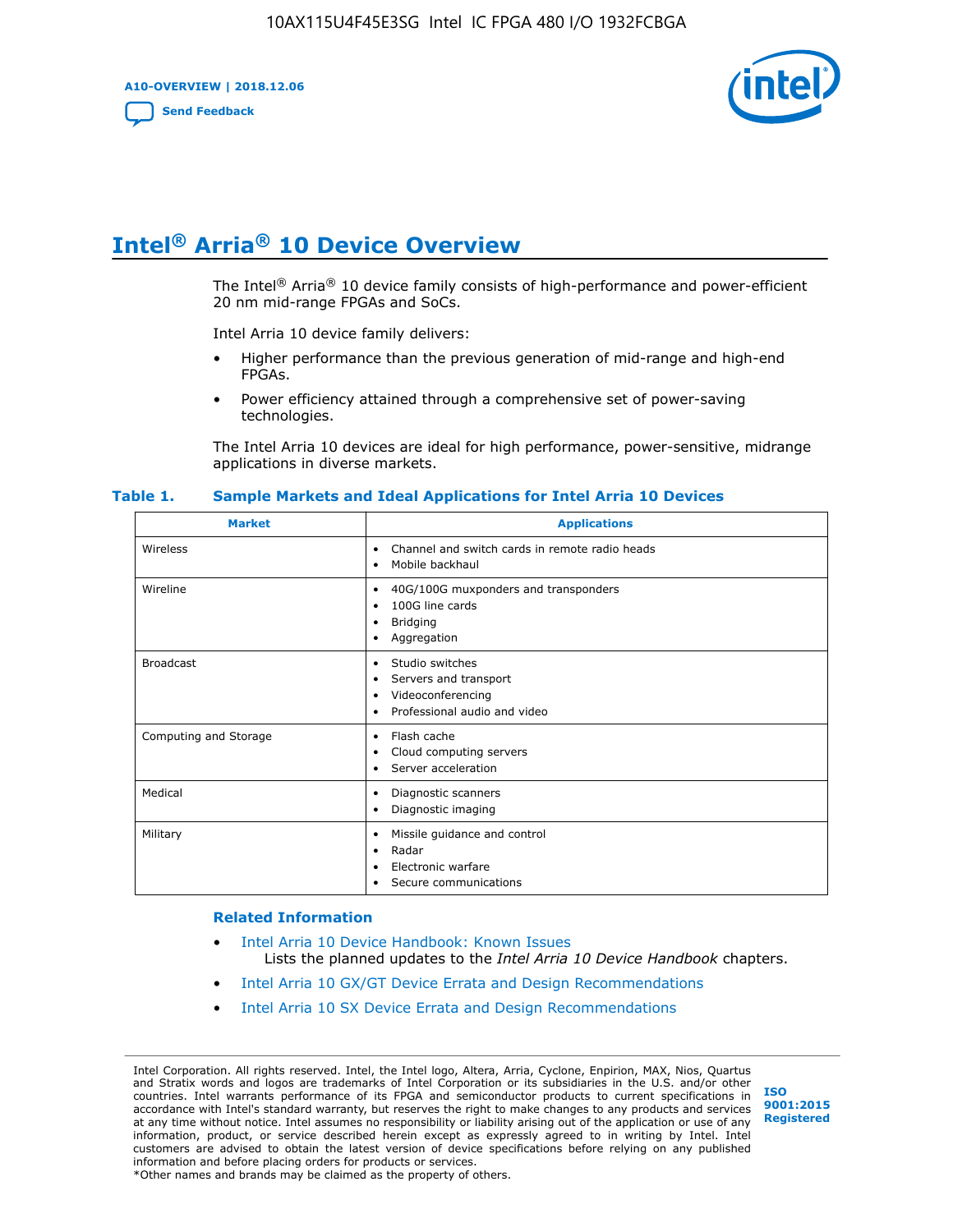

# **Key Advantages of Intel Arria 10 Devices**

## **Table 2. Key Advantages of the Intel Arria 10 Device Family**

| <b>Advantage</b>                                                                                          | <b>Supporting Feature</b>                                                                                                                                                                                                                                                                                                |
|-----------------------------------------------------------------------------------------------------------|--------------------------------------------------------------------------------------------------------------------------------------------------------------------------------------------------------------------------------------------------------------------------------------------------------------------------|
| Enhanced core architecture                                                                                | Built on TSMC's 20 nm process technology<br>٠<br>60% higher performance than the previous generation of mid-range FPGAs<br>٠<br>15% higher performance than the fastest previous-generation FPGA<br>٠                                                                                                                    |
| High-bandwidth integrated<br>transceivers                                                                 | Short-reach rates up to 25.8 Gigabits per second (Gbps)<br>٠<br>Backplane capability up to 12.5 Gbps<br>٠<br>Integrated 10GBASE-KR and 40GBASE-KR4 Forward Error Correction (FEC)<br>٠                                                                                                                                   |
| Improved logic integration and<br>hard IP blocks                                                          | 8-input adaptive logic module (ALM)<br>٠<br>Up to 65.6 megabits (Mb) of embedded memory<br>٠<br>Variable-precision digital signal processing (DSP) blocks<br>Fractional synthesis phase-locked loops (PLLs)<br>Hard PCI Express Gen3 IP blocks<br>Hard memory controllers and PHY up to 2,400 Megabits per second (Mbps) |
| Second generation hard<br>processor system (HPS) with<br>integrated ARM* Cortex*-A9*<br>MPCore* processor | Tight integration of a dual-core ARM Cortex-A9 MPCore processor, hard IP, and an<br>٠<br>FPGA in a single Intel Arria 10 system-on-a-chip (SoC)<br>Supports over 128 Gbps peak bandwidth with integrated data coherency between<br>$\bullet$<br>the processor and the FPGA fabric                                        |
| Advanced power savings                                                                                    | Comprehensive set of advanced power saving features<br>٠<br>Power-optimized MultiTrack routing and core architecture<br>٠<br>Up to 40% lower power compared to previous generation of mid-range FPGAs<br>٠<br>Up to 60% lower power compared to previous generation of high-end FPGAs                                    |

# **Summary of Intel Arria 10 Features**

## **Table 3. Summary of Features for Intel Arria 10 Devices**

| <b>Feature</b>                  | <b>Description</b>                                                                                                                                                                                                                                                                                                                                                                                           |
|---------------------------------|--------------------------------------------------------------------------------------------------------------------------------------------------------------------------------------------------------------------------------------------------------------------------------------------------------------------------------------------------------------------------------------------------------------|
| Technology                      | TSMC's 20-nm SoC process technology<br>٠<br>Allows operation at a lower $V_{CC}$ level of 0.82 V instead of the 0.9 V standard $V_{CC}$ core voltage                                                                                                                                                                                                                                                         |
| Packaging                       | 1.0 mm ball-pitch Fineline BGA packaging<br>٠<br>0.8 mm ball-pitch Ultra Fineline BGA packaging<br>Multiple devices with identical package footprints for seamless migration between different<br><b>FPGA</b> densities<br>Devices with compatible package footprints allow migration to next generation high-end<br>Stratix <sup>®</sup> 10 devices<br>RoHS, leaded $(1)$ , and lead-free (Pb-free) options |
| High-performance<br>FPGA fabric | Enhanced 8-input ALM with four registers<br>Improved multi-track routing architecture to reduce congestion and improve compilation time<br>Hierarchical core clocking architecture<br>Fine-grained partial reconfiguration                                                                                                                                                                                   |
| Internal memory<br>blocks       | M20K-20-Kb memory blocks with hard error correction code (ECC)<br>٠<br>Memory logic array block (MLAB)-640-bit memory                                                                                                                                                                                                                                                                                        |
|                                 | continued                                                                                                                                                                                                                                                                                                                                                                                                    |



<sup>(1)</sup> Contact Intel for availability.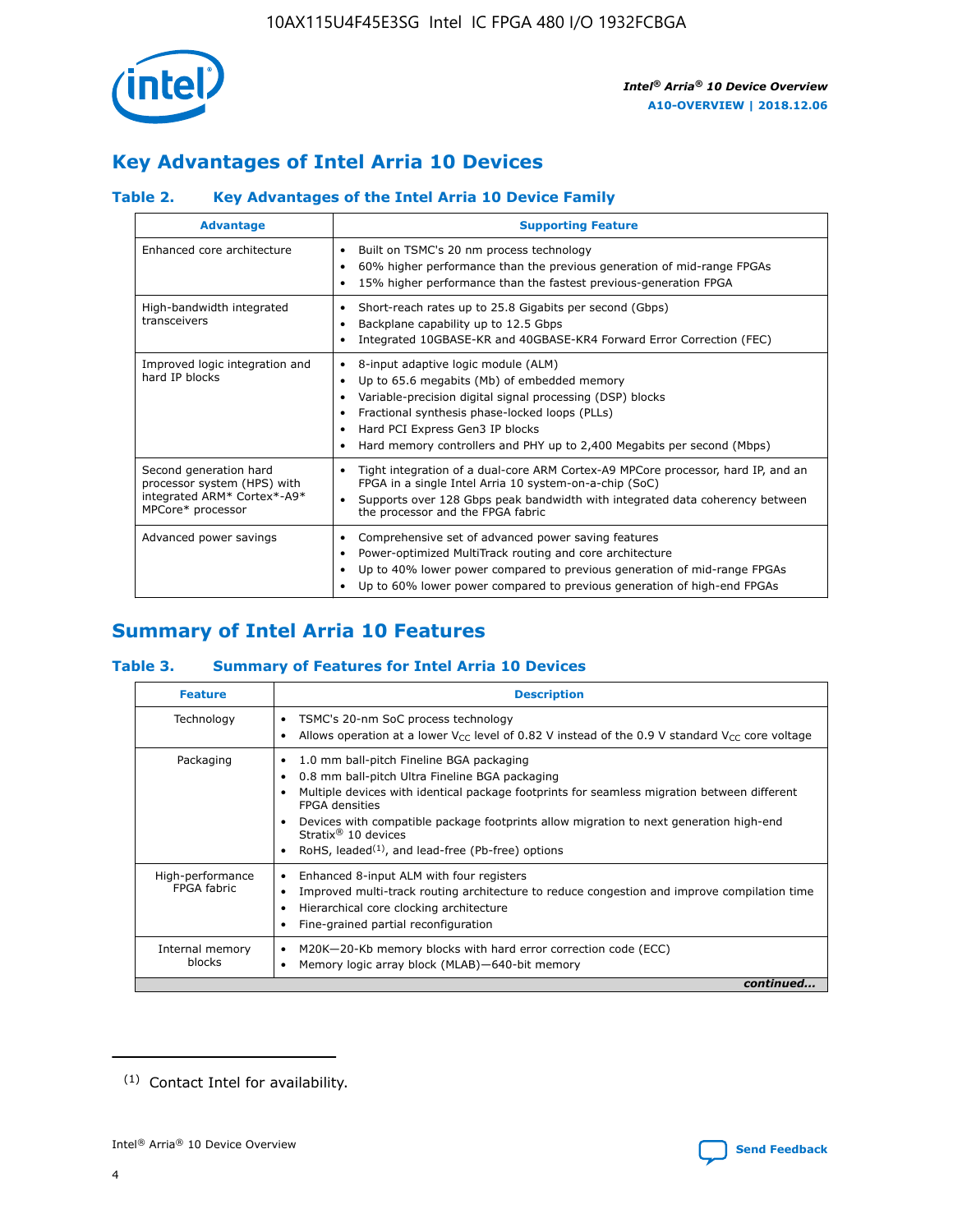$\mathsf{r}$ 



| <b>Feature</b>                         |                                                                                                                | <b>Description</b>                                                                                                                                                                                                                                                                                                                                                                                                                                                                                                                                                                                                                                                                                                                                                                                                                          |
|----------------------------------------|----------------------------------------------------------------------------------------------------------------|---------------------------------------------------------------------------------------------------------------------------------------------------------------------------------------------------------------------------------------------------------------------------------------------------------------------------------------------------------------------------------------------------------------------------------------------------------------------------------------------------------------------------------------------------------------------------------------------------------------------------------------------------------------------------------------------------------------------------------------------------------------------------------------------------------------------------------------------|
| Embedded Hard IP<br>blocks             | Variable-precision DSP                                                                                         | Native support for signal processing precision levels from $18 \times 19$ to<br>$\bullet$<br>54 x 54<br>Native support for 27 x 27 multiplier mode<br>64-bit accumulator and cascade for systolic finite impulse responses<br>(FIRs)<br>Internal coefficient memory banks<br>٠<br>Preadder/subtractor for improved efficiency<br>Additional pipeline register to increase performance and reduce<br>power<br>Supports floating point arithmetic:<br>- Perform multiplication, addition, subtraction, multiply-add,<br>multiply-subtract, and complex multiplication.<br>- Supports multiplication with accumulation capability, cascade<br>summation, and cascade subtraction capability.<br>- Dynamic accumulator reset control.<br>- Support direct vector dot and complex multiplication chaining<br>multiply floating point DSP blocks. |
|                                        | Memory controller                                                                                              | DDR4, DDR3, and DDR3L                                                                                                                                                                                                                                                                                                                                                                                                                                                                                                                                                                                                                                                                                                                                                                                                                       |
|                                        | PCI Express*                                                                                                   | PCI Express (PCIe*) Gen3 (x1, x2, x4, or x8), Gen2 (x1, x2, x4, or x8)<br>and Gen1 (x1, x2, x4, or x8) hard IP with complete protocol stack,<br>endpoint, and root port                                                                                                                                                                                                                                                                                                                                                                                                                                                                                                                                                                                                                                                                     |
|                                        | Transceiver I/O                                                                                                | 10GBASE-KR/40GBASE-KR4 Forward Error Correction (FEC)<br>PCS hard IPs that support:<br>- 10-Gbps Ethernet (10GbE)<br>- PCIe PIPE interface<br>- Interlaken<br>- Gbps Ethernet (GbE)<br>- Common Public Radio Interface (CPRI) with deterministic latency<br>support<br>- Gigabit-capable passive optical network (GPON) with fast lock-<br>time support<br>13.5G JESD204b<br>$\bullet$<br>8B/10B, 64B/66B, 64B/67B encoders and decoders<br>Custom mode support for proprietary protocols                                                                                                                                                                                                                                                                                                                                                   |
| Core clock networks                    | $\bullet$<br>$\bullet$                                                                                         | Up to 800 MHz fabric clocking, depending on the application:<br>- 667 MHz external memory interface clocking with 2,400 Mbps DDR4 interface<br>- 800 MHz LVDS interface clocking with 1,600 Mbps LVDS interface<br>Global, regional, and peripheral clock networks<br>Clock networks that are not used can be gated to reduce dynamic power                                                                                                                                                                                                                                                                                                                                                                                                                                                                                                 |
| Phase-locked loops<br>(PLLs)           | High-resolution fractional synthesis PLLs:<br>$\bullet$<br>Integer PLLs:<br>- Adjacent to general purpose I/Os | - Precision clock synthesis, clock delay compensation, and zero delay buffering (ZDB)<br>- Support integer mode and fractional mode<br>- Fractional mode support with third-order delta-sigma modulation<br>- Support external memory and LVDS interfaces                                                                                                                                                                                                                                                                                                                                                                                                                                                                                                                                                                                   |
| FPGA General-purpose<br>$I/Os$ (GPIOs) | On-chip termination (OCT)<br>$\bullet$                                                                         | 1.6 Gbps LVDS-every pair can be configured as receiver or transmitter<br>1.2 V to 3.0 V single-ended LVTTL/LVCMOS interfacing                                                                                                                                                                                                                                                                                                                                                                                                                                                                                                                                                                                                                                                                                                               |
| <b>External Memory</b><br>Interface    |                                                                                                                | Hard memory controller- DDR4, DDR3, and DDR3L support<br>$-$ DDR4 $-$ speeds up to 1,200 MHz/2,400 Mbps<br>- DDR3-speeds up to 1,067 MHz/2,133 Mbps<br>Soft memory controller—provides support for RLDRAM $3^{(2)}$ , QDR IV $(2^2)$ , and QDR II+<br>continued                                                                                                                                                                                                                                                                                                                                                                                                                                                                                                                                                                             |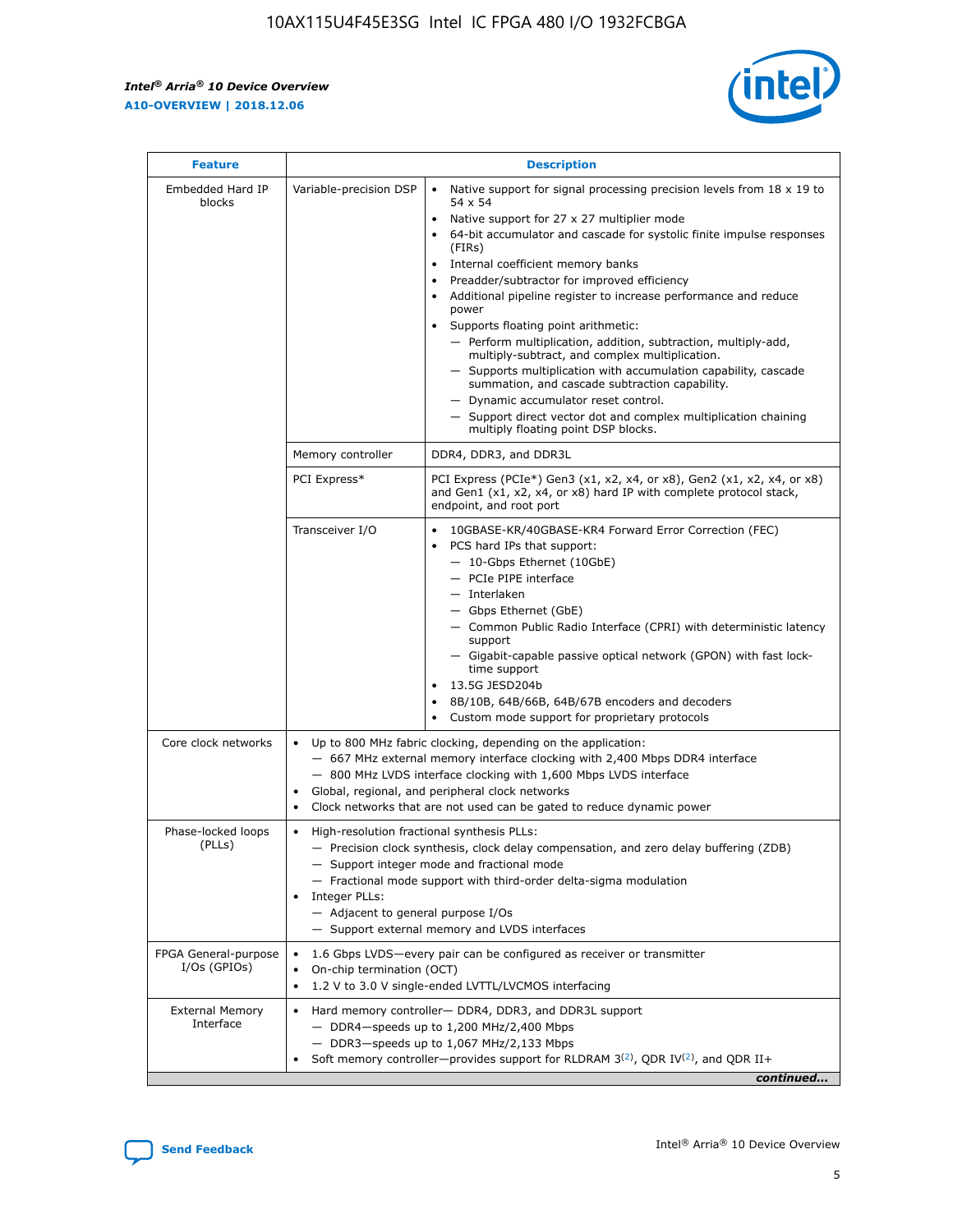

| <b>Feature</b>                                    | <b>Description</b>                                                                                                                                                                                                                                                                                                                                                                                                                                                                                                                                                                                                                             |  |  |  |  |  |  |  |
|---------------------------------------------------|------------------------------------------------------------------------------------------------------------------------------------------------------------------------------------------------------------------------------------------------------------------------------------------------------------------------------------------------------------------------------------------------------------------------------------------------------------------------------------------------------------------------------------------------------------------------------------------------------------------------------------------------|--|--|--|--|--|--|--|
| Low-power serial<br>transceivers                  | • Continuous operating range:<br>- Intel Arria 10 GX-1 Gbps to 17.4 Gbps<br>- Intel Arria 10 GT-1 Gbps to 25.8 Gbps<br>Backplane support:<br>$-$ Intel Arria 10 GX-up to 12.5<br>$-$ Intel Arria 10 GT-up to 12.5<br>Extended range down to 125 Mbps with oversampling<br>ATX transmit PLLs with user-configurable fractional synthesis capability<br>• Electronic Dispersion Compensation (EDC) support for XFP, SFP+, QSFP, and CFP optical<br>module<br>• Adaptive linear and decision feedback equalization<br>Transmitter pre-emphasis and de-emphasis<br>$\bullet$<br>Dynamic partial reconfiguration of individual transceiver channels |  |  |  |  |  |  |  |
| <b>HPS</b><br>(Intel Arria 10 SX<br>devices only) | Processor and system<br>Dual-core ARM Cortex-A9 MPCore processor-1.2 GHz CPU with<br>$\bullet$<br>1.5 GHz overdrive capability<br>256 KB on-chip RAM and 64 KB on-chip ROM<br>$\bullet$<br>System peripherals-general-purpose timers, watchdog timers, direct<br>memory access (DMA) controller, FPGA configuration manager, and<br>clock and reset managers<br>• Security features—anti-tamper, secure boot, Advanced Encryption<br>Standard (AES) and authentication (SHA)<br>ARM CoreSight* JTAG debug access port, trace port, and on-chip<br>trace storage                                                                                |  |  |  |  |  |  |  |
|                                                   | <b>External interfaces</b><br>Hard memory interface—Hard memory controller (2,400 Mbps DDR4,<br>$\bullet$<br>and 2,133 Mbps DDR3), Quad serial peripheral interface (QSPI) flash<br>controller, NAND flash controller, direct memory access (DMA)<br>controller, Secure Digital/MultiMediaCard (SD/MMC) controller<br>Communication interface-10/100/1000 Ethernet media access<br>control (MAC), USB On-The-GO (OTG) controllers, I <sup>2</sup> C controllers,<br>UART 16550, serial peripheral interface (SPI), and up to 62<br>HPS GPIO interfaces (48 direct-share I/Os)                                                                  |  |  |  |  |  |  |  |
|                                                   | High-performance ARM AMBA* AXI bus bridges that support<br>Interconnects to core<br>$\bullet$<br>simultaneous read and write<br>HPS-FPGA bridges—include the FPGA-to-HPS, HPS-to-FPGA, and<br>$\bullet$<br>lightweight HPS-to-FPGA bridges that allow the FPGA fabric to issue<br>transactions to slaves in the HPS, and vice versa<br>Configuration bridge that allows HPS configuration manager to<br>configure the core logic via dedicated 32-bit configuration port<br>FPGA-to-HPS SDRAM controller bridge-provides configuration<br>interfaces for the multiport front end (MPFE) of the HPS SDRAM<br>controller                         |  |  |  |  |  |  |  |
| Configuration                                     | Tamper protection—comprehensive design protection to protect your valuable IP investments<br>Enhanced 256-bit advanced encryption standard (AES) design security with authentication<br>$\bullet$<br>Configuration via protocol (CvP) using PCIe Gen1, Gen2, or Gen3<br>continued                                                                                                                                                                                                                                                                                                                                                              |  |  |  |  |  |  |  |

<sup>(2)</sup> Intel Arria 10 devices support this external memory interface using hard PHY with soft memory controller.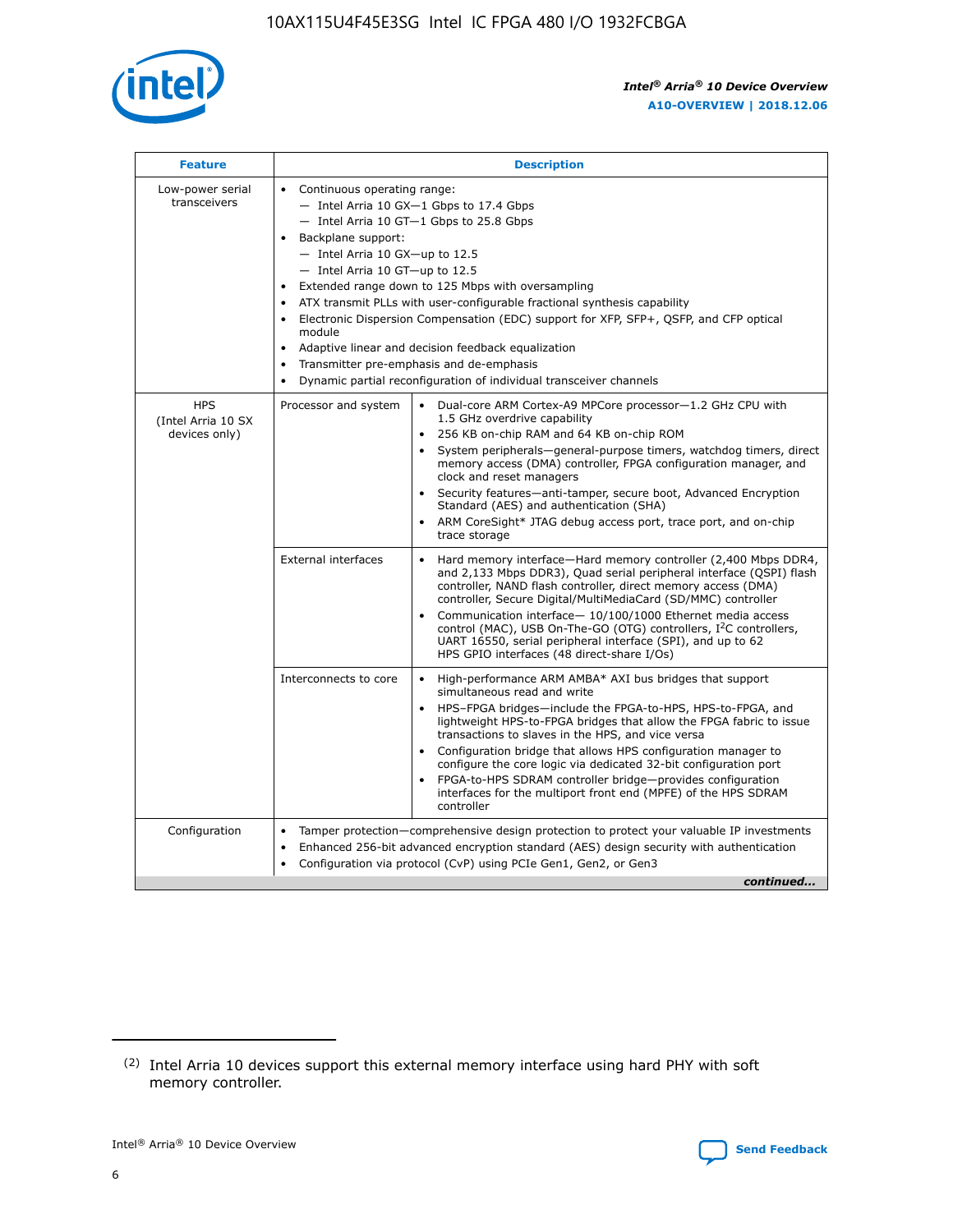

| <b>Feature</b>     | <b>Description</b>                                                                                                                                                                                                            |
|--------------------|-------------------------------------------------------------------------------------------------------------------------------------------------------------------------------------------------------------------------------|
|                    | Dynamic reconfiguration of the transceivers and PLLs<br>Fine-grained partial reconfiguration of the core fabric<br>Active Serial x4 Interface<br>$\bullet$                                                                    |
| Power management   | SmartVID<br>Low static power device options<br>Programmable Power Technology<br>Intel Quartus <sup>®</sup> Prime integrated power analysis                                                                                    |
| Software and tools | Intel Quartus Prime design suite<br>Transceiver toolkit<br>$\bullet$<br>Platform Designer system integration tool<br>DSP Builder for Intel FPGAs<br>OpenCL <sup>™</sup> support<br>Intel SoC FPGA Embedded Design Suite (EDS) |

## **Related Information**

[Intel Arria 10 Transceiver PHY Overview](https://www.intel.com/content/www/us/en/programmable/documentation/nik1398707230472.html#nik1398706768037) Provides details on Intel Arria 10 transceivers.

# **Intel Arria 10 Device Variants and Packages**

#### **Table 4. Device Variants for the Intel Arria 10 Device Family**

| <b>Variant</b>    | <b>Description</b>                                                                                                                                                                                                     |
|-------------------|------------------------------------------------------------------------------------------------------------------------------------------------------------------------------------------------------------------------|
| Intel Arria 10 GX | FPGA featuring 17.4 Gbps transceivers for short reach applications with 12.5 backplane driving<br>capability.                                                                                                          |
| Intel Arria 10 GT | FPGA featuring:<br>17.4 Gbps transceivers for short reach applications with 12.5 backplane driving capability.<br>25.8 Gbps transceivers for supporting CAUI-4 and CEI-25G applications with CFP2 and CFP4<br>modules. |
| Intel Arria 10 SX | SoC integrating ARM-based HPS and FPGA featuring 17.4 Gbps transceivers for short reach<br>applications with 12.5 backplane driving capability.                                                                        |

## **Intel Arria 10 GX**

This section provides the available options, maximum resource counts, and package plan for the Intel Arria 10 GX devices.

The information in this section is correct at the time of publication. For the latest information and to get more details, refer to the Intel FPGA Product Selector.

#### **Related Information**

#### [Intel FPGA Product Selector](http://www.altera.com/products/selector/psg-selector.html) Provides the latest information on Intel products.

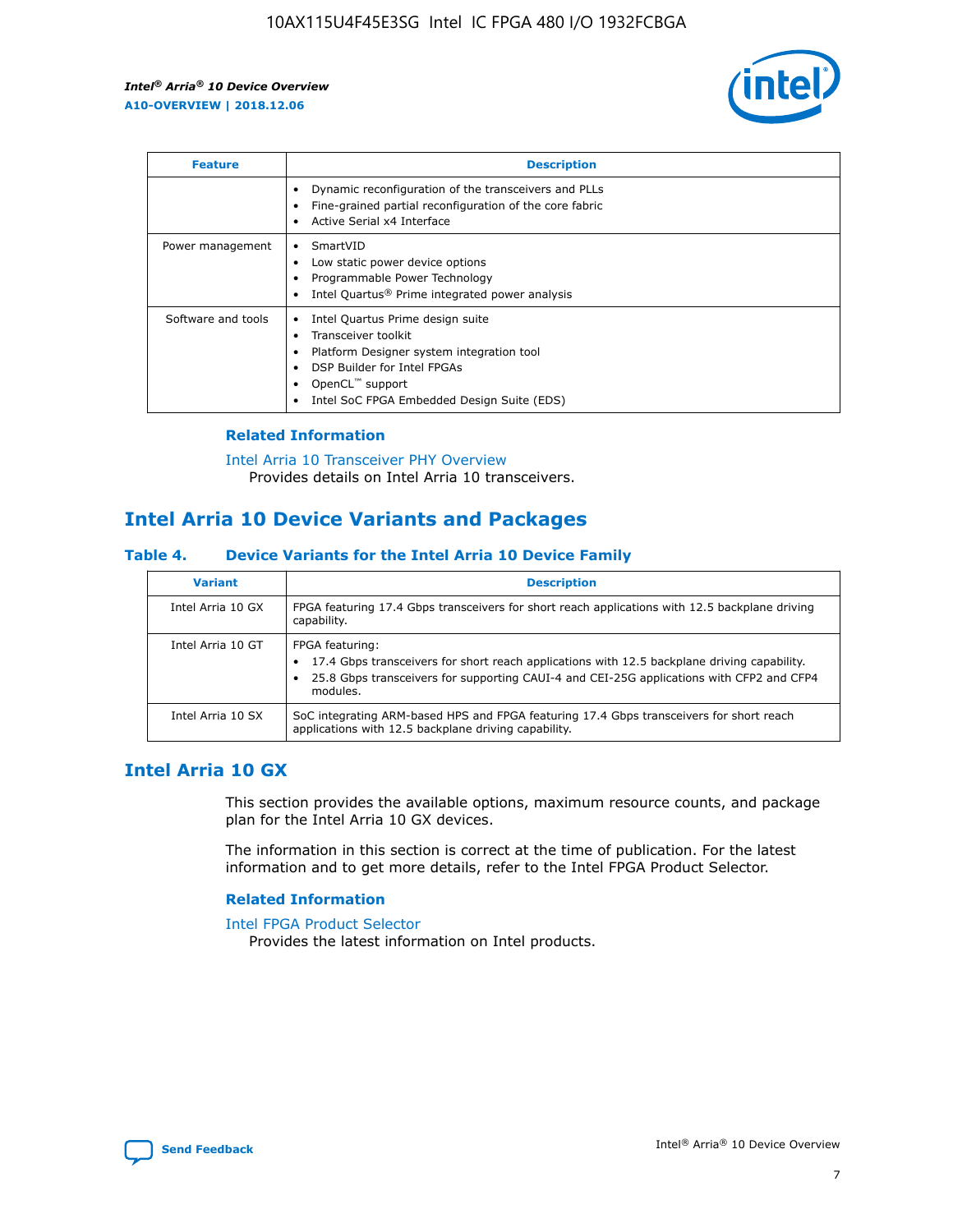

## **Available Options**





#### **Related Information**

[Transceiver Performance for Intel Arria 10 GX/SX Devices](https://www.intel.com/content/www/us/en/programmable/documentation/mcn1413182292568.html#mcn1413213965502) Provides more information about the transceiver speed grade.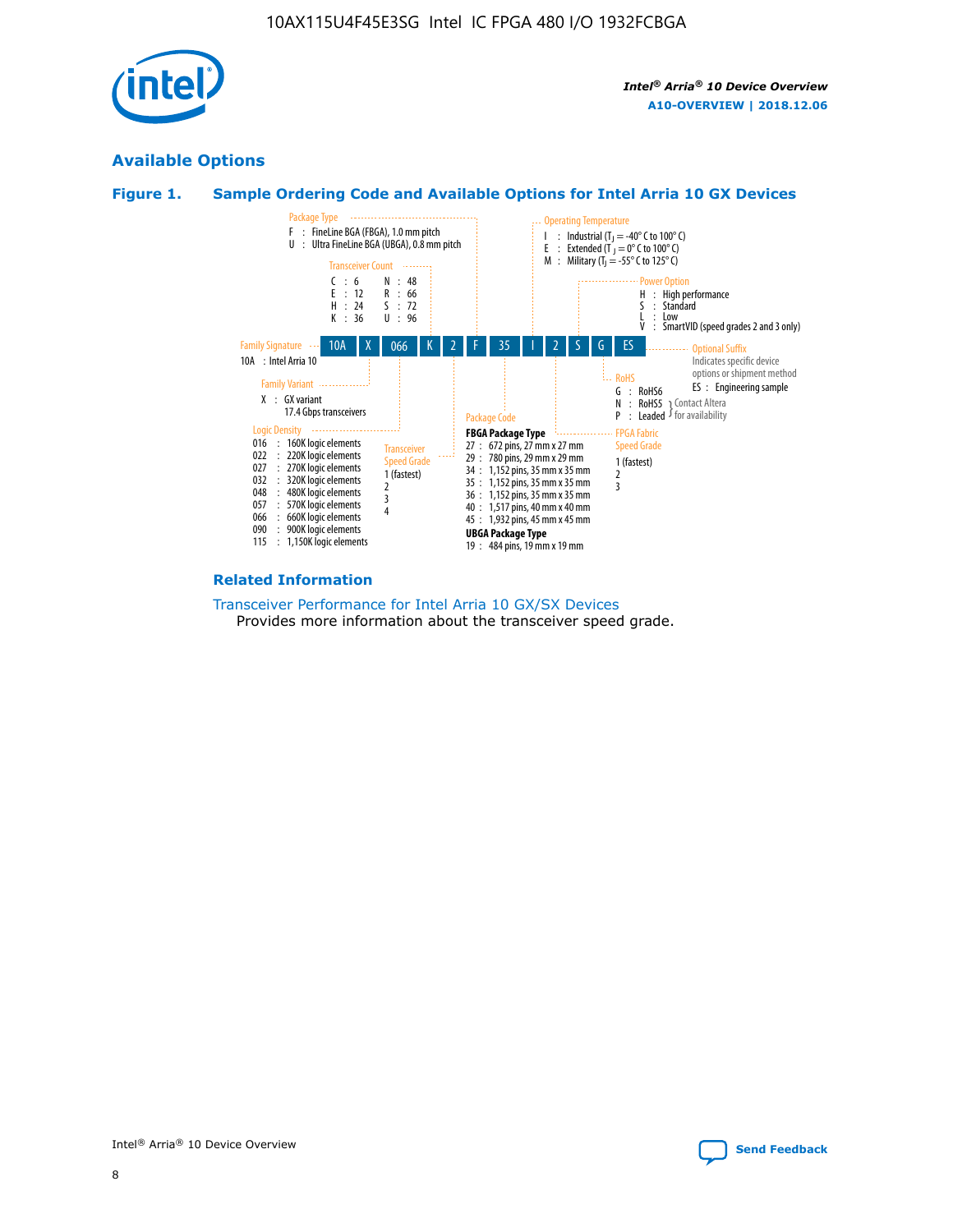

## **Maximum Resources**

#### **Table 5. Maximum Resource Counts for Intel Arria 10 GX Devices (GX 160, GX 220, GX 270, GX 320, and GX 480)**

| <b>Resource</b>              |                         | <b>Product Line</b> |                                                 |                    |                |                |  |  |  |
|------------------------------|-------------------------|---------------------|-------------------------------------------------|--------------------|----------------|----------------|--|--|--|
|                              |                         | <b>GX 160</b>       | <b>GX 220</b><br><b>GX 270</b><br><b>GX 320</b> |                    |                | <b>GX 480</b>  |  |  |  |
| Logic Elements (LE) (K)      |                         | 160                 | 220<br>320<br>270                               |                    |                | 480            |  |  |  |
| <b>ALM</b>                   |                         | 61,510              | 80,330                                          | 101,620            | 119,900        | 183,590        |  |  |  |
| Register                     |                         | 246,040             | 321,320                                         | 406,480<br>479,600 |                | 734,360        |  |  |  |
| Memory (Kb)                  | M <sub>20</sub> K       | 8,800               | 11,740                                          | 15,000             | 17,820         | 28,620         |  |  |  |
|                              | <b>MLAB</b>             | 1,050               | 1,690                                           | 2,452<br>2,727     |                | 4,164          |  |  |  |
| Variable-precision DSP Block |                         | 156                 | 192                                             | 830                | 985            | 1,368          |  |  |  |
| 18 x 19 Multiplier           |                         | 312                 | 384                                             | 1,660<br>1,970     |                | 2,736          |  |  |  |
| PLL                          | Fractional<br>Synthesis | 6                   | 6                                               | 8                  | 8              | 12             |  |  |  |
|                              | I/O                     | 6                   | 6                                               | 8                  | 8              | 12             |  |  |  |
| 17.4 Gbps Transceiver        |                         | 12                  | 12                                              | 24                 | 24             | 36             |  |  |  |
| GPIO <sup>(3)</sup>          |                         | 288                 | 288                                             | 384                | 384            | 492            |  |  |  |
| LVDS Pair $(4)$              |                         | 120                 | 120                                             | 168                | 168            | 222            |  |  |  |
| PCIe Hard IP Block           |                         | $\mathbf{1}$        | 1                                               | $\overline{2}$     | $\overline{2}$ | $\overline{2}$ |  |  |  |
| Hard Memory Controller       |                         | 6                   | 6                                               | 8                  | 8              |                |  |  |  |

<sup>(4)</sup> Each LVDS I/O pair can be used as differential input or output.



<sup>(3)</sup> The number of GPIOs does not include transceiver I/Os. In the Intel Quartus Prime software, the number of user I/Os includes transceiver I/Os.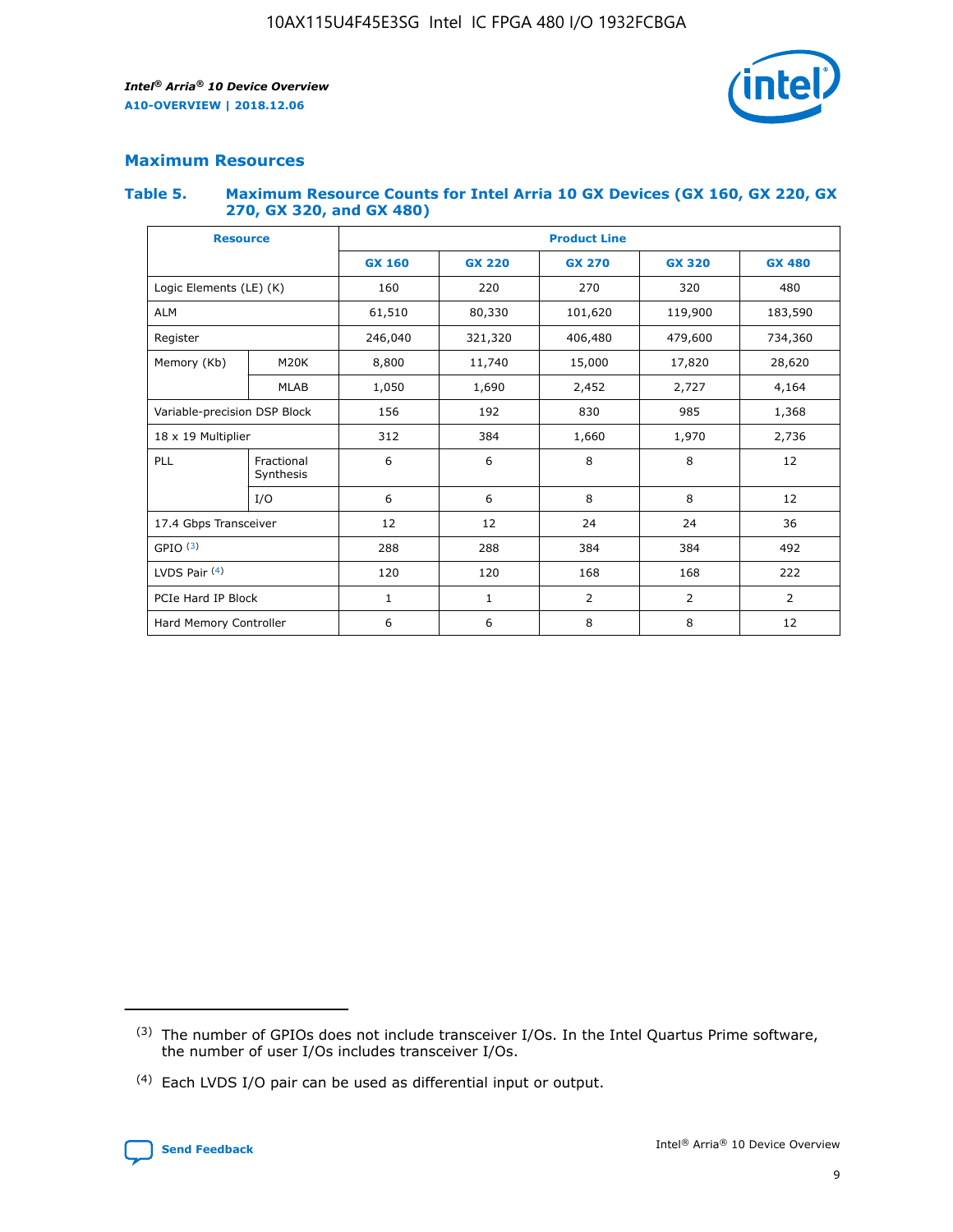

## **Table 6. Maximum Resource Counts for Intel Arria 10 GX Devices (GX 570, GX 660, GX 900, and GX 1150)**

|                              | <b>Resource</b>         | <b>Product Line</b> |               |                |                |  |  |  |  |
|------------------------------|-------------------------|---------------------|---------------|----------------|----------------|--|--|--|--|
|                              |                         | <b>GX 570</b>       | <b>GX 660</b> | <b>GX 900</b>  | <b>GX 1150</b> |  |  |  |  |
| Logic Elements (LE) (K)      |                         | 570                 | 660           | 900            | 1,150          |  |  |  |  |
| <b>ALM</b>                   |                         | 217,080             | 251,680       | 339,620        | 427,200        |  |  |  |  |
| Register                     |                         | 868,320             | 1,006,720     | 1,358,480      | 1,708,800      |  |  |  |  |
| Memory (Kb)                  | <b>M20K</b>             | 36,000              | 42,620        | 48,460         | 54,260         |  |  |  |  |
|                              | <b>MLAB</b>             | 5,096               | 5,788         | 9,386          | 12,984         |  |  |  |  |
| Variable-precision DSP Block |                         | 1,523               | 1,687         | 1,518          | 1,518          |  |  |  |  |
| $18 \times 19$ Multiplier    |                         | 3,046               | 3,374         | 3,036          | 3,036          |  |  |  |  |
| PLL                          | Fractional<br>Synthesis | 16                  | 16            | 32             | 32             |  |  |  |  |
|                              | I/O                     | 16                  | 16            | 16             | 16             |  |  |  |  |
| 17.4 Gbps Transceiver        |                         | 48                  | 96<br>48      |                | 96             |  |  |  |  |
| GPIO <sup>(3)</sup>          |                         | 696                 | 696           | 768            | 768            |  |  |  |  |
| LVDS Pair $(4)$              |                         | 324                 | 324           | 384            | 384            |  |  |  |  |
| PCIe Hard IP Block           |                         | 2                   | 2             | $\overline{4}$ | $\overline{4}$ |  |  |  |  |
| Hard Memory Controller       |                         | 16                  | 16            | 16             | 16             |  |  |  |  |

## **Package Plan**

## **Table 7. Package Plan for Intel Arria 10 GX Devices (U19, F27, and F29)**

Refer to I/O and High Speed I/O in Intel Arria 10 Devices chapter for the number of 3 V I/O, LVDS I/O, and LVDS channels in each device package.

| <b>Product Line</b> | U <sub>19</sub><br>$(19 \text{ mm} \times 19 \text{ mm})$<br>484-pin UBGA) |          |             |         | <b>F27</b><br>(27 mm × 27 mm,<br>672-pin FBGA) |             | <b>F29</b><br>$(29 \text{ mm} \times 29 \text{ mm})$<br>780-pin FBGA) |          |             |  |
|---------------------|----------------------------------------------------------------------------|----------|-------------|---------|------------------------------------------------|-------------|-----------------------------------------------------------------------|----------|-------------|--|
|                     | 3 V I/O                                                                    | LVDS I/O | <b>XCVR</b> | 3 V I/O | LVDS I/O                                       | <b>XCVR</b> | 3 V I/O                                                               | LVDS I/O | <b>XCVR</b> |  |
| GX 160              | 48                                                                         | 192      | 6           | 48      | 192                                            | 12          | 48                                                                    | 240      | 12          |  |
| GX 220              | 48                                                                         | 192      | 6           | 48      | 192                                            | 12          | 48                                                                    | 240      | 12          |  |
| GX 270              |                                                                            |          |             | 48      | 192                                            | 12          | 48                                                                    | 312      | 12          |  |
| GX 320              |                                                                            |          |             | 48      | 192                                            | 12          | 48                                                                    | 312      | 12          |  |
| GX 480              |                                                                            |          |             |         |                                                |             | 48                                                                    | 312      | 12          |  |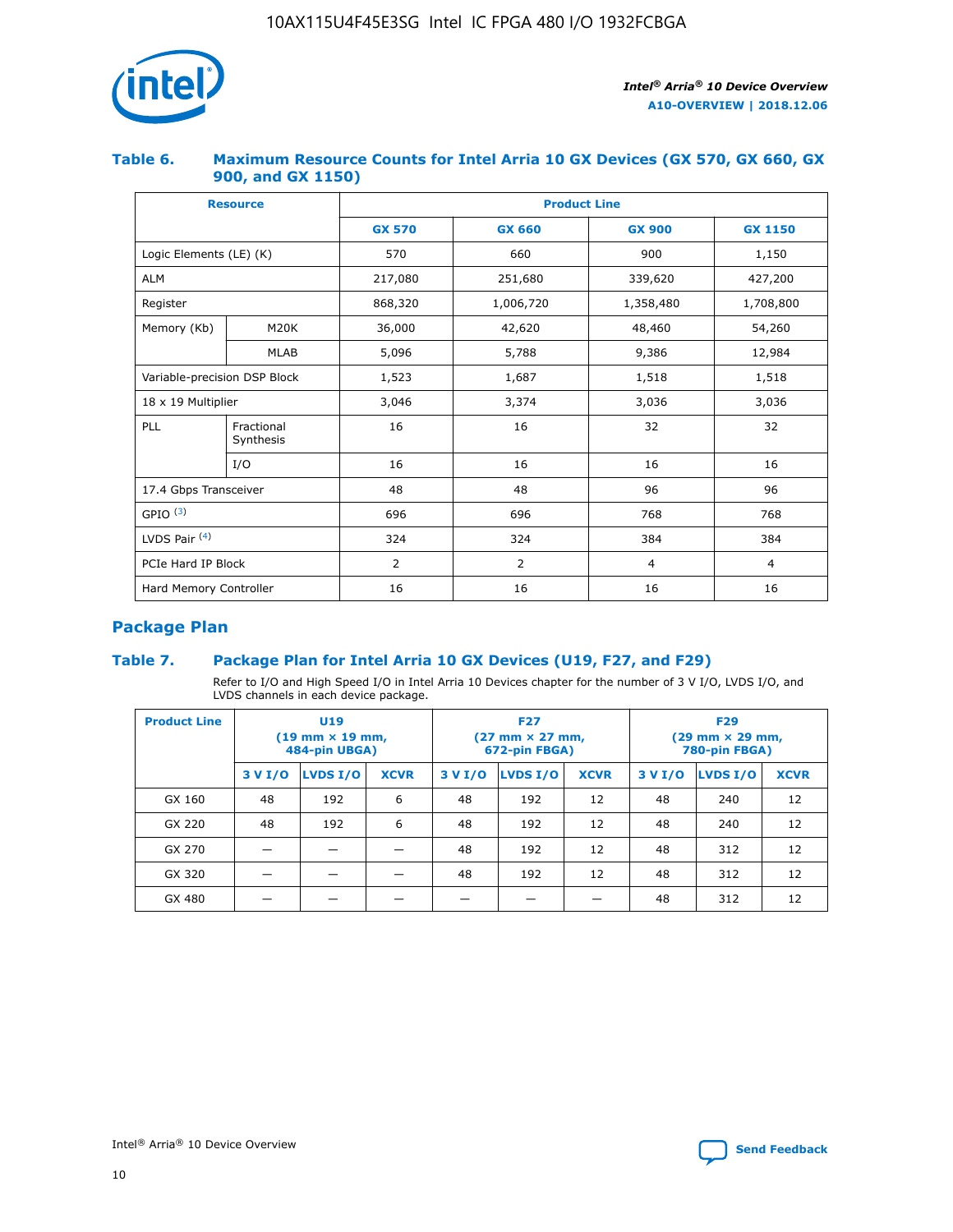

#### **Table 8. Package Plan for Intel Arria 10 GX Devices (F34, F35, NF40, and KF40)**

Refer to I/O and High Speed I/O in Intel Arria 10 Devices chapter for the number of 3 V I/O, LVDS I/O, and LVDS channels in each device package.

| <b>Product Line</b> | <b>F34</b><br>$(35 \text{ mm} \times 35 \text{ mm})$<br>1152-pin FBGA) |                    | <b>F35</b><br>$(35 \text{ mm} \times 35 \text{ mm})$<br><b>1152-pin FBGA)</b> |           | <b>KF40</b><br>$(40$ mm $\times$ 40 mm,<br>1517-pin FBGA) |             |           | <b>NF40</b><br>$(40$ mm $\times$ 40 mm,<br><b>1517-pin FBGA)</b> |             |            |                    |             |
|---------------------|------------------------------------------------------------------------|--------------------|-------------------------------------------------------------------------------|-----------|-----------------------------------------------------------|-------------|-----------|------------------------------------------------------------------|-------------|------------|--------------------|-------------|
|                     | 3V<br>I/O                                                              | <b>LVDS</b><br>I/O | <b>XCVR</b>                                                                   | 3V<br>I/O | <b>LVDS</b><br>I/O                                        | <b>XCVR</b> | 3V<br>I/O | <b>LVDS</b><br>I/O                                               | <b>XCVR</b> | 3 V<br>I/O | <b>LVDS</b><br>I/O | <b>XCVR</b> |
| GX 270              | 48                                                                     | 336                | 24                                                                            | 48        | 336                                                       | 24          |           |                                                                  |             |            |                    |             |
| GX 320              | 48                                                                     | 336                | 24                                                                            | 48        | 336                                                       | 24          |           |                                                                  |             |            |                    |             |
| GX 480              | 48                                                                     | 444                | 24                                                                            | 48        | 348                                                       | 36          |           |                                                                  |             |            |                    |             |
| GX 570              | 48                                                                     | 444                | 24                                                                            | 48        | 348                                                       | 36          | 96        | 600                                                              | 36          | 48         | 540                | 48          |
| GX 660              | 48                                                                     | 444                | 24                                                                            | 48        | 348                                                       | 36          | 96        | 600                                                              | 36          | 48         | 540                | 48          |
| GX 900              |                                                                        | 504                | 24                                                                            | -         |                                                           |             |           |                                                                  |             |            | 600                | 48          |
| GX 1150             |                                                                        | 504                | 24                                                                            |           |                                                           |             |           |                                                                  |             |            | 600                | 48          |

#### **Table 9. Package Plan for Intel Arria 10 GX Devices (RF40, NF45, SF45, and UF45)**

Refer to I/O and High Speed I/O in Intel Arria 10 Devices chapter for the number of 3 V I/O, LVDS I/O, and LVDS channels in each device package.

| <b>Product Line</b> | <b>RF40</b><br>$(40$ mm $\times$ 40 mm,<br>1517-pin FBGA) |                    | <b>NF45</b><br>$(45 \text{ mm} \times 45 \text{ mm})$<br><b>1932-pin FBGA)</b> |            |                    | <b>SF45</b><br>$(45 \text{ mm} \times 45 \text{ mm})$<br><b>1932-pin FBGA)</b> |            |                    | <b>UF45</b><br>$(45 \text{ mm} \times 45 \text{ mm})$<br><b>1932-pin FBGA)</b> |           |                    |             |
|---------------------|-----------------------------------------------------------|--------------------|--------------------------------------------------------------------------------|------------|--------------------|--------------------------------------------------------------------------------|------------|--------------------|--------------------------------------------------------------------------------|-----------|--------------------|-------------|
|                     | 3V<br>I/O                                                 | <b>LVDS</b><br>I/O | <b>XCVR</b>                                                                    | 3 V<br>I/O | <b>LVDS</b><br>I/O | <b>XCVR</b>                                                                    | 3 V<br>I/O | <b>LVDS</b><br>I/O | <b>XCVR</b>                                                                    | 3V<br>I/O | <b>LVDS</b><br>I/O | <b>XCVR</b> |
| GX 900              |                                                           | 342                | 66                                                                             | _          | 768                | 48                                                                             |            | 624                | 72                                                                             |           | 480                | 96          |
| GX 1150             |                                                           | 342                | 66                                                                             | _          | 768                | 48                                                                             |            | 624                | 72                                                                             |           | 480                | 96          |

#### **Related Information**

[I/O and High-Speed Differential I/O Interfaces in Intel Arria 10 Devices chapter, Intel](https://www.intel.com/content/www/us/en/programmable/documentation/sam1403482614086.html#sam1403482030321) [Arria 10 Device Handbook](https://www.intel.com/content/www/us/en/programmable/documentation/sam1403482614086.html#sam1403482030321)

Provides the number of 3 V and LVDS I/Os, and LVDS channels for each Intel Arria 10 device package.

## **Intel Arria 10 GT**

This section provides the available options, maximum resource counts, and package plan for the Intel Arria 10 GT devices.

The information in this section is correct at the time of publication. For the latest information and to get more details, refer to the Intel FPGA Product Selector.

#### **Related Information**

#### [Intel FPGA Product Selector](http://www.altera.com/products/selector/psg-selector.html)

Provides the latest information on Intel products.

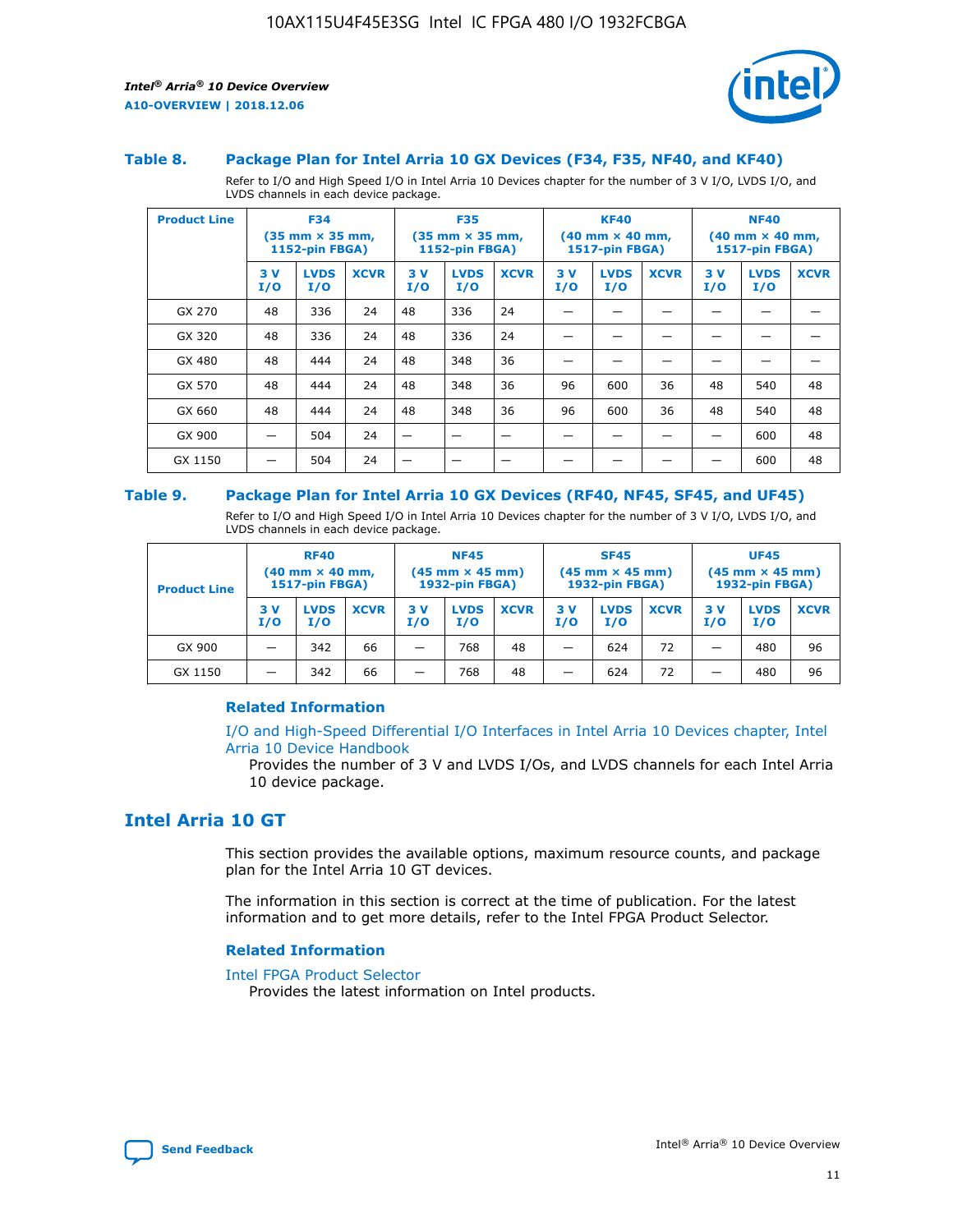

## **Available Options**

## **Figure 2. Sample Ordering Code and Available Options for Intel Arria 10 GT Devices**

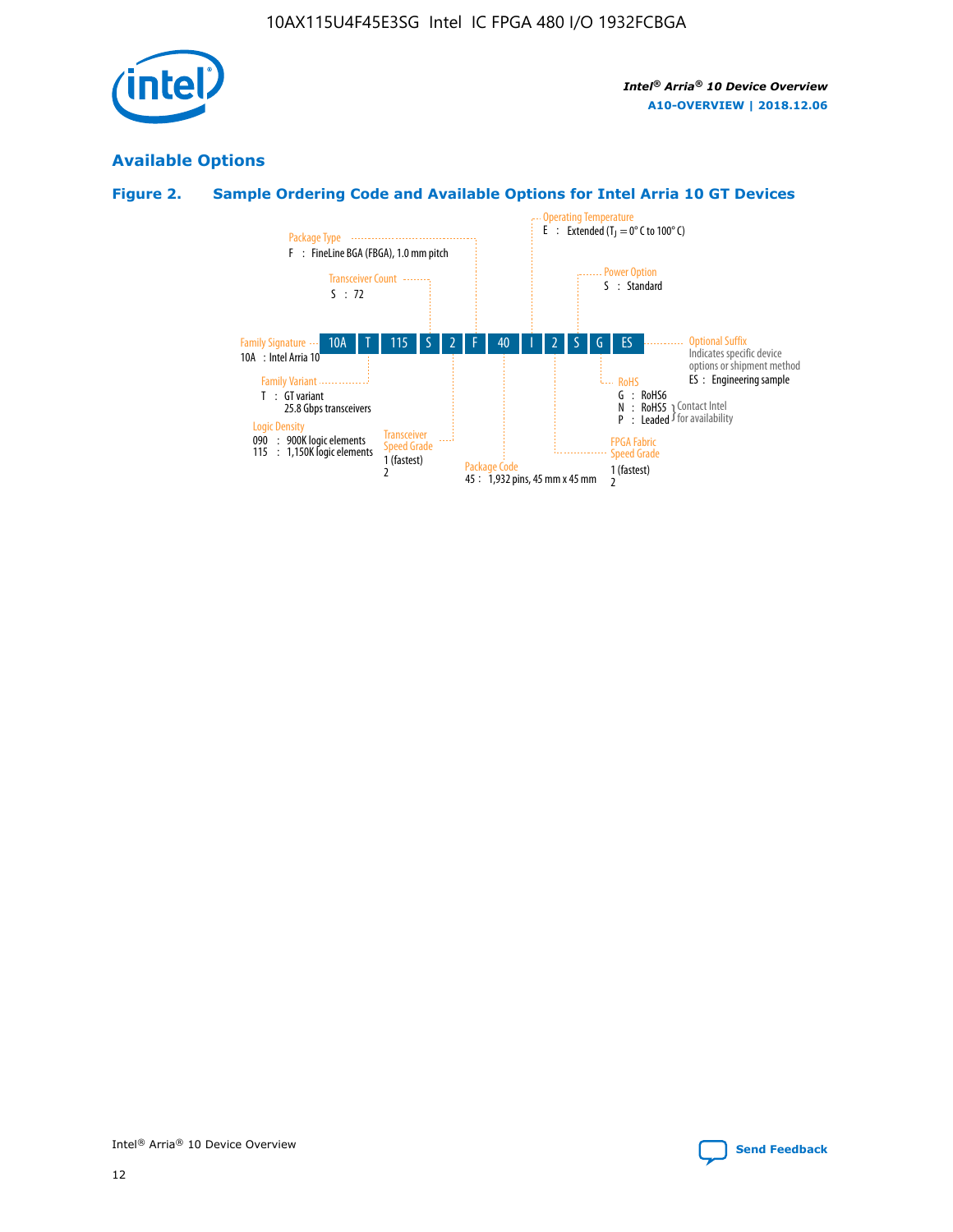

## **Maximum Resources**

#### **Table 10. Maximum Resource Counts for Intel Arria 10 GT Devices**

| <b>Resource</b>              |                      |                | <b>Product Line</b> |  |
|------------------------------|----------------------|----------------|---------------------|--|
|                              |                      | <b>GT 900</b>  | GT 1150             |  |
| Logic Elements (LE) (K)      |                      | 900            | 1,150               |  |
| <b>ALM</b>                   |                      | 339,620        | 427,200             |  |
| Register                     |                      | 1,358,480      | 1,708,800           |  |
| Memory (Kb)                  | M <sub>20</sub> K    | 48,460         | 54,260              |  |
|                              | <b>MLAB</b>          | 9,386          | 12,984              |  |
| Variable-precision DSP Block |                      | 1,518          | 1,518               |  |
| 18 x 19 Multiplier           |                      | 3,036          | 3,036               |  |
| PLL                          | Fractional Synthesis | 32             | 32                  |  |
|                              | I/O                  | 16             | 16                  |  |
| Transceiver                  | 17.4 Gbps            | 72(5)          | 72(5)               |  |
|                              | 25.8 Gbps            | 6              | 6                   |  |
| GPIO <sup>(6)</sup>          |                      | 624            | 624                 |  |
| LVDS Pair $(7)$              |                      | 312            | 312                 |  |
| PCIe Hard IP Block           |                      | $\overline{4}$ | $\overline{4}$      |  |
| Hard Memory Controller       |                      | 16             | 16                  |  |

#### **Related Information**

#### [Intel Arria 10 GT Channel Usage](https://www.intel.com/content/www/us/en/programmable/documentation/nik1398707230472.html#nik1398707008178)

Configuring GT/GX channels in Intel Arria 10 GT devices.

## **Package Plan**

#### **Table 11. Package Plan for Intel Arria 10 GT Devices**

Refer to I/O and High Speed I/O in Intel Arria 10 Devices chapter for the number of 3 V I/O, LVDS I/O, and LVDS channels in each device package.

| <b>Product Line</b> | <b>SF45</b><br>(45 mm × 45 mm, 1932-pin FBGA) |                 |             |  |  |  |  |
|---------------------|-----------------------------------------------|-----------------|-------------|--|--|--|--|
|                     | 3 V I/O                                       | <b>LVDS I/O</b> | <b>XCVR</b> |  |  |  |  |
| GT 900              |                                               | 624             | 72          |  |  |  |  |
| GT 1150             |                                               | 624             |             |  |  |  |  |

<sup>(7)</sup> Each LVDS I/O pair can be used as differential input or output.



 $(5)$  If all 6 GT channels are in use, 12 of the GX channels are not usable.

<sup>(6)</sup> The number of GPIOs does not include transceiver I/Os. In the Intel Quartus Prime software, the number of user I/Os includes transceiver I/Os.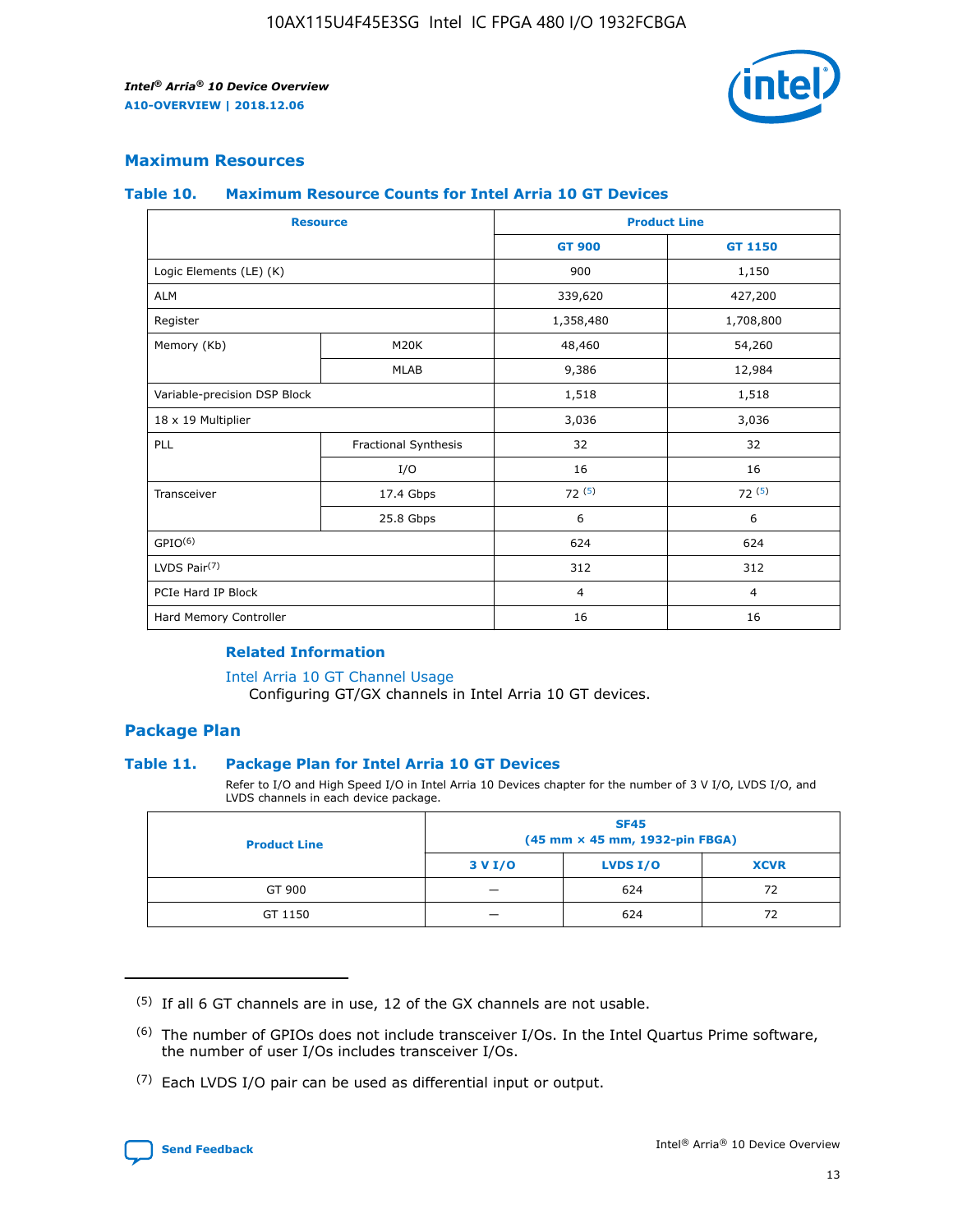

#### **Related Information**

[I/O and High-Speed Differential I/O Interfaces in Intel Arria 10 Devices chapter, Intel](https://www.intel.com/content/www/us/en/programmable/documentation/sam1403482614086.html#sam1403482030321) [Arria 10 Device Handbook](https://www.intel.com/content/www/us/en/programmable/documentation/sam1403482614086.html#sam1403482030321)

Provides the number of 3 V and LVDS I/Os, and LVDS channels for each Intel Arria 10 device package.

## **Intel Arria 10 SX**

This section provides the available options, maximum resource counts, and package plan for the Intel Arria 10 SX devices.

The information in this section is correct at the time of publication. For the latest information and to get more details, refer to the Intel FPGA Product Selector.

#### **Related Information**

[Intel FPGA Product Selector](http://www.altera.com/products/selector/psg-selector.html) Provides the latest information on Intel products.

#### **Available Options**

#### **Figure 3. Sample Ordering Code and Available Options for Intel Arria 10 SX Devices**



#### **Related Information**

[Transceiver Performance for Intel Arria 10 GX/SX Devices](https://www.intel.com/content/www/us/en/programmable/documentation/mcn1413182292568.html#mcn1413213965502) Provides more information about the transceiver speed grade.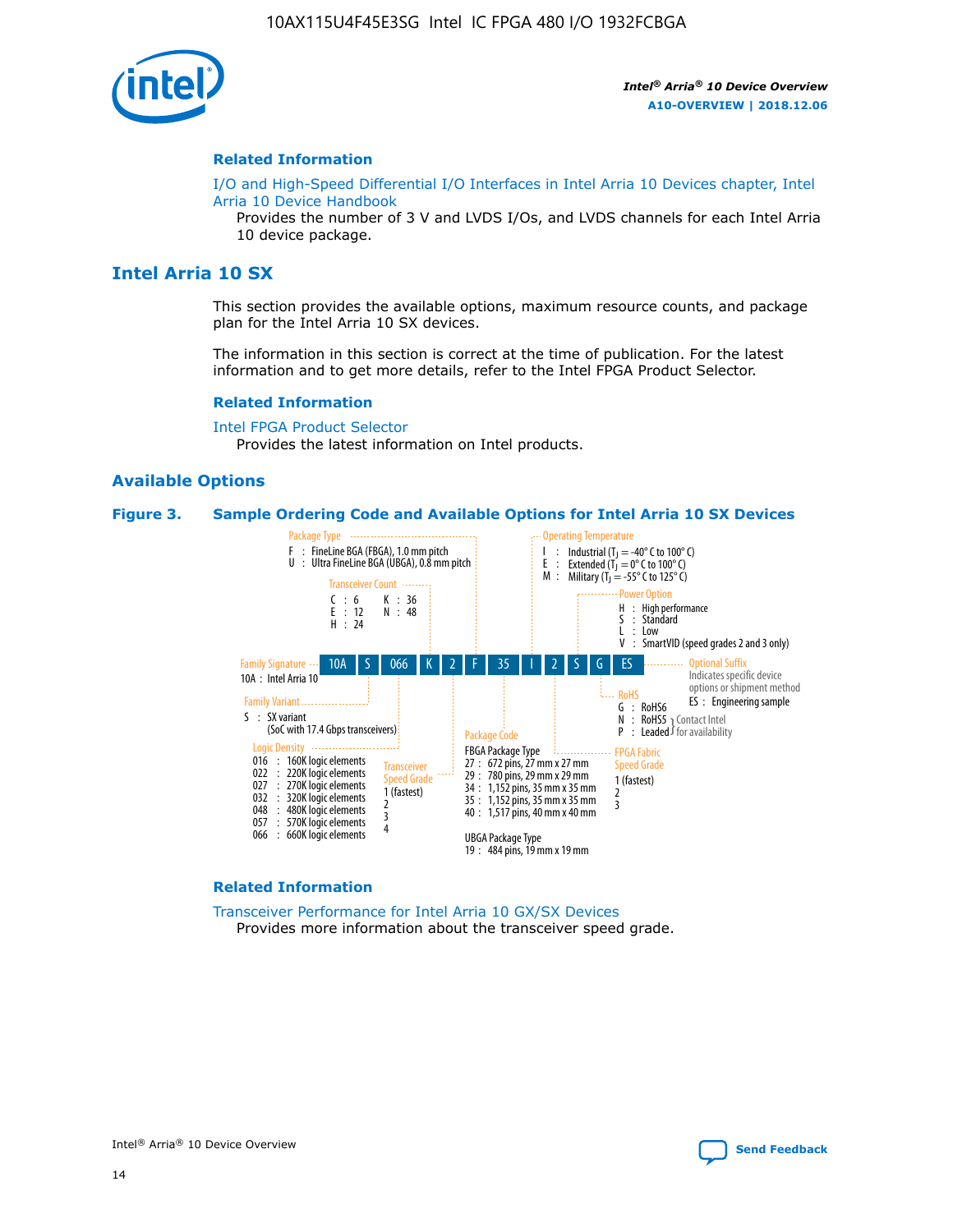

## **Maximum Resources**

#### **Table 12. Maximum Resource Counts for Intel Arria 10 SX Devices**

| <b>Resource</b>                   |                         | <b>Product Line</b> |               |                |                |                |                |                |  |  |  |
|-----------------------------------|-------------------------|---------------------|---------------|----------------|----------------|----------------|----------------|----------------|--|--|--|
|                                   |                         | <b>SX 160</b>       | <b>SX 220</b> | <b>SX 270</b>  | <b>SX 320</b>  | <b>SX 480</b>  | <b>SX 570</b>  | <b>SX 660</b>  |  |  |  |
| Logic Elements (LE) (K)           |                         | 160                 | 220           | 270            | 320            | 480            | 570            | 660            |  |  |  |
| <b>ALM</b>                        |                         | 61,510              | 80,330        | 101,620        | 119,900        | 183,590        | 217,080        | 251,680        |  |  |  |
| Register                          |                         | 246,040             | 321,320       | 406,480        | 479,600        | 734,360        | 868,320        | 1,006,720      |  |  |  |
| Memory (Kb)                       | M <sub>20</sub> K       | 8,800               | 11,740        | 15,000         | 17,820         | 28,620         | 36,000         | 42,620         |  |  |  |
|                                   | <b>MLAB</b>             | 1,050               | 1,690         | 2,452          | 2,727          | 4,164          | 5,096          | 5,788          |  |  |  |
| Variable-precision DSP Block      |                         | 156                 | 192           | 830            | 985            | 1,368          | 1,523          | 1,687          |  |  |  |
| 18 x 19 Multiplier                |                         | 312                 | 384           | 1,660          | 1,970          | 2,736          | 3,046          | 3,374          |  |  |  |
| PLL                               | Fractional<br>Synthesis | 6                   | 6             | 8              | 8              | 12             | 16             | 16             |  |  |  |
|                                   | I/O                     | 6                   | 6             | 8              | 8              | 12             | 16             | 16             |  |  |  |
| 17.4 Gbps Transceiver             |                         | 12                  | 12            | 24             | 24             | 36             | 48             | 48             |  |  |  |
| GPIO <sup>(8)</sup>               |                         | 288                 | 288           | 384            | 384            | 492            | 696            | 696            |  |  |  |
| LVDS Pair $(9)$                   |                         | 120                 | 120           | 168            | 168            | 174            | 324            | 324            |  |  |  |
| PCIe Hard IP Block                |                         | $\mathbf{1}$        | $\mathbf{1}$  | $\overline{2}$ | $\overline{2}$ | $\overline{2}$ | $\overline{2}$ | $\overline{2}$ |  |  |  |
| Hard Memory Controller            |                         | 6                   | 6             | 8              | 8              | 12             | 16             | 16             |  |  |  |
| ARM Cortex-A9 MPCore<br>Processor |                         | Yes                 | Yes           | Yes            | Yes            | Yes            | Yes            | <b>Yes</b>     |  |  |  |

## **Package Plan**

#### **Table 13. Package Plan for Intel Arria 10 SX Devices (U19, F27, F29, and F34)**

Refer to I/O and High Speed I/O in Intel Arria 10 Devices chapter for the number of 3 V I/O, LVDS I/O, and LVDS channels in each device package.

| <b>Product Line</b> | U19<br>$(19 \text{ mm} \times 19 \text{ mm})$<br>484-pin UBGA) |                    | <b>F27</b><br>$(27 \text{ mm} \times 27 \text{ mm})$<br>672-pin FBGA) |           | <b>F29</b><br>$(29 \text{ mm} \times 29 \text{ mm})$<br>780-pin FBGA) |             |            | <b>F34</b><br>$(35 \text{ mm} \times 35 \text{ mm})$<br><b>1152-pin FBGA)</b> |             |           |                    |             |
|---------------------|----------------------------------------------------------------|--------------------|-----------------------------------------------------------------------|-----------|-----------------------------------------------------------------------|-------------|------------|-------------------------------------------------------------------------------|-------------|-----------|--------------------|-------------|
|                     | 3V<br>I/O                                                      | <b>LVDS</b><br>I/O | <b>XCVR</b>                                                           | 3V<br>I/O | <b>LVDS</b><br>I/O                                                    | <b>XCVR</b> | 3 V<br>I/O | <b>LVDS</b><br>I/O                                                            | <b>XCVR</b> | 3V<br>I/O | <b>LVDS</b><br>I/O | <b>XCVR</b> |
| SX 160              | 48                                                             | 144                | 6                                                                     | 48        | 192                                                                   | 12          | 48         | 240                                                                           | 12          | –         |                    |             |
| SX 220              | 48                                                             | 144                | 6                                                                     | 48        | 192                                                                   | 12          | 48         | 240                                                                           | 12          |           |                    |             |
| SX 270              |                                                                |                    |                                                                       | 48        | 192                                                                   | 12          | 48         | 312                                                                           | 12          | 48        | 336                | 24          |
| SX 320              |                                                                |                    |                                                                       | 48        | 192                                                                   | 12          | 48         | 312                                                                           | 12          | 48        | 336                | 24          |
|                     | continued                                                      |                    |                                                                       |           |                                                                       |             |            |                                                                               |             |           |                    |             |

 $(8)$  The number of GPIOs does not include transceiver I/Os. In the Intel Quartus Prime software, the number of user I/Os includes transceiver I/Os.

 $(9)$  Each LVDS I/O pair can be used as differential input or output.

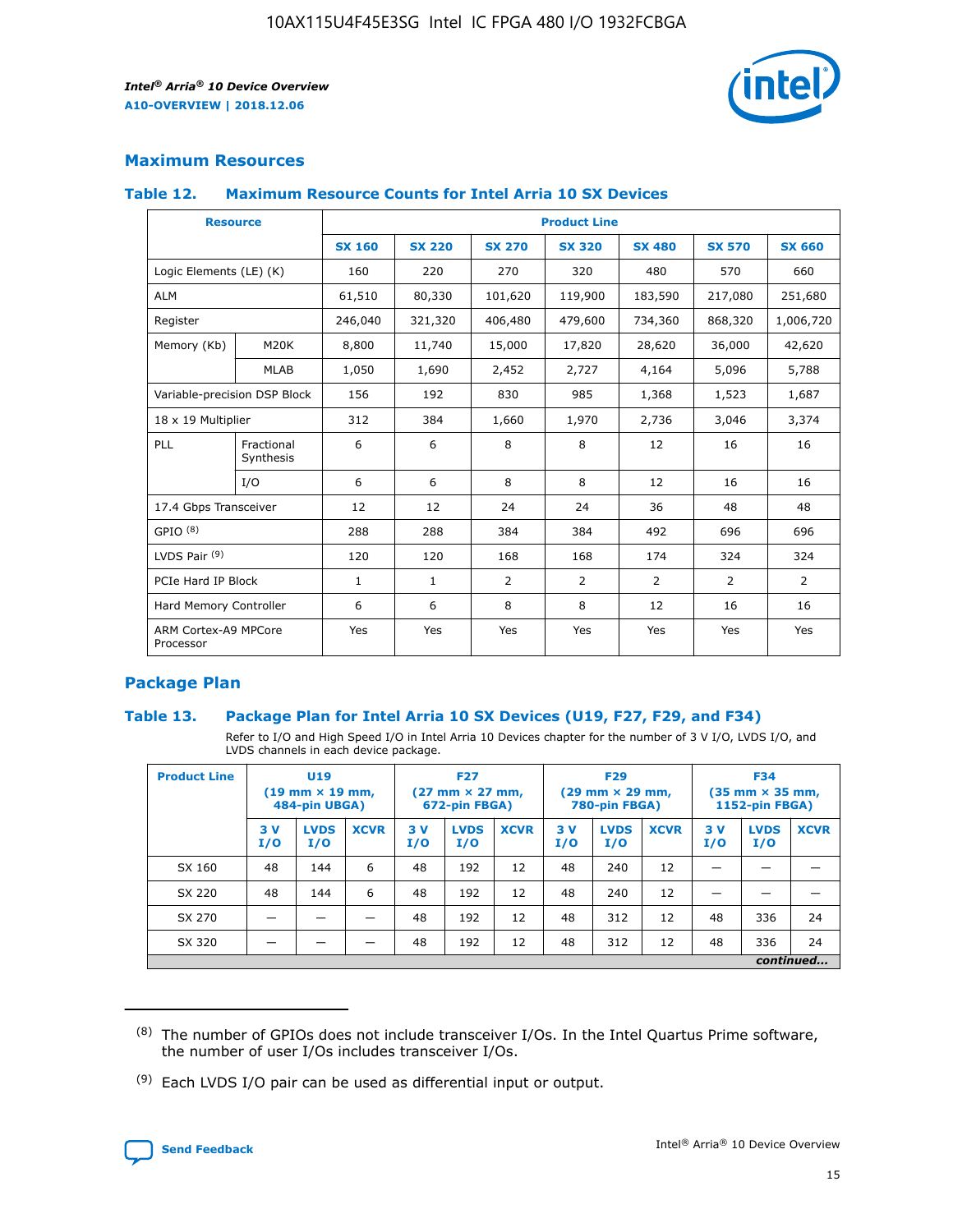

| <b>Product Line</b> | U <sub>19</sub><br>$(19 \text{ mm} \times 19 \text{ mm})$<br>484-pin UBGA) |                    | <b>F27</b><br>$(27 \text{ mm} \times 27 \text{ mm})$<br>672-pin FBGA) |            | <b>F29</b><br>$(29 \text{ mm} \times 29 \text{ mm})$<br>780-pin FBGA) |             |           | <b>F34</b><br>$(35$ mm $\times$ 35 mm,<br><b>1152-pin FBGA)</b> |             |           |                    |             |
|---------------------|----------------------------------------------------------------------------|--------------------|-----------------------------------------------------------------------|------------|-----------------------------------------------------------------------|-------------|-----------|-----------------------------------------------------------------|-------------|-----------|--------------------|-------------|
|                     | 3V<br>I/O                                                                  | <b>LVDS</b><br>I/O | <b>XCVR</b>                                                           | 3 V<br>I/O | <b>LVDS</b><br>I/O                                                    | <b>XCVR</b> | 3V<br>I/O | <b>LVDS</b><br>I/O                                              | <b>XCVR</b> | 3V<br>I/O | <b>LVDS</b><br>I/O | <b>XCVR</b> |
| SX 480              |                                                                            |                    |                                                                       |            |                                                                       |             | 48        | 312                                                             | 12          | 48        | 444                | 24          |
| SX 570              |                                                                            |                    |                                                                       |            |                                                                       |             |           |                                                                 |             | 48        | 444                | 24          |
| SX 660              |                                                                            |                    |                                                                       |            |                                                                       |             |           |                                                                 |             | 48        | 444                | 24          |

## **Table 14. Package Plan for Intel Arria 10 SX Devices (F35, KF40, and NF40)**

Refer to I/O and High Speed I/O in Intel Arria 10 Devices chapter for the number of 3 V I/O, LVDS I/O, and LVDS channels in each device package.

| <b>Product Line</b> | <b>F35</b><br>$(35 \text{ mm} \times 35 \text{ mm})$<br><b>1152-pin FBGA)</b> |          |             |                                           | <b>KF40</b><br>(40 mm × 40 mm,<br>1517-pin FBGA) |    | <b>NF40</b><br>$(40 \text{ mm} \times 40 \text{ mm})$<br>1517-pin FBGA) |          |             |  |
|---------------------|-------------------------------------------------------------------------------|----------|-------------|-------------------------------------------|--------------------------------------------------|----|-------------------------------------------------------------------------|----------|-------------|--|
|                     | 3 V I/O                                                                       | LVDS I/O | <b>XCVR</b> | <b>LVDS I/O</b><br><b>XCVR</b><br>3 V I/O |                                                  |    | 3 V I/O                                                                 | LVDS I/O | <b>XCVR</b> |  |
| SX 270              | 48                                                                            | 336      | 24          |                                           |                                                  |    |                                                                         |          |             |  |
| SX 320              | 48                                                                            | 336      | 24          |                                           |                                                  |    |                                                                         |          |             |  |
| SX 480              | 48                                                                            | 348      | 36          |                                           |                                                  |    |                                                                         |          |             |  |
| SX 570              | 48                                                                            | 348      | 36          | 96                                        | 600                                              | 36 | 48                                                                      | 540      | 48          |  |
| SX 660              | 48                                                                            | 348      | 36          | 96                                        | 600                                              | 36 | 48                                                                      | 540      | 48          |  |

## **Related Information**

[I/O and High-Speed Differential I/O Interfaces in Intel Arria 10 Devices chapter, Intel](https://www.intel.com/content/www/us/en/programmable/documentation/sam1403482614086.html#sam1403482030321) [Arria 10 Device Handbook](https://www.intel.com/content/www/us/en/programmable/documentation/sam1403482614086.html#sam1403482030321)

Provides the number of 3 V and LVDS I/Os, and LVDS channels for each Intel Arria 10 device package.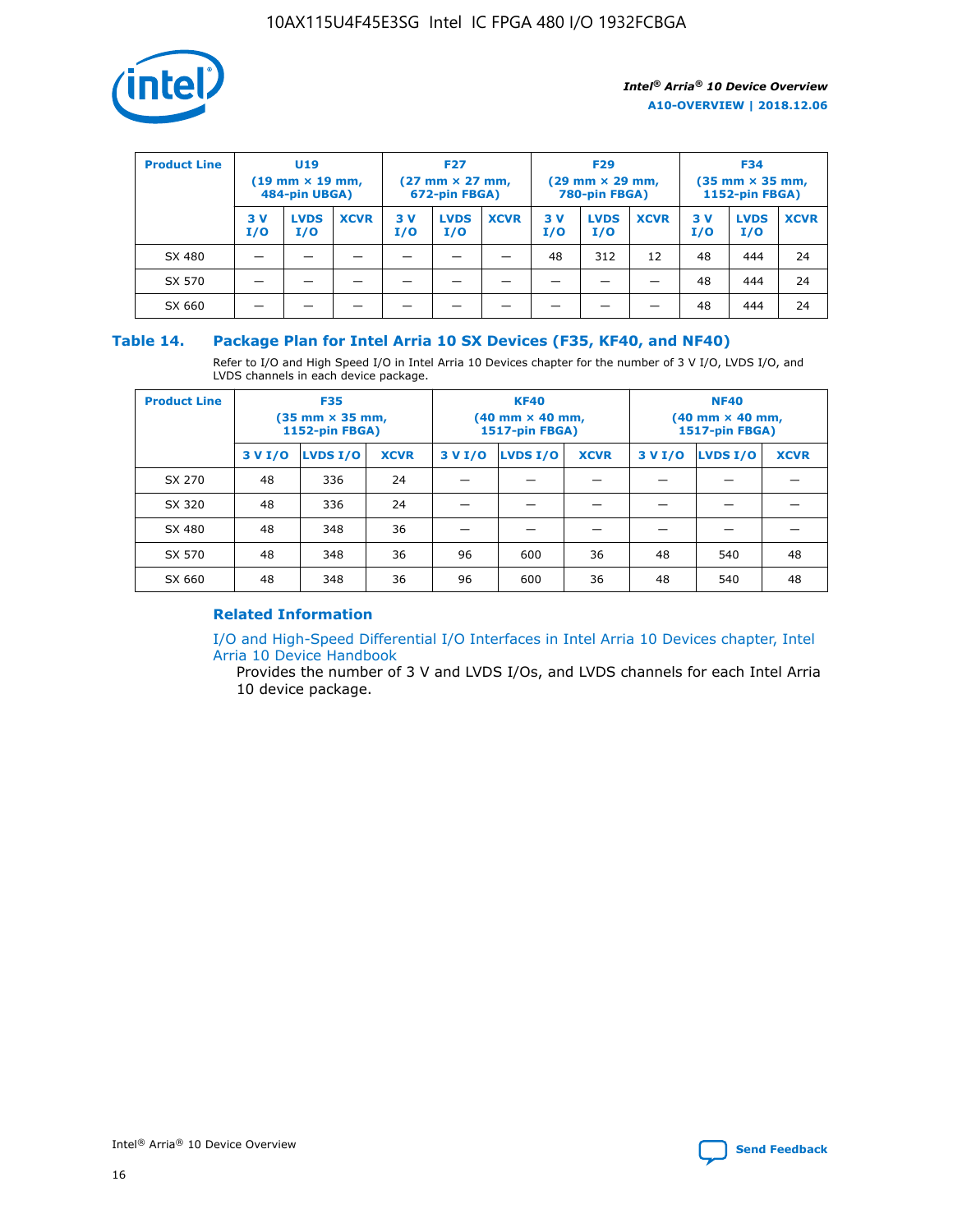

# **I/O Vertical Migration for Intel Arria 10 Devices**

#### **Figure 4. Migration Capability Across Intel Arria 10 Product Lines**

- The arrows indicate the migration paths. The devices included in each vertical migration path are shaded. Devices with fewer resources in the same path have lighter shades.
- To achieve the full I/O migration across product lines in the same migration path, restrict I/Os and transceivers usage to match the product line with the lowest I/O and transceiver counts.
- An LVDS I/O bank in the source device may be mapped to a 3 V I/O bank in the target device. To use memory interface clock frequency higher than 533 MHz, assign external memory interface pins only to banks that are LVDS I/O in both devices.
- There may be nominal 0.15 mm package height difference between some product lines in the same package type.
	- **Variant Product Line Package U19 F27 F29 F34 F35 KF40 NF40 RF40 NF45 SF45 UF45** Intel® Arria® 10 GX GX 160 GX 220 GX 270 GX 320 GX 480 GX 570 GX 660 GX 900 GX 1150 Intel Arria 10 GT GT 900 GT 1150 Intel Arria 10 SX SX 160 SX 220 SX 270 SX 320 SX 480 SX 570 SX 660
- Some migration paths are not shown in the Intel Quartus Prime software **Pin Migration View**.

*Note:* To verify the pin migration compatibility, use the **Pin Migration View** window in the Intel Quartus Prime software Pin Planner.

# **Adaptive Logic Module**

Intel Arria 10 devices use a 20 nm ALM as the basic building block of the logic fabric.

The ALM architecture is the same as the previous generation FPGAs, allowing for efficient implementation of logic functions and easy conversion of IP between the device generations.

The ALM, as shown in following figure, uses an 8-input fracturable look-up table (LUT) with four dedicated registers to help improve timing closure in register-rich designs and achieve an even higher design packing capability than the traditional two-register per LUT architecture.

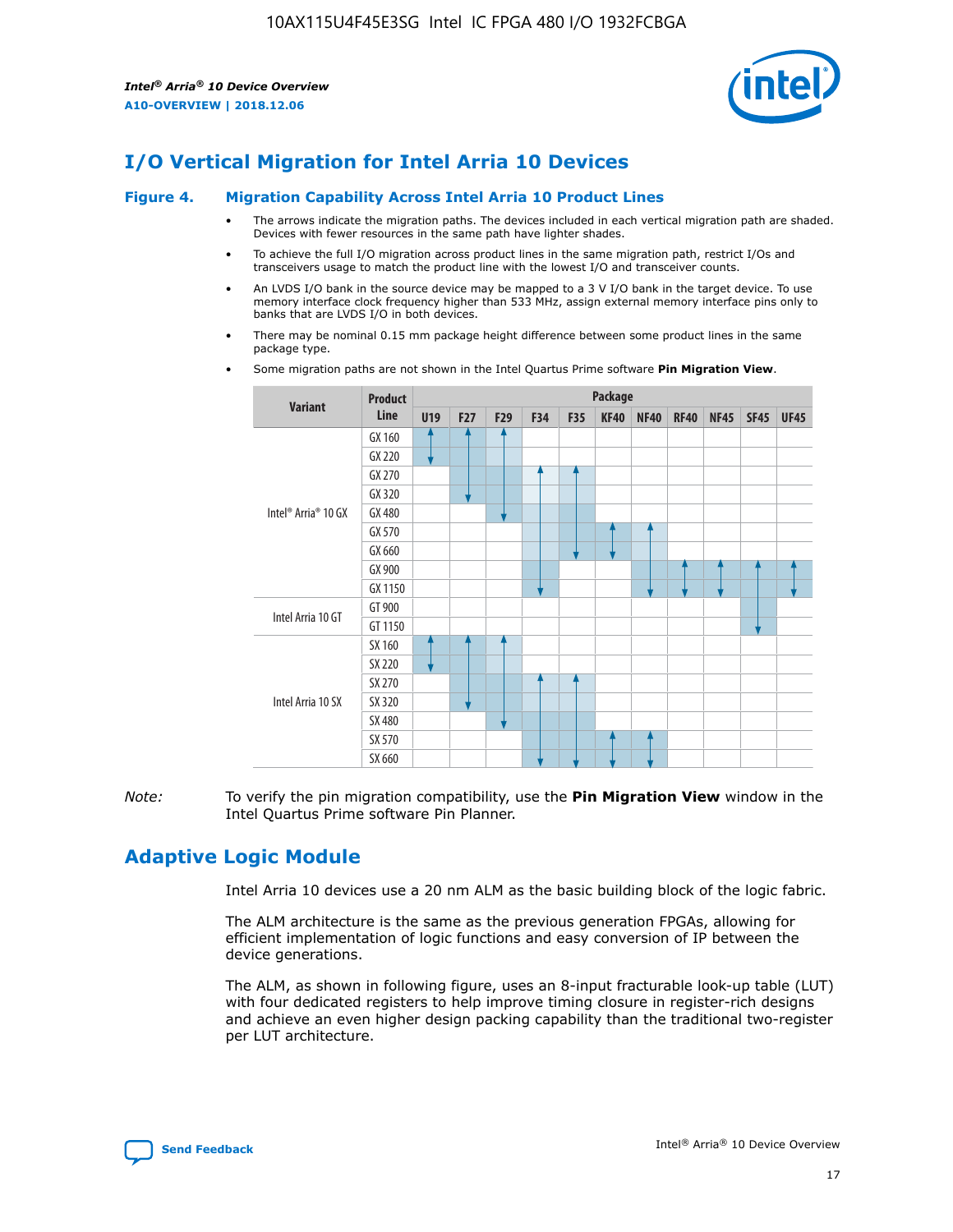

**Figure 5. ALM for Intel Arria 10 Devices**



The Intel Quartus Prime software optimizes your design according to the ALM logic structure and automatically maps legacy designs into the Intel Arria 10 ALM architecture.

## **Variable-Precision DSP Block**

The Intel Arria 10 variable precision DSP blocks support fixed-point arithmetic and floating-point arithmetic.

Features for fixed-point arithmetic:

- High-performance, power-optimized, and fully registered multiplication operations
- 18-bit and 27-bit word lengths
- Two 18 x 19 multipliers or one 27 x 27 multiplier per DSP block
- Built-in addition, subtraction, and 64-bit double accumulation register to combine multiplication results
- Cascading 19-bit or 27-bit when pre-adder is disabled and cascading 18-bit when pre-adder is used to form the tap-delay line for filtering applications
- Cascading 64-bit output bus to propagate output results from one block to the next block without external logic support
- Hard pre-adder supported in 19-bit and 27-bit modes for symmetric filters
- Internal coefficient register bank in both 18-bit and 27-bit modes for filter implementation
- 18-bit and 27-bit systolic finite impulse response (FIR) filters with distributed output adder
- Biased rounding support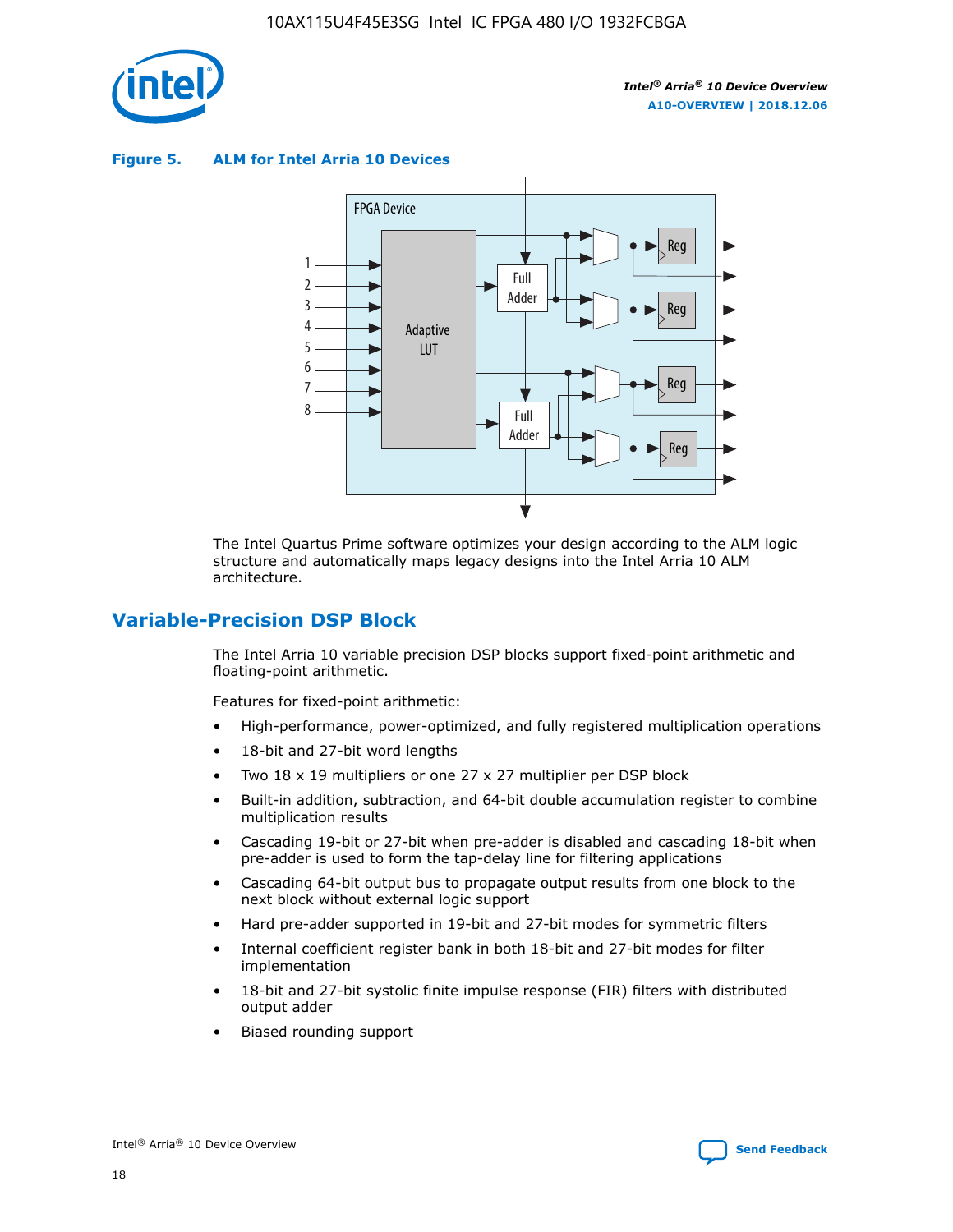

Features for floating-point arithmetic:

- A completely hardened architecture that supports multiplication, addition, subtraction, multiply-add, and multiply-subtract
- Multiplication with accumulation capability and a dynamic accumulator reset control
- Multiplication with cascade summation capability
- Multiplication with cascade subtraction capability
- Complex multiplication
- Direct vector dot product
- Systolic FIR filter

#### **Table 15. Variable-Precision DSP Block Configurations for Intel Arria 10 Devices**

| <b>Usage Example</b>                                       | <b>Multiplier Size (Bit)</b>    | <b>DSP Block Resources</b> |
|------------------------------------------------------------|---------------------------------|----------------------------|
| Medium precision fixed point                               | Two 18 x 19                     |                            |
| High precision fixed or Single precision<br>floating point | One 27 x 27                     |                            |
| Fixed point FFTs                                           | One 19 x 36 with external adder |                            |
| Very high precision fixed point                            | One 36 x 36 with external adder |                            |
| Double precision floating point                            | One 54 x 54 with external adder | 4                          |

#### **Table 16. Resources for Fixed-Point Arithmetic in Intel Arria 10 Devices**

The table lists the variable-precision DSP resources by bit precision for each Intel Arria 10 device.

| <b>Variant</b>  | <b>Product Line</b> | <b>Variable-</b><br>precision<br><b>DSP Block</b> | <b>Independent Input and Output</b><br><b>Multiplications Operator</b> |                                     | 18 x 19<br><b>Multiplier</b><br><b>Adder Sum</b> | $18 \times 18$<br><b>Multiplier</b><br><b>Adder</b> |
|-----------------|---------------------|---------------------------------------------------|------------------------------------------------------------------------|-------------------------------------|--------------------------------------------------|-----------------------------------------------------|
|                 |                     |                                                   | 18 x 19<br><b>Multiplier</b>                                           | $27 \times 27$<br><b>Multiplier</b> | <b>Mode</b>                                      | <b>Summed with</b><br>36 bit Input                  |
| AIntel Arria 10 | GX 160              | 156                                               | 312                                                                    | 156                                 | 156                                              | 156                                                 |
| GX              | GX 220              | 192                                               | 384                                                                    | 192                                 | 192                                              | 192                                                 |
|                 | GX 270              | 830                                               | 1,660                                                                  | 830                                 | 830                                              | 830                                                 |
|                 | GX 320              | 984                                               | 1,968                                                                  | 984                                 | 984                                              | 984                                                 |
|                 | GX 480              | 1,368                                             | 2,736                                                                  | 1,368                               | 1,368                                            | 1,368                                               |
|                 | GX 570              | 1,523                                             | 3,046                                                                  | 1,523                               | 1,523                                            | 1,523                                               |
|                 | GX 660              | 1,687                                             | 3,374                                                                  | 1,687                               | 1,687                                            | 1,687                                               |
|                 | GX 900              | 1,518                                             | 3,036                                                                  | 1,518                               | 1,518                                            | 1,518                                               |
|                 | GX 1150             | 1,518                                             | 3,036                                                                  | 1,518                               | 1,518                                            | 1,518                                               |
| Intel Arria 10  | GT 900              | 1,518                                             | 3,036                                                                  | 1,518                               | 1,518                                            | 1,518                                               |
| GT              | GT 1150             | 1,518                                             | 3,036                                                                  | 1,518                               | 1,518                                            | 1,518                                               |
| Intel Arria 10  | SX 160              | 156                                               | 312                                                                    | 156                                 | 156                                              | 156                                                 |
| <b>SX</b>       | SX 220              | 192                                               | 384                                                                    | 192                                 | 192                                              | 192                                                 |
|                 | SX 270              | 830                                               | 1,660                                                                  | 830                                 | 830                                              | 830                                                 |
|                 |                     |                                                   |                                                                        |                                     |                                                  | continued                                           |

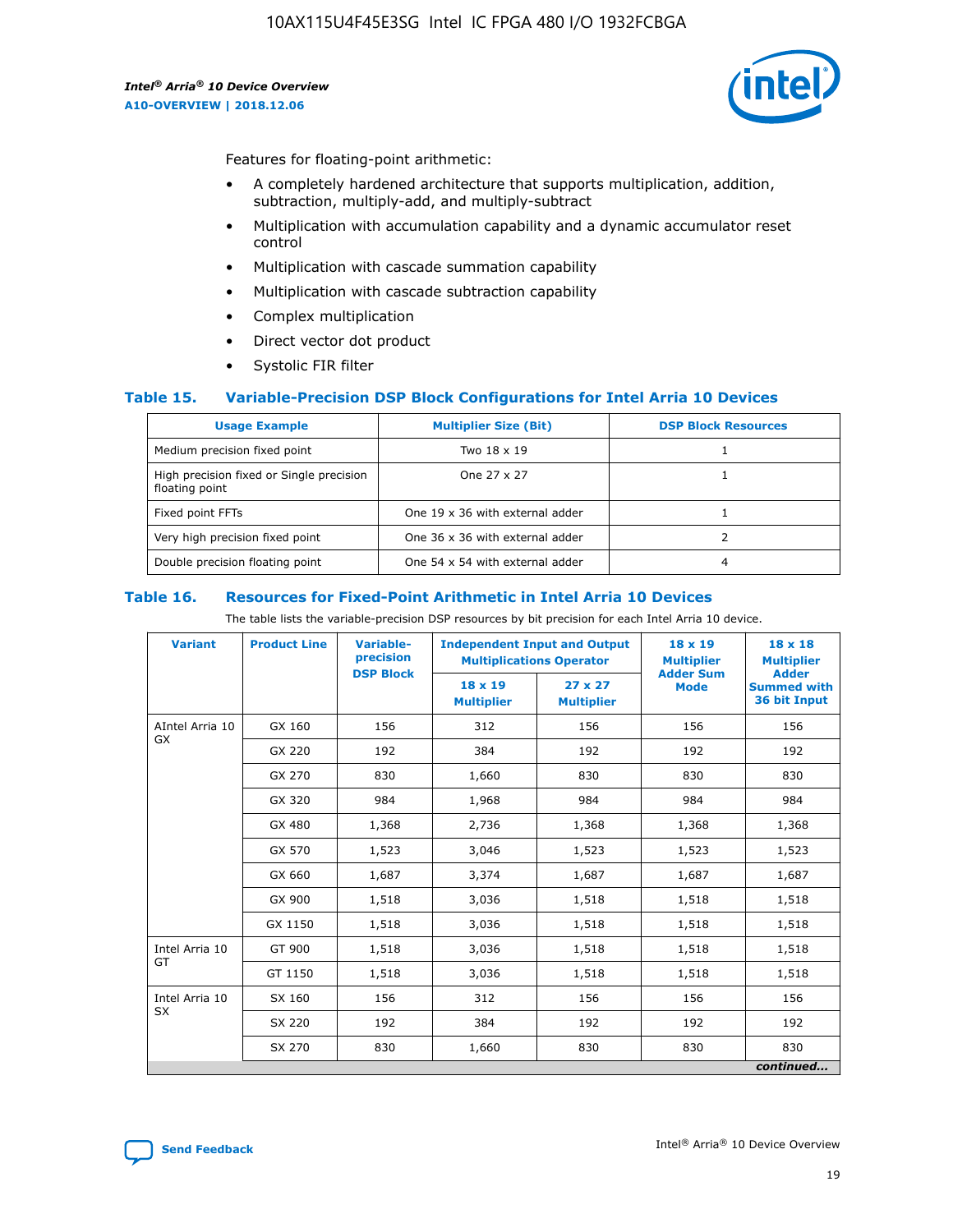

| <b>Variant</b> | <b>Product Line</b> | Variable-<br>precision | <b>Independent Input and Output</b><br><b>Multiplications Operator</b> |                                     | $18 \times 19$<br><b>Multiplier</b> | $18 \times 18$<br><b>Multiplier</b><br><b>Adder</b> |  |
|----------------|---------------------|------------------------|------------------------------------------------------------------------|-------------------------------------|-------------------------------------|-----------------------------------------------------|--|
|                |                     | <b>DSP Block</b>       | $18 \times 19$<br><b>Multiplier</b>                                    | $27 \times 27$<br><b>Multiplier</b> | <b>Adder Sum</b><br><b>Mode</b>     | <b>Summed with</b><br>36 bit Input                  |  |
|                | SX 320              | 984                    | 1,968                                                                  | 984                                 | 984                                 | 984                                                 |  |
|                | SX 480              | 1,368                  | 2,736                                                                  | 1,368                               | 1,368                               | 1,368                                               |  |
|                | SX 570              | 1,523                  | 3,046                                                                  | 1,523                               | 1,523                               | 1,523                                               |  |
|                | SX 660              | 1,687                  | 3,374                                                                  | 1,687                               | 1,687                               | 1,687                                               |  |

## **Table 17. Resources for Floating-Point Arithmetic in Intel Arria 10 Devices**

The table lists the variable-precision DSP resources by bit precision for each Intel Arria 10 device.

| <b>Variant</b> | <b>Product Line</b> | <b>Variable-</b><br>precision<br><b>DSP Block</b> | <b>Single</b><br><b>Precision</b><br><b>Floating-Point</b><br><b>Multiplication</b><br><b>Mode</b> | <b>Single-Precision</b><br><b>Floating-Point</b><br><b>Adder Mode</b> | Single-<br><b>Precision</b><br><b>Floating-Point</b><br><b>Multiply</b><br><b>Accumulate</b><br><b>Mode</b> | <b>Peak</b><br><b>Giga Floating-</b><br><b>Point</b><br><b>Operations</b><br>per Second<br>(GFLOPs) |
|----------------|---------------------|---------------------------------------------------|----------------------------------------------------------------------------------------------------|-----------------------------------------------------------------------|-------------------------------------------------------------------------------------------------------------|-----------------------------------------------------------------------------------------------------|
| Intel Arria 10 | GX 160              | 156                                               | 156                                                                                                | 156                                                                   | 156                                                                                                         | 140                                                                                                 |
| GX             | GX 220              | 192                                               | 192                                                                                                | 192                                                                   | 192                                                                                                         | 173                                                                                                 |
|                | GX 270              | 830                                               | 830                                                                                                | 830                                                                   | 830                                                                                                         | 747                                                                                                 |
|                | GX 320              | 984                                               | 984                                                                                                | 984                                                                   | 984                                                                                                         | 886                                                                                                 |
|                | GX 480              | 1,369                                             | 1,368                                                                                              | 1,368                                                                 | 1,368                                                                                                       | 1,231                                                                                               |
|                | GX 570              | 1,523                                             | 1,523                                                                                              | 1,523                                                                 | 1,523                                                                                                       | 1,371                                                                                               |
|                | GX 660              | 1,687                                             | 1,687                                                                                              | 1,687                                                                 | 1,687                                                                                                       | 1,518                                                                                               |
|                | GX 900              | 1,518                                             | 1,518                                                                                              | 1,518                                                                 | 1,518                                                                                                       | 1,366                                                                                               |
|                | GX 1150             | 1,518                                             | 1,518                                                                                              | 1,518                                                                 | 1,518                                                                                                       | 1,366                                                                                               |
| Intel Arria 10 | GT 900              | 1,518                                             | 1,518                                                                                              | 1,518                                                                 | 1,518                                                                                                       | 1,366                                                                                               |
| GT             | GT 1150             | 1,518                                             | 1,518                                                                                              | 1,518                                                                 | 1,518                                                                                                       | 1,366                                                                                               |
| Intel Arria 10 | SX 160              | 156                                               | 156                                                                                                | 156                                                                   | 156                                                                                                         | 140                                                                                                 |
| <b>SX</b>      | SX 220              | 192                                               | 192                                                                                                | 192                                                                   | 192                                                                                                         | 173                                                                                                 |
|                | SX 270              | 830                                               | 830                                                                                                | 830                                                                   | 830                                                                                                         | 747                                                                                                 |
|                | SX 320              | 984                                               | 984                                                                                                | 984                                                                   | 984                                                                                                         | 886                                                                                                 |
|                | SX 480              | 1,369                                             | 1,368                                                                                              | 1,368                                                                 | 1,368                                                                                                       | 1,231                                                                                               |
|                | SX 570              | 1,523                                             | 1,523                                                                                              | 1,523                                                                 | 1,523                                                                                                       | 1,371                                                                                               |
|                | SX 660              | 1,687                                             | 1,687                                                                                              | 1,687                                                                 | 1,687                                                                                                       | 1,518                                                                                               |

# **Embedded Memory Blocks**

The embedded memory blocks in the devices are flexible and designed to provide an optimal amount of small- and large-sized memory arrays to fit your design requirements.

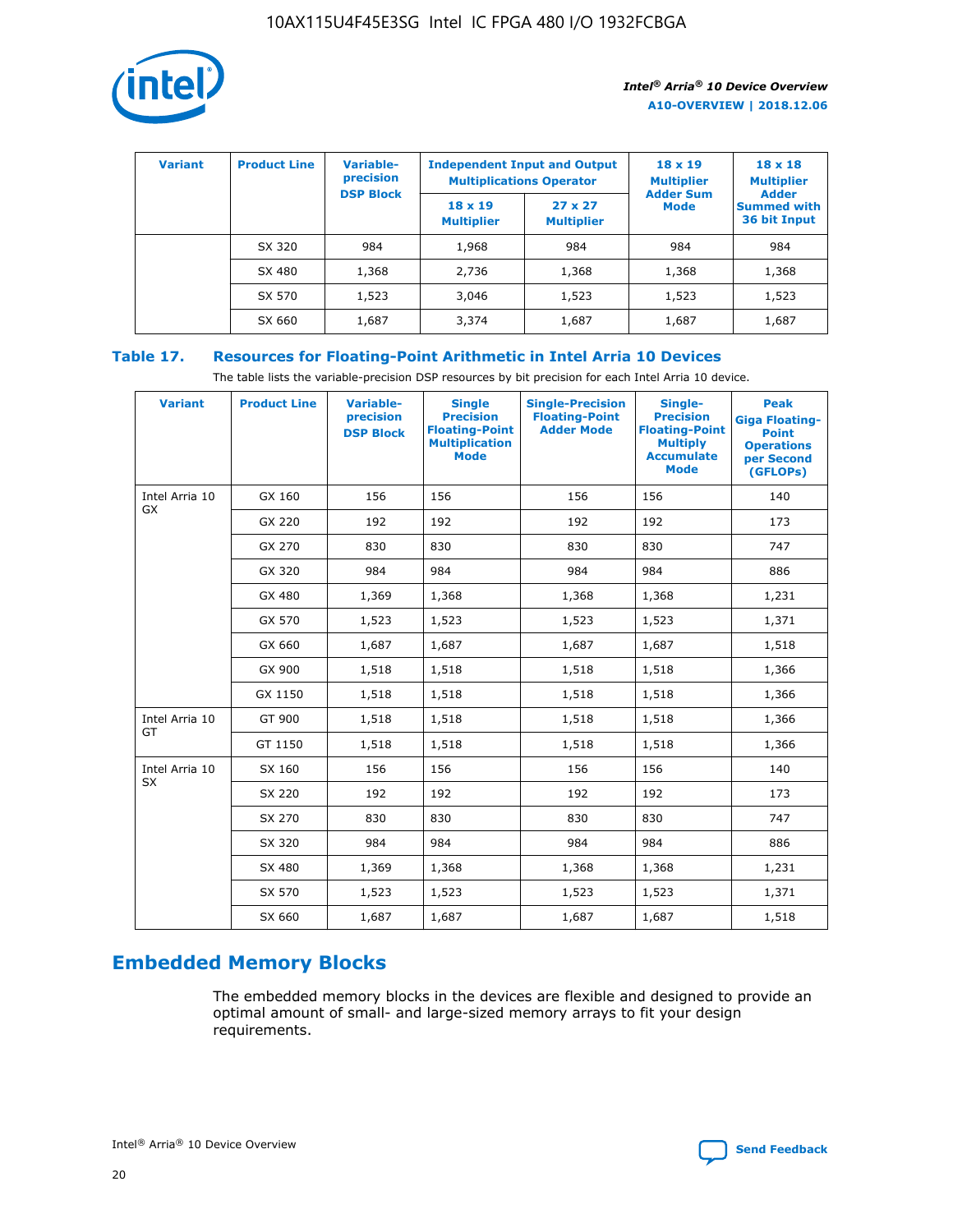

# **Types of Embedded Memory**

The Intel Arria 10 devices contain two types of memory blocks:

- 20 Kb M20K blocks—blocks of dedicated memory resources. The M20K blocks are ideal for larger memory arrays while still providing a large number of independent ports.
- 640 bit memory logic array blocks (MLABs)—enhanced memory blocks that are configured from dual-purpose logic array blocks (LABs). The MLABs are ideal for wide and shallow memory arrays. The MLABs are optimized for implementation of shift registers for digital signal processing (DSP) applications, wide and shallow FIFO buffers, and filter delay lines. Each MLAB is made up of ten adaptive logic modules (ALMs). In the Intel Arria 10 devices, you can configure these ALMs as ten 32 x 2 blocks, giving you one 32 x 20 simple dual-port SRAM block per MLAB.

# **Embedded Memory Capacity in Intel Arria 10 Devices**

|                   | <b>Product</b> | <b>M20K</b>  |                     | <b>MLAB</b>  |                     | <b>Total RAM Bit</b> |  |
|-------------------|----------------|--------------|---------------------|--------------|---------------------|----------------------|--|
| <b>Variant</b>    | <b>Line</b>    | <b>Block</b> | <b>RAM Bit (Kb)</b> | <b>Block</b> | <b>RAM Bit (Kb)</b> | (Kb)                 |  |
| Intel Arria 10 GX | GX 160         | 440          | 8,800               | 1,680        | 1,050               | 9,850                |  |
|                   | GX 220         | 587          | 11,740              | 2,703        | 1,690               | 13,430               |  |
|                   | GX 270         | 750          | 15,000              | 3,922        | 2,452               | 17,452               |  |
|                   | GX 320         | 891          | 17,820              | 4,363        | 2,727               | 20,547               |  |
|                   | GX 480         | 1,431        | 28,620              | 6,662        | 4,164               | 32,784               |  |
|                   | GX 570         | 1,800        | 36,000              | 8,153        | 5,096               | 41,096               |  |
|                   | GX 660         | 2,131        | 42,620              | 9,260        | 5,788               | 48,408               |  |
|                   | GX 900         | 2,423        | 48,460              | 15,017       | 9,386               | 57,846               |  |
|                   | GX 1150        | 2,713        | 54,260              | 20,774       | 12,984              | 67,244               |  |
| Intel Arria 10 GT | GT 900         | 2,423        | 48,460              | 15,017       | 9,386               | 57,846               |  |
|                   | GT 1150        | 2,713        | 54,260              | 20,774       | 12,984              | 67,244               |  |
| Intel Arria 10 SX | SX 160         | 440          | 8,800               | 1,680        | 1,050               | 9,850                |  |
|                   | SX 220         | 587          | 11,740              | 2,703        | 1,690               | 13,430               |  |
|                   | SX 270         | 750          | 15,000              | 3,922        | 2,452               | 17,452               |  |
|                   | SX 320         | 891          | 17,820              | 4,363        | 2,727               | 20,547               |  |
|                   | SX 480         | 1,431        | 28,620              | 6,662        | 4,164               | 32,784               |  |
|                   | SX 570         | 1,800        | 36,000              | 8,153        | 5,096               | 41,096               |  |
|                   | SX 660         | 2,131        | 42,620              | 9,260        | 5,788               | 48,408               |  |

#### **Table 18. Embedded Memory Capacity and Distribution in Intel Arria 10 Devices**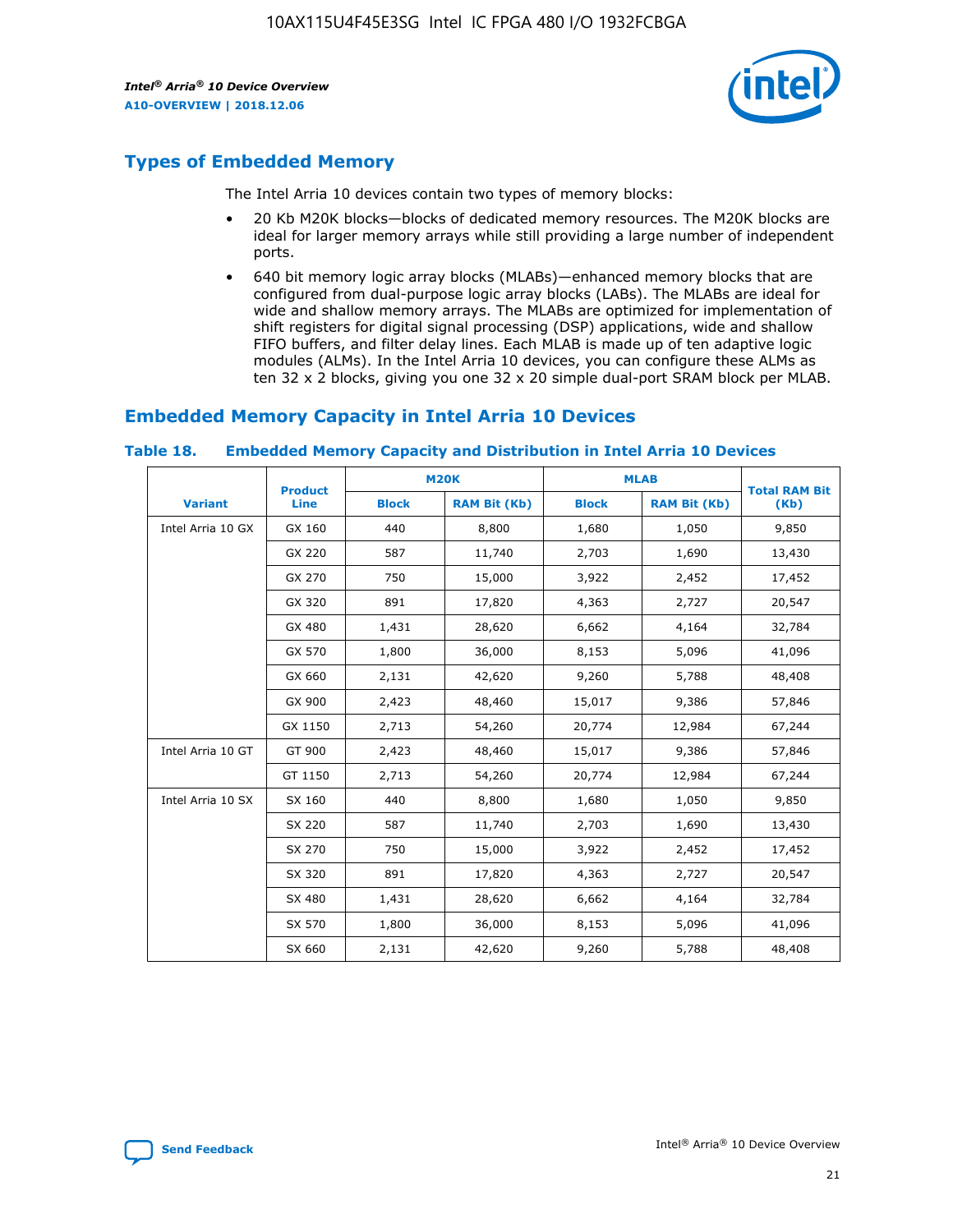

## **Embedded Memory Configurations for Single-port Mode**

#### **Table 19. Single-port Embedded Memory Configurations for Intel Arria 10 Devices**

This table lists the maximum configurations supported for single-port RAM and ROM modes.

| <b>Memory Block</b> | Depth (bits) | <b>Programmable Width</b> |
|---------------------|--------------|---------------------------|
| MLAB                | 32           | x16, x18, or x20          |
|                     | 64(10)       | x8, x9, x10               |
| M20K                | 512          | x40, x32                  |
|                     | 1K           | x20, x16                  |
|                     | 2K           | x10, x8                   |
|                     | 4K           | x5, x4                    |
|                     | 8K           | x2                        |
|                     | 16K          | x1                        |

## **Clock Networks and PLL Clock Sources**

The clock network architecture is based on Intel's global, regional, and peripheral clock structure. This clock structure is supported by dedicated clock input pins, fractional clock synthesis PLLs, and integer I/O PLLs.

## **Clock Networks**

The Intel Arria 10 core clock networks are capable of up to 800 MHz fabric operation across the full industrial temperature range. For the external memory interface, the clock network supports the hard memory controller with speeds up to 2,400 Mbps in a quarter-rate transfer.

To reduce power consumption, the Intel Quartus Prime software identifies all unused sections of the clock network and powers them down.

## **Fractional Synthesis and I/O PLLs**

Intel Arria 10 devices contain up to 32 fractional synthesis PLLs and up to 16 I/O PLLs that are available for both specific and general purpose uses in the core:

- Fractional synthesis PLLs—located in the column adjacent to the transceiver blocks
- I/O PLLs—located in each bank of the 48 I/Os

#### **Fractional Synthesis PLLs**

You can use the fractional synthesis PLLs to:

- Reduce the number of oscillators that are required on your board
- Reduce the number of clock pins that are used in the device by synthesizing multiple clock frequencies from a single reference clock source

<sup>(10)</sup> Supported through software emulation and consumes additional MLAB blocks.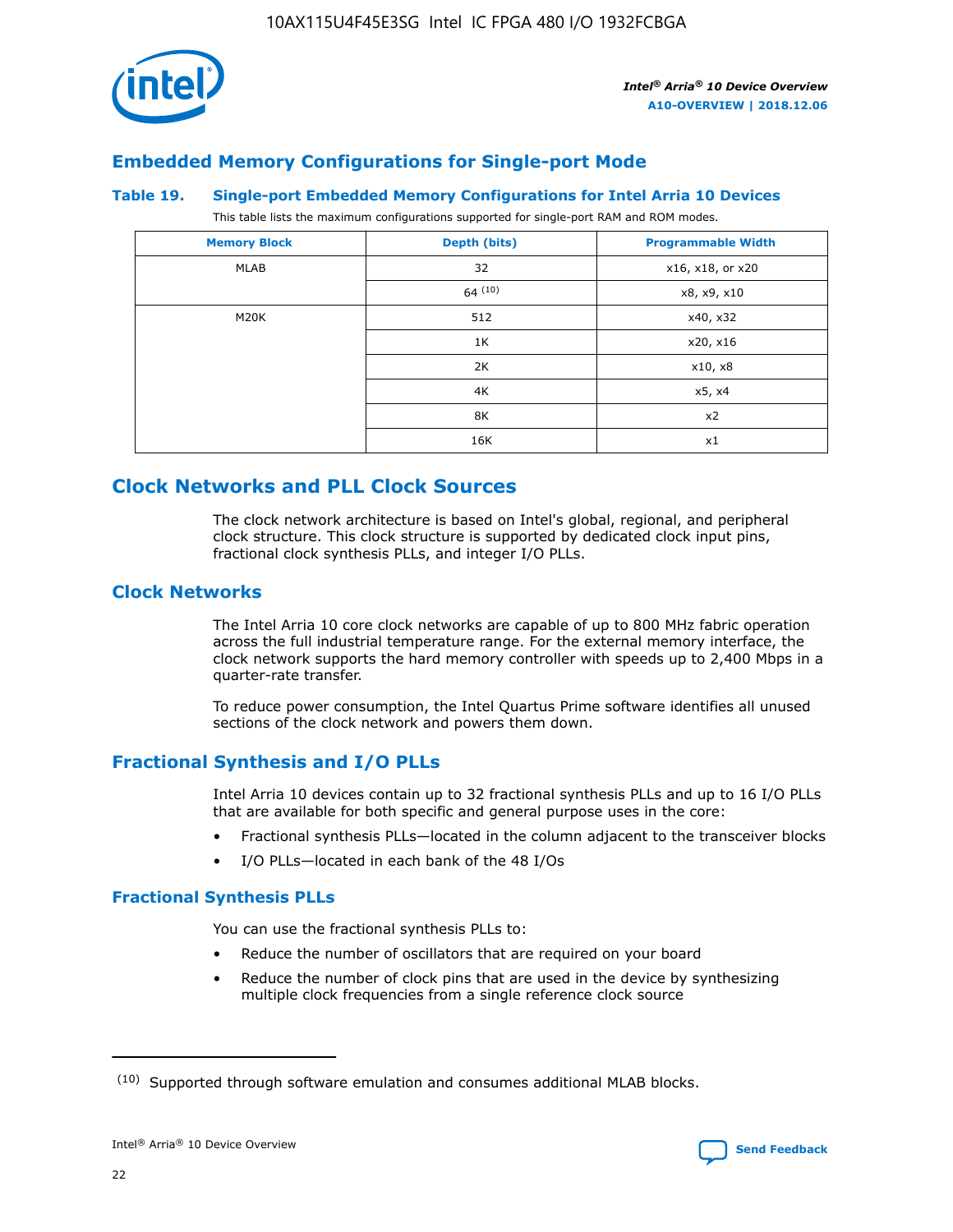10AX115U4F45E3SG Intel IC FPGA 480 I/O 1932FCBGA

*Intel® Arria® 10 Device Overview* **A10-OVERVIEW | 2018.12.06**



The fractional synthesis PLLs support the following features:

- Reference clock frequency synthesis for transceiver CMU and Advanced Transmit (ATX) PLLs
- Clock network delay compensation
- Zero-delay buffering
- Direct transmit clocking for transceivers
- Independently configurable into two modes:
	- Conventional integer mode equivalent to the general purpose PLL
	- Enhanced fractional mode with third order delta-sigma modulation
- PLL cascading

## **I/O PLLs**

The integer mode I/O PLLs are located in each bank of 48 I/Os. You can use the I/O PLLs to simplify the design of external memory and high-speed LVDS interfaces.

In each I/O bank, the I/O PLLs are adjacent to the hard memory controllers and LVDS SERDES. Because these PLLs are tightly coupled with the I/Os that need to use them, it makes it easier to close timing.

You can use the I/O PLLs for general purpose applications in the core such as clock network delay compensation and zero-delay buffering.

Intel Arria 10 devices support PLL-to-PLL cascading.

# **FPGA General Purpose I/O**

Intel Arria 10 devices offer highly configurable GPIOs. Each I/O bank contains 48 general purpose I/Os and a high-efficiency hard memory controller.

The following list describes the features of the GPIOs:

- Consist of 3 V I/Os for high-voltage application and LVDS I/Os for differential signaling
	- Up to two 3 V I/O banks, available in some devices, that support up to 3 V I/O standards
	- LVDS I/O banks that support up to 1.8 V I/O standards
- Support a wide range of single-ended and differential I/O interfaces
- LVDS speeds up to 1.6 Gbps
- Each LVDS pair of pins has differential input and output buffers, allowing you to configure the LVDS direction for each pair.
- Programmable bus hold and weak pull-up
- Programmable differential output voltage  $(V_{OD})$  and programmable pre-emphasis

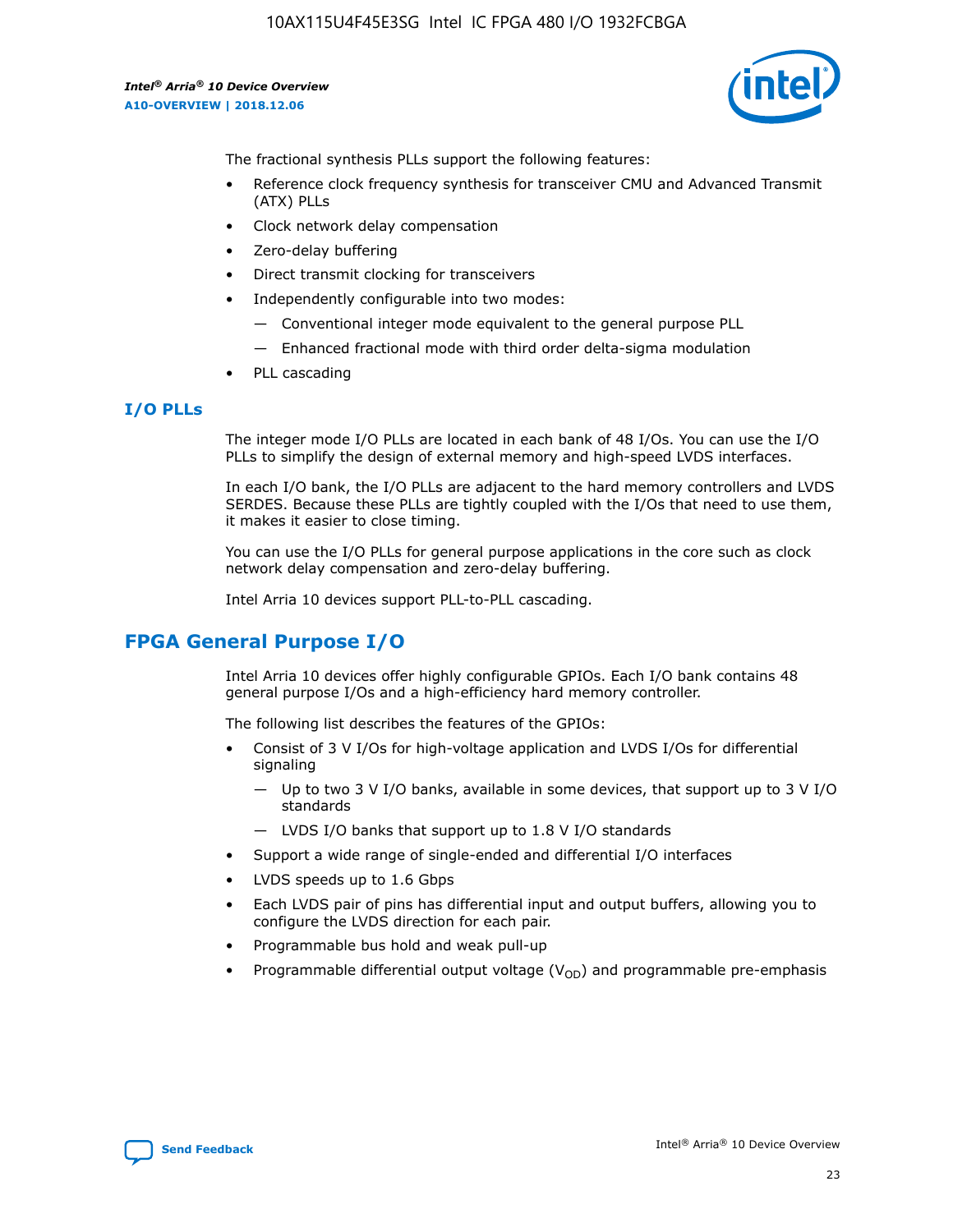

- Series (R<sub>S</sub>) and parallel (R<sub>T</sub>) on-chip termination (OCT) for all I/O banks with OCT calibration to limit the termination impedance variation
- On-chip dynamic termination that has the ability to swap between series and parallel termination, depending on whether there is read or write on a common bus for signal integrity
- Easy timing closure support using the hard read FIFO in the input register path, and delay-locked loop (DLL) delay chain with fine and coarse architecture

# **External Memory Interface**

Intel Arria 10 devices offer massive external memory bandwidth, with up to seven 32 bit DDR4 memory interfaces running at up to 2,400 Mbps. This bandwidth provides additional ease of design, lower power, and resource efficiencies of hardened highperformance memory controllers.

The memory interface within Intel Arria 10 FPGAs and SoCs delivers the highest performance and ease of use. You can configure up to a maximum width of 144 bits when using the hard or soft memory controllers. If required, you can bypass the hard memory controller and use a soft controller implemented in the user logic.

Each I/O contains a hardened DDR read/write path (PHY) capable of performing key memory interface functionality such as read/write leveling, FIFO buffering to lower latency and improve margin, timing calibration, and on-chip termination.

The timing calibration is aided by the inclusion of hard microcontrollers based on Intel's Nios® II technology, specifically tailored to control the calibration of multiple memory interfaces. This calibration allows the Intel Arria 10 device to compensate for any changes in process, voltage, or temperature either within the Intel Arria 10 device itself, or within the external memory device. The advanced calibration algorithms ensure maximum bandwidth and robust timing margin across all operating conditions.

In addition to parallel memory interfaces, Intel Arria 10 devices support serial memory technologies such as the Hybrid Memory Cube (HMC). The HMC is supported by the Intel Arria 10 high-speed serial transceivers which connect up to four HMC links, with each link running at data rates up to 15 Gbps.

#### **Related Information**

#### [External Memory Interface Spec Estimator](http://www.altera.com/technology/memory/estimator/mem-emif-index.html)

Provides a parametric tool that allows you to find and compare the performance of the supported external memory interfaces in IntelFPGAs.

## **Memory Standards Supported by Intel Arria 10 Devices**

The I/Os are designed to provide high performance support for existing and emerging external memory standards.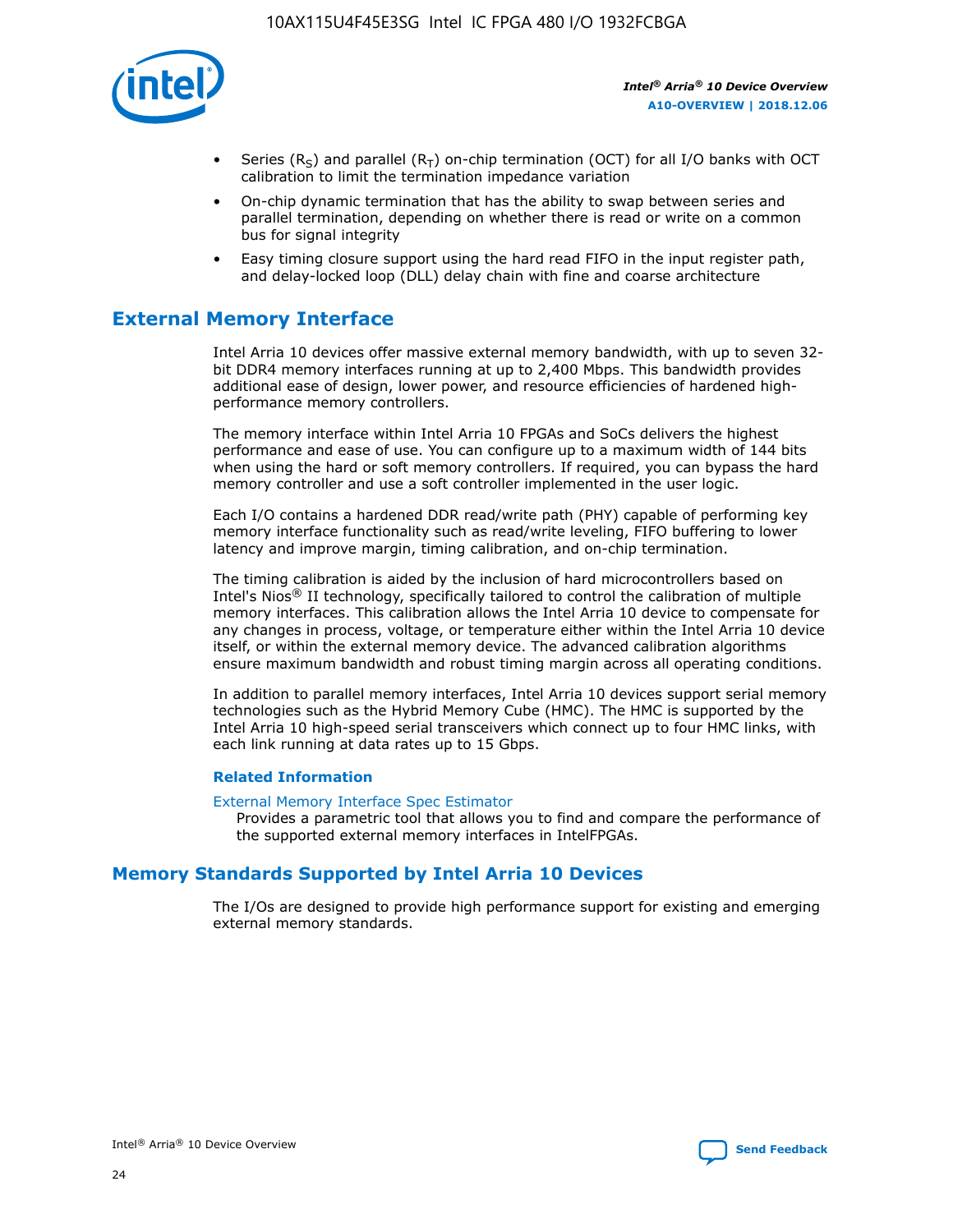

#### **Table 20. Memory Standards Supported by the Hard Memory Controller**

This table lists the overall capability of the hard memory controller. For specific details, refer to the External Memory Interface Spec Estimator and Intel Arria 10 Device Datasheet.

| <b>Memory Standard</b> | <b>Rate Support</b> | <b>Ping Pong PHY Support</b> | <b>Maximum Frequency</b><br>(MHz) |
|------------------------|---------------------|------------------------------|-----------------------------------|
| <b>DDR4 SDRAM</b>      | Quarter rate        | Yes                          | 1,067                             |
|                        |                     |                              | 1,200                             |
| DDR3 SDRAM             | Half rate           | Yes                          | 533                               |
|                        |                     |                              | 667                               |
|                        | Quarter rate        | Yes                          | 1,067                             |
|                        |                     |                              | 1,067                             |
| <b>DDR3L SDRAM</b>     | Half rate           | Yes                          | 533                               |
|                        |                     |                              | 667                               |
|                        | Quarter rate        | Yes                          | 933                               |
|                        |                     |                              | 933                               |
| LPDDR3 SDRAM           | Half rate           |                              | 533                               |
|                        | Quarter rate        |                              | 800                               |

#### **Table 21. Memory Standards Supported by the Soft Memory Controller**

| <b>Memory Standard</b>      | <b>Rate Support</b> | <b>Maximum Frequency</b><br>(MHz) |
|-----------------------------|---------------------|-----------------------------------|
| <b>RLDRAM 3 (11)</b>        | Quarter rate        | 1,200                             |
| ODR IV SRAM <sup>(11)</sup> | Quarter rate        | 1,067                             |
| <b>ODR II SRAM</b>          | Full rate           | 333                               |
|                             | Half rate           | 633                               |
| <b>ODR II+ SRAM</b>         | Full rate           | 333                               |
|                             | Half rate           | 633                               |
| <b>ODR II+ Xtreme SRAM</b>  | Full rate           | 333                               |
|                             | Half rate           | 633                               |

#### **Table 22. Memory Standards Supported by the HPS Hard Memory Controller**

The hard processor system (HPS) is available in Intel Arria 10 SoC devices only.

| <b>Memory Standard</b> | <b>Rate Support</b> | <b>Maximum Frequency</b><br>(MHz) |
|------------------------|---------------------|-----------------------------------|
| <b>DDR4 SDRAM</b>      | Half rate           | 1,200                             |
| DDR3 SDRAM             | Half rate           | 1,067                             |
| <b>DDR3L SDRAM</b>     | Half rate           | 933                               |

<sup>(11)</sup> Intel Arria 10 devices support this external memory interface using hard PHY with soft memory controller.

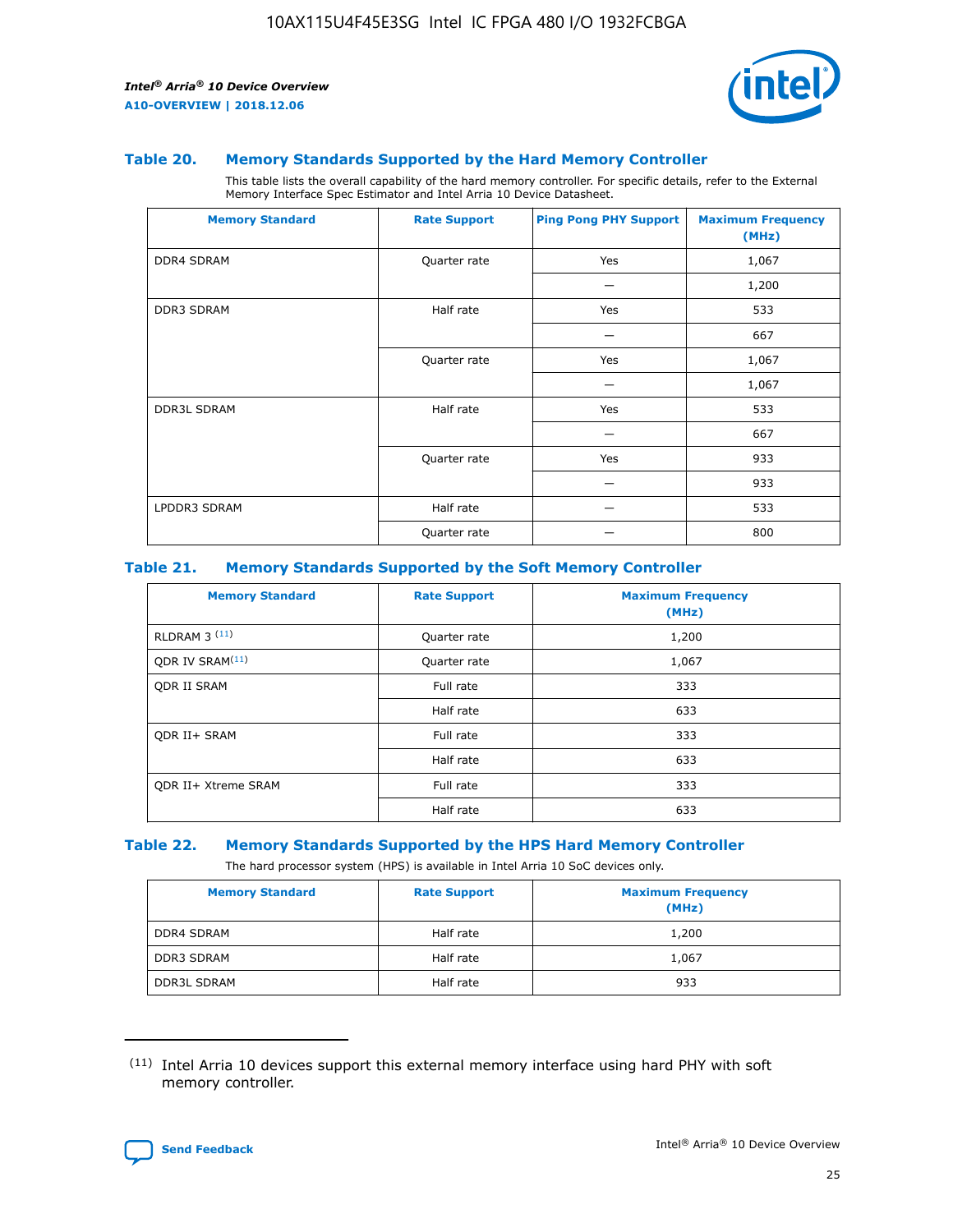

#### **Related Information**

#### [Intel Arria 10 Device Datasheet](https://www.intel.com/content/www/us/en/programmable/documentation/mcn1413182292568.html#mcn1413182153340)

Lists the memory interface performance according to memory interface standards, rank or chip select configurations, and Intel Arria 10 device speed grades.

# **PCIe Gen1, Gen2, and Gen3 Hard IP**

Intel Arria 10 devices contain PCIe hard IP that is designed for performance and ease-of-use:

- Includes all layers of the PCIe stack—transaction, data link and physical layers.
- Supports PCIe Gen3, Gen2, and Gen1 Endpoint and Root Port in x1, x2, x4, or x8 lane configuration.
- Operates independently from the core logic—optional configuration via protocol (CvP) allows the PCIe link to power up and complete link training in less than 100 ms while the Intel Arria 10 device completes loading the programming file for the rest of the FPGA.
- Provides added functionality that makes it easier to support emerging features such as Single Root I/O Virtualization (SR-IOV) and optional protocol extensions.
- Provides improved end-to-end datapath protection using ECC.
- Supports FPGA configuration via protocol (CvP) using PCIe at Gen3, Gen2, or Gen1 speed.

#### **Related Information**

PCS Features on page 30

# **Enhanced PCS Hard IP for Interlaken and 10 Gbps Ethernet**

## **Interlaken Support**

The Intel Arria 10 enhanced PCS hard IP provides integrated Interlaken PCS supporting rates up to 25.8 Gbps per lane.

The Interlaken PCS is based on the proven functionality of the PCS developed for Intel's previous generation FPGAs, which demonstrated interoperability with Interlaken ASSP vendors and third-party IP suppliers. The Interlaken PCS is present in every transceiver channel in Intel Arria 10 devices.

#### **Related Information**

PCS Features on page 30

## **10 Gbps Ethernet Support**

The Intel Arria 10 enhanced PCS hard IP supports 10GBASE-R PCS compliant with IEEE 802.3 10 Gbps Ethernet (10GbE). The integrated hard IP support for 10GbE and the 10 Gbps transceivers save external PHY cost, board space, and system power.

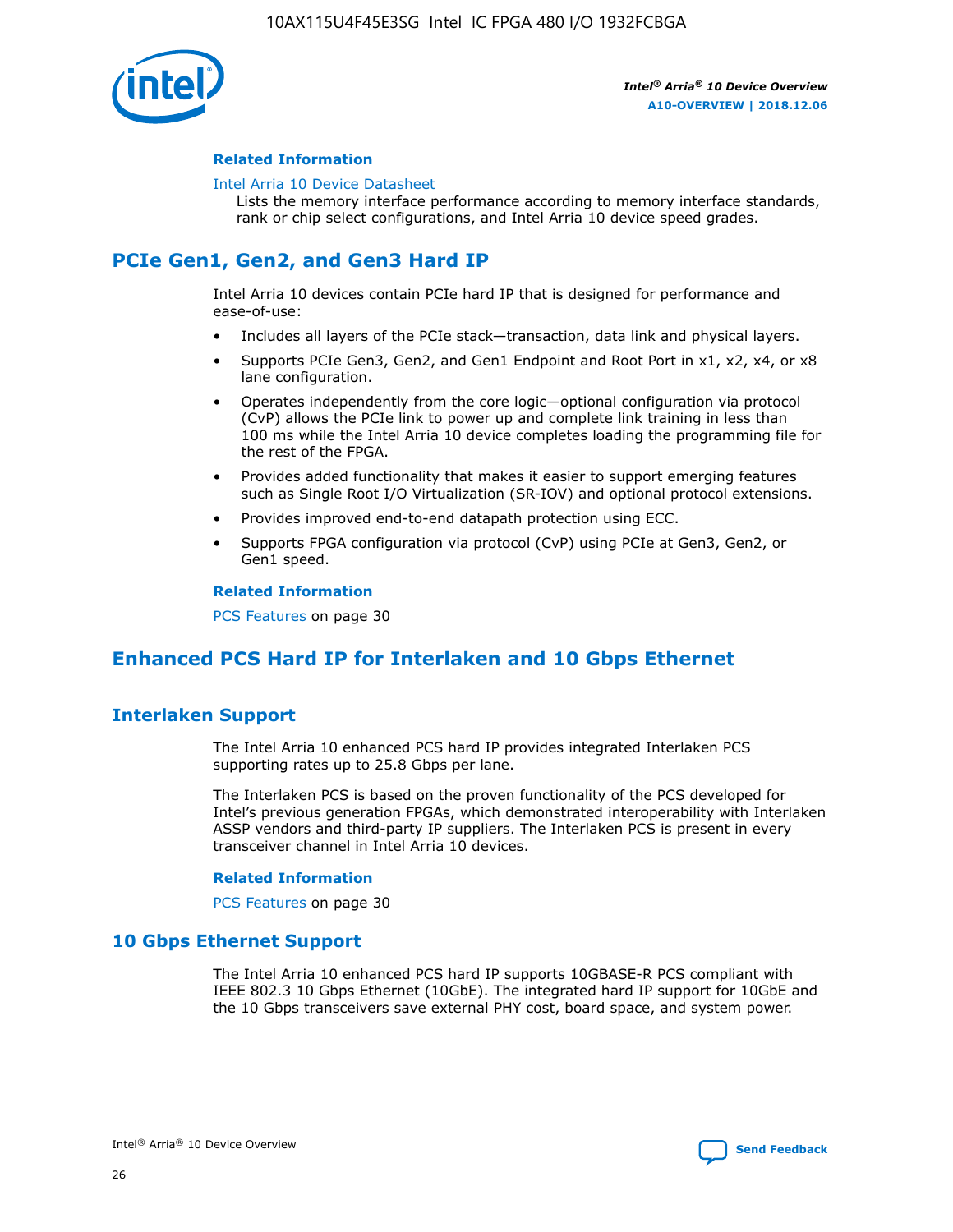

The scalable hard IP supports multiple independent 10GbE ports while using a single PLL for all the 10GBASE-R PCS instantiations, which saves on core logic resources and clock networks:

- Simplifies multiport 10GbE systems compared to XAUI interfaces that require an external XAUI-to-10G PHY.
- Incorporates Electronic Dispersion Compensation (EDC), which enables direct connection to standard 10 Gbps XFP and SFP+ pluggable optical modules.
- Supports backplane Ethernet applications and includes a hard 10GBASE-KR Forward Error Correction (FEC) circuit that you can use for 10 Gbps and 40 Gbps applications.

The 10 Gbps Ethernet PCS hard IP and 10GBASE-KR FEC are present in every transceiver channel.

#### **Related Information**

PCS Features on page 30

# **Low Power Serial Transceivers**

Intel Arria 10 FPGAs and SoCs include lowest power transceivers that deliver high bandwidth, throughput and low latency.

Intel Arria 10 devices deliver the industry's lowest power consumption per transceiver channel:

- 12.5 Gbps transceivers at as low as 242 mW
- 10 Gbps transceivers at as low as 168 mW
- 6 Gbps transceivers at as low as 117 mW

Intel Arria 10 transceivers support various data rates according to application:

- Chip-to-chip and chip-to-module applications—from 1 Gbps up to 25.8 Gbps
- Long reach and backplane applications—from 1 Gbps up to 12.5 with advanced adaptive equalization
- Critical power sensitive applications—from 1 Gbps up to 11.3 Gbps using lower power modes

The combination of 20 nm process technology and architectural advances provide the following benefits:

- Significant reduction in die area and power consumption
- Increase of up to two times in transceiver I/O density compared to previous generation devices while maintaining optimal signal integrity
- Up to 72 total transceiver channels—you can configure up to 6 of these channels to run as fast as 25.8 Gbps
- All channels feature continuous data rate support up to the maximum rated speed

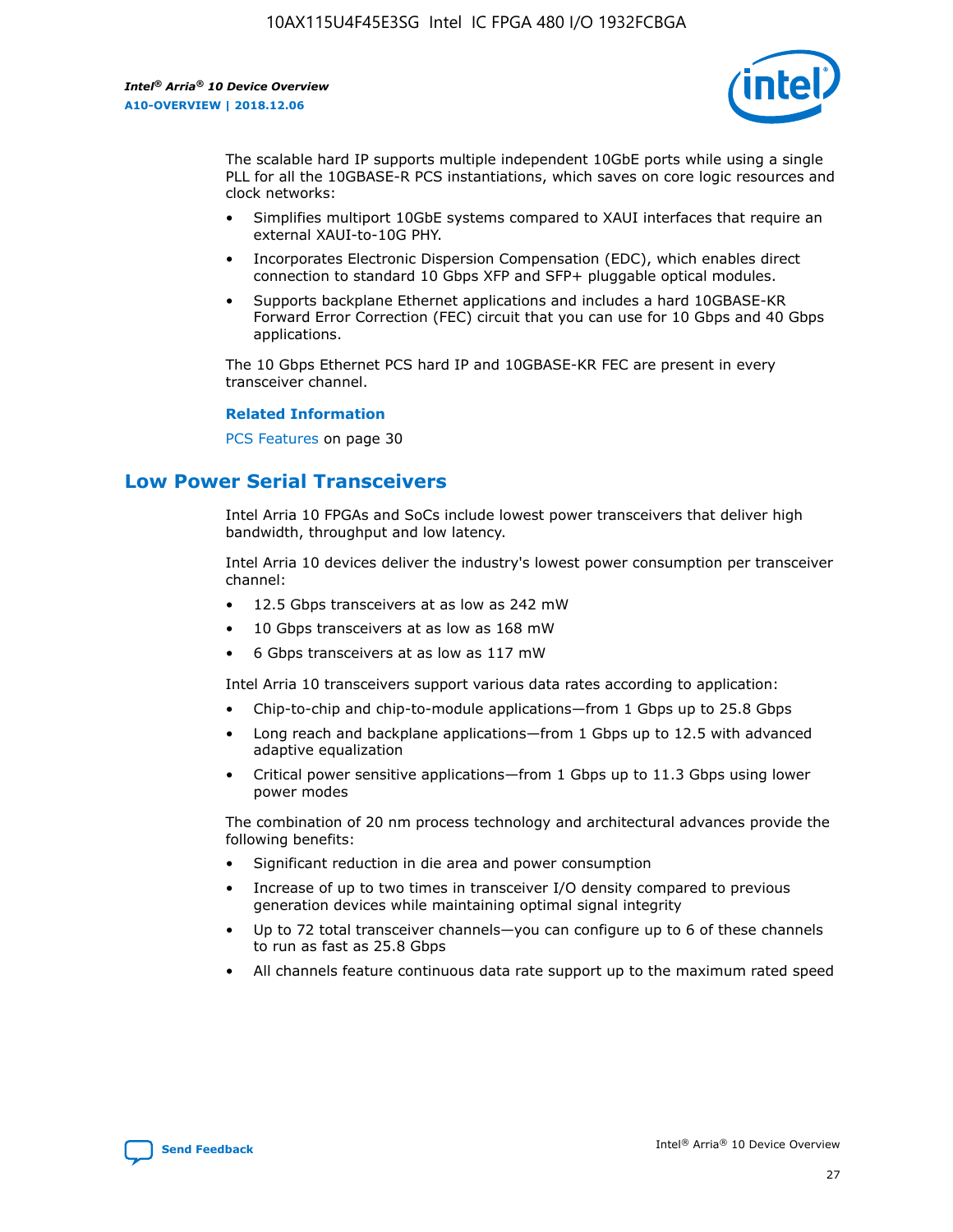

## Transceiver PMA TX/RX PCS ATX PLL Transceiver PMA TX/RX PCS fPLL Network Flexible Clock Distribution Network PCS Transceiver PMA TX/RX FPGA **Clock Distribution** Fabric PCS Transceiver PMA TX/RX ATX Flexible PLL PCS Transceiver PMA TX/RX ▲ fPLL Transceiver PMA TX/RX PCS 4

## **Figure 6. Intel Arria 10 Transceiver Block Architecture**

## **Transceiver Channels**

All transceiver channels feature a dedicated Physical Medium Attachment (PMA) and a hardened Physical Coding Sublayer (PCS).

- The PMA provides primary interfacing capabilities to physical channels.
- The PCS typically handles encoding/decoding, word alignment, and other preprocessing functions before transferring data to the FPGA core fabric.

A transceiver channel consists of a PMA and a PCS block. Most transceiver banks have 6 channels. There are some transceiver banks that contain only 3 channels.

A wide variety of bonded and non-bonded data rate configurations is possible using a highly configurable clock distribution network. Up to 80 independent transceiver data rates can be configured.

The following figures are graphical representations of top views of the silicon die, which correspond to reverse views for flip chip packages. Different Intel Arria 10 devices may have different floorplans than the ones shown in the figures.

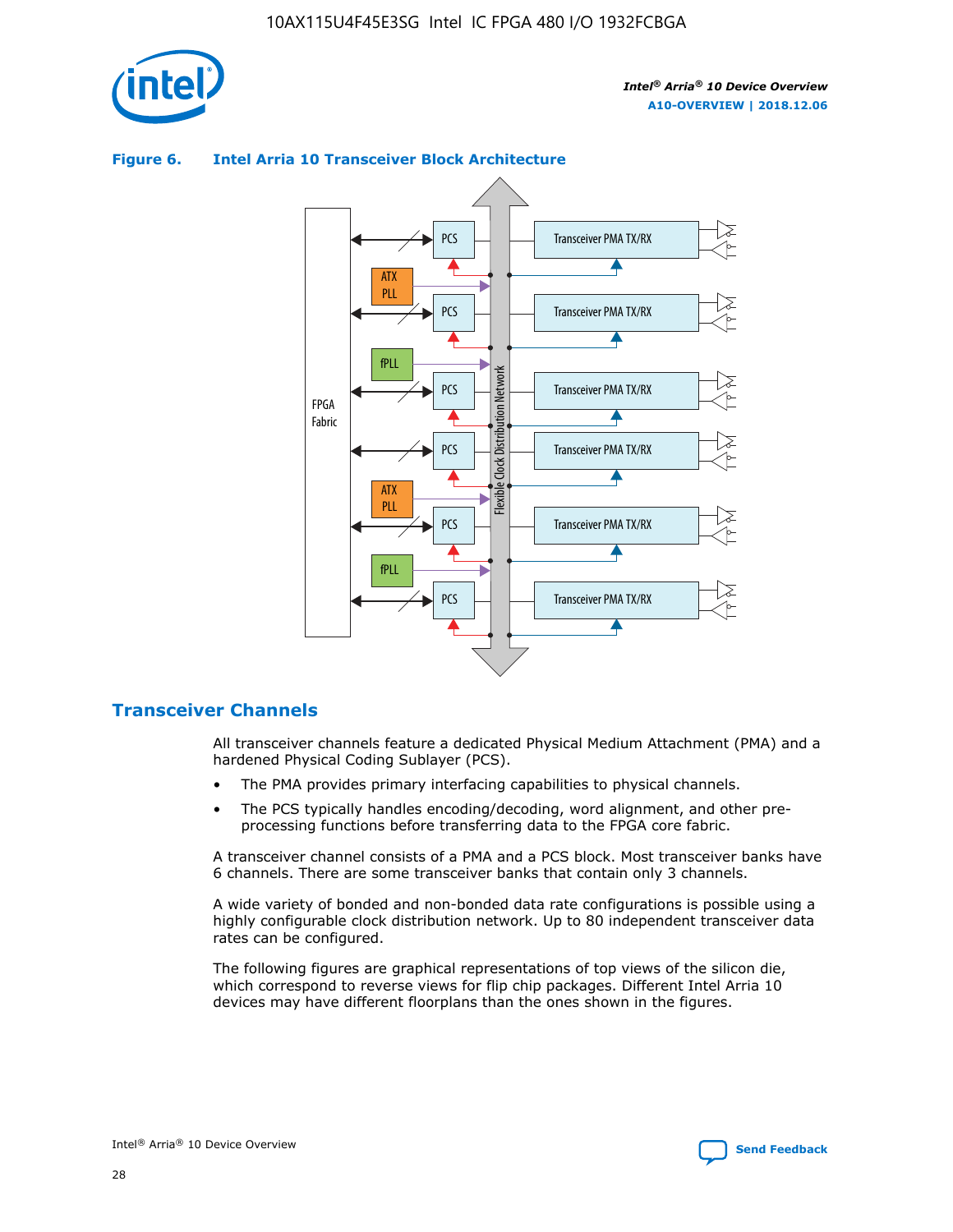

## **Figure 7. Device Chip Overview for Intel Arria 10 GX and GT Devices**





## **PMA Features**

Intel Arria 10 transceivers provide exceptional signal integrity at data rates up to 25.8 Gbps. Clocking options include ultra-low jitter ATX PLLs (LC tank based), clock multiplier unit (CMU) PLLs, and fractional PLLs.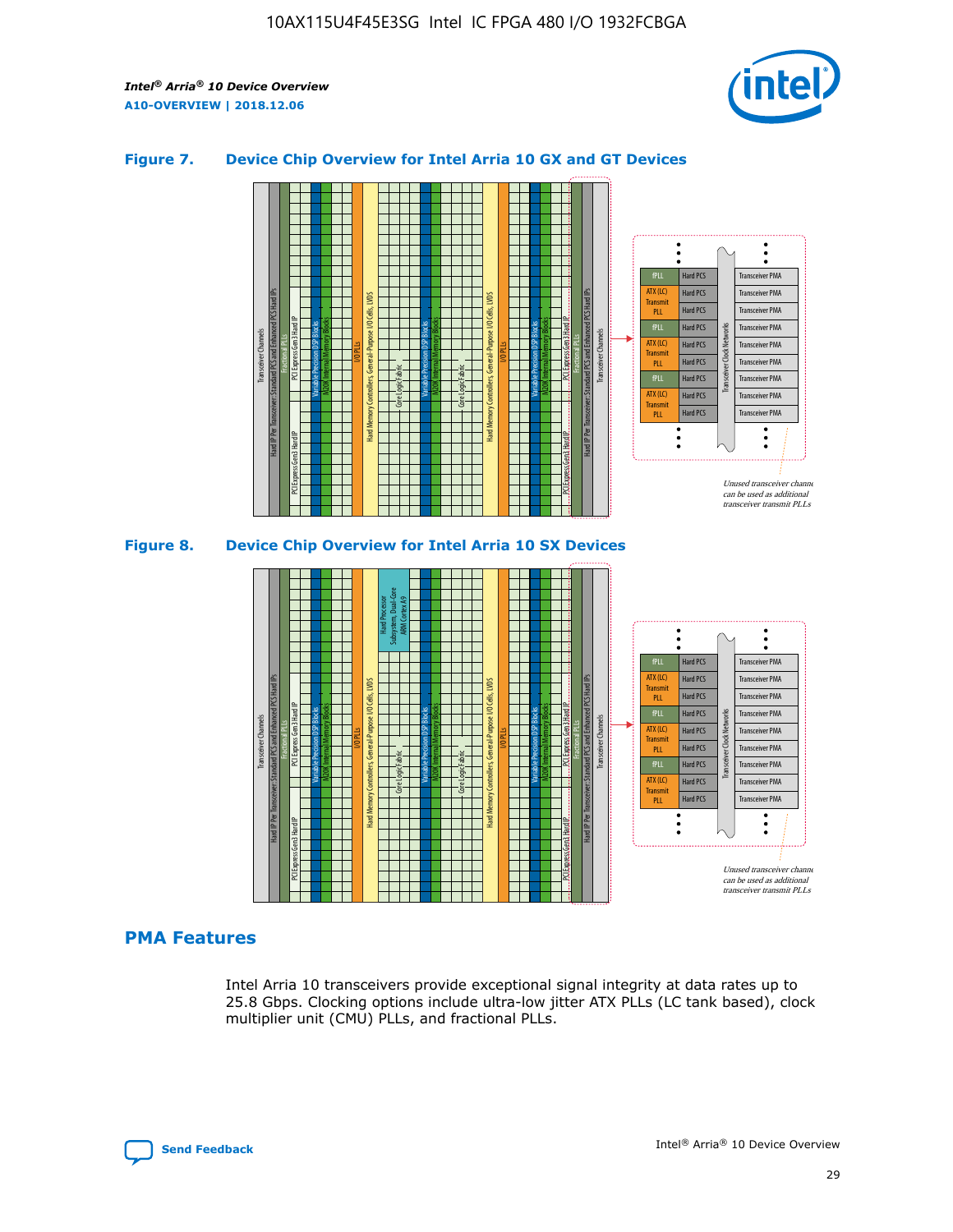

Each transceiver channel contains a channel PLL that can be used as the CMU PLL or clock data recovery (CDR) PLL. In CDR mode, the channel PLL recovers the receiver clock and data in the transceiver channel. Up to 80 independent data rates can be configured on a single Intel Arria 10 device.

## **Table 23. PMA Features of the Transceivers in Intel Arria 10 Devices**

| <b>Feature</b>                                             | <b>Capability</b>                                                                                                                                                                                                             |
|------------------------------------------------------------|-------------------------------------------------------------------------------------------------------------------------------------------------------------------------------------------------------------------------------|
| Chip-to-Chip Data Rates                                    | 1 Gbps to 17.4 Gbps (Intel Arria 10 GX devices)<br>1 Gbps to 25.8 Gbps (Intel Arria 10 GT devices)                                                                                                                            |
| <b>Backplane Support</b>                                   | Drive backplanes at data rates up to 12.5 Gbps                                                                                                                                                                                |
| <b>Optical Module Support</b>                              | SFP+/SFP, XFP, CXP, QSFP/QSFP28, CFP/CFP2/CFP4                                                                                                                                                                                |
| Cable Driving Support                                      | SFP+ Direct Attach, PCI Express over cable, eSATA                                                                                                                                                                             |
| Transmit Pre-Emphasis                                      | 4-tap transmit pre-emphasis and de-emphasis to compensate for system channel loss                                                                                                                                             |
| Continuous Time Linear<br>Equalizer (CTLE)                 | Dual mode, high-gain, and high-data rate, linear receive equalization to compensate for<br>system channel loss                                                                                                                |
| Decision Feedback Equalizer<br>(DFE)                       | 7-fixed and 4-floating tap DFE to equalize backplane channel loss in the presence of<br>crosstalk and noisy environments                                                                                                      |
| Variable Gain Amplifier                                    | Optimizes the signal amplitude prior to the CDR sampling and operates in fixed and<br>adaptive modes                                                                                                                          |
| Altera Digital Adaptive<br>Parametric Tuning (ADAPT)       | Fully digital adaptation engine to automatically adjust all link equalization parameters-<br>including CTLE, DFE, and variable gain amplifier blocks—that provide optimal link margin<br>without intervention from user logic |
| Precision Signal Integrity<br>Calibration Engine (PreSICE) | Hardened calibration controller to quickly calibrate all transceiver control parameters on<br>power-up, which provides the optimal signal integrity and jitter performance                                                    |
| Advanced Transmit (ATX)<br><b>PLL</b>                      | Low jitter ATX (LC tank based) PLLs with continuous tuning range to cover a wide range of<br>standard and proprietary protocols                                                                                               |
| <b>Fractional PLLs</b>                                     | On-chip fractional frequency synthesizers to replace on-board crystal oscillators and reduce<br>system cost                                                                                                                   |
| Digitally Assisted Analog<br><b>CDR</b>                    | Superior jitter tolerance with fast lock time                                                                                                                                                                                 |
| Dynamic Partial<br>Reconfiguration                         | Allows independent control of the Avalon memory-mapped interface of each transceiver<br>channel for the highest transceiver flexibility                                                                                       |
| Multiple PCS-PMA and PCS-<br>PLD interface widths          | 8-, 10-, 16-, 20-, 32-, 40-, or 64-bit interface widths for flexibility of deserialization width,<br>encoding, and reduced latency                                                                                            |

## **PCS Features**

This table summarizes the Intel Arria 10 transceiver PCS features. You can use the transceiver PCS to support a wide range of protocols ranging from 1 Gbps to 25.8 Gbps.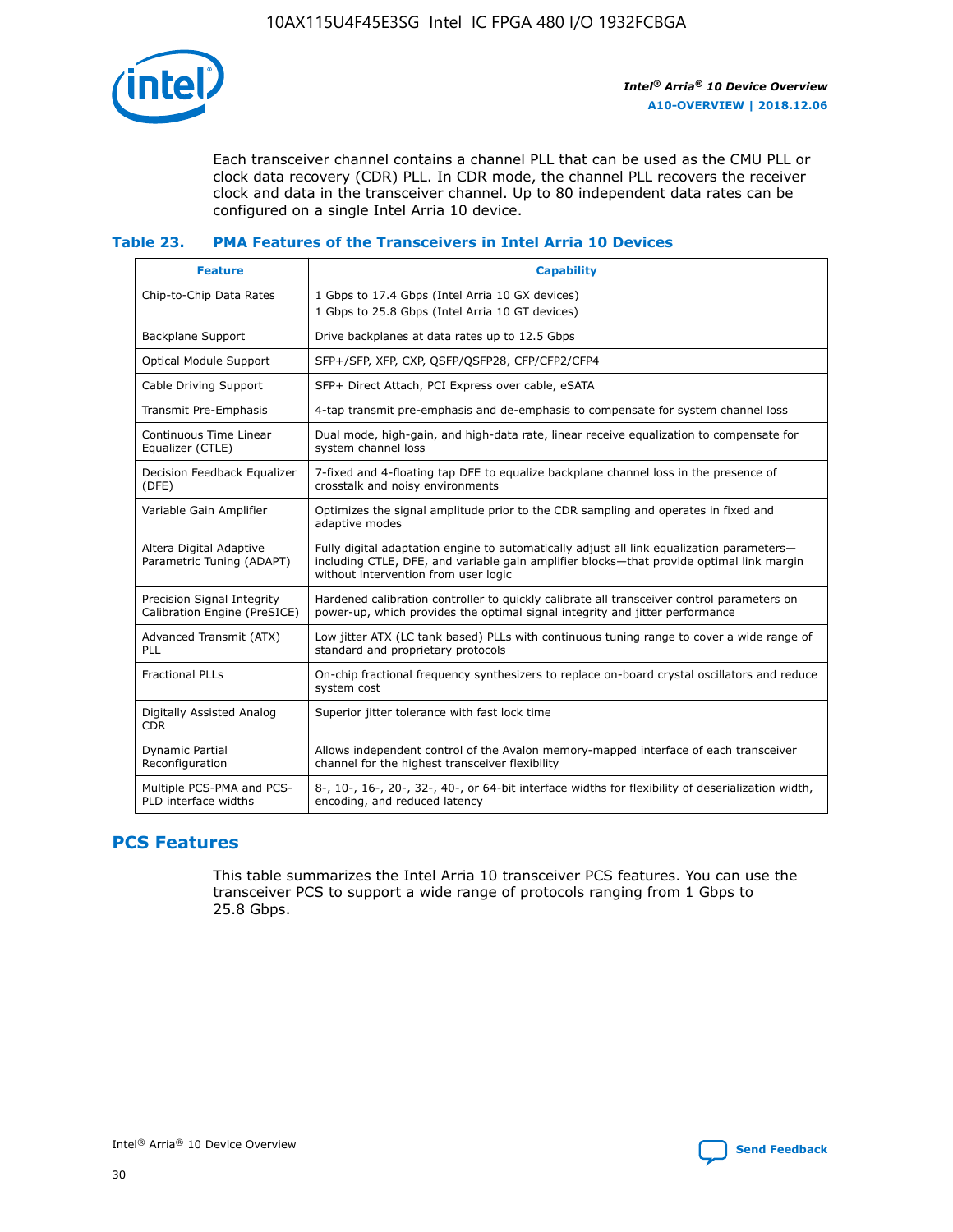

| <b>PCS</b>    | <b>Description</b>                                                                                                                                                                                                                                                                                                                                                                                             |
|---------------|----------------------------------------------------------------------------------------------------------------------------------------------------------------------------------------------------------------------------------------------------------------------------------------------------------------------------------------------------------------------------------------------------------------|
| Standard PCS  | Operates at a data rate up to 12 Gbps<br>Supports protocols such as PCI-Express, CPRI 4.2+, GigE, IEEE 1588 in Hard PCS<br>Implements other protocols using Basic/Custom (Standard PCS) transceiver<br>configuration rules.                                                                                                                                                                                    |
| Enhanced PCS  | Performs functions common to most serial data industry standards, such as word<br>alignment, encoding/decoding, and framing, before data is sent or received off-chip<br>through the PMA<br>• Handles data transfer to and from the FPGA fabric<br>Handles data transfer internally to and from the PMA<br>Provides frequency compensation<br>Performs channel bonding for multi-channel low skew applications |
| PCIe Gen3 PCS | Supports the seamless switching of Data and Clock between the Gen1, Gen2, and Gen3<br>data rates<br>Provides support for PIPE 3.0 features<br>Supports the PIPE interface with the Hard IP enabled, as well as with the Hard IP<br>bypassed                                                                                                                                                                    |

#### **Related Information**

- PCIe Gen1, Gen2, and Gen3 Hard IP on page 26
- Interlaken Support on page 26
- 10 Gbps Ethernet Support on page 26

## **PCS Protocol Support**

This table lists some of the protocols supported by the Intel Arria 10 transceiver PCS. For more information about the blocks in the transmitter and receiver data paths, refer to the related information.

| <b>Protocol</b>                                 | <b>Data Rate</b><br>(Gbps) | <b>Transceiver IP</b>       | <b>PCS Support</b>                      |
|-------------------------------------------------|----------------------------|-----------------------------|-----------------------------------------|
| PCIe Gen3 x1, x2, x4, x8                        | 8.0                        | Native PHY (PIPE)           | Standard PCS and PCIe<br>Gen3 PCS       |
| PCIe Gen2 x1, x2, x4, x8                        | 5.0                        | Native PHY (PIPE)           | <b>Standard PCS</b>                     |
| PCIe Gen1 x1, x2, x4, x8                        | 2.5                        | Native PHY (PIPE)           | Standard PCS                            |
| 1000BASE-X Gigabit Ethernet                     | 1.25                       | Native PHY                  | <b>Standard PCS</b>                     |
| 1000BASE-X Gigabit Ethernet with<br>IEEE 1588v2 | 1.25                       | Native PHY                  | Standard PCS                            |
| 10GBASE-R                                       | 10.3125                    | Native PHY                  | <b>Enhanced PCS</b>                     |
| 10GBASE-R with IEEE 1588v2                      | 10.3125                    | Native PHY                  | <b>Enhanced PCS</b>                     |
| 10GBASE-R with KR FEC                           | 10.3125                    | Native PHY                  | <b>Enhanced PCS</b>                     |
| 10GBASE-KR and 1000BASE-X                       | 10.3125                    | 1G/10GbE and 10GBASE-KR PHY | Standard PCS and<br><b>Enhanced PCS</b> |
| Interlaken (CEI-6G/11G)                         | 3.125 to 17.4              | Native PHY                  | <b>Enhanced PCS</b>                     |
| SFI-S/SFI-5.2                                   | 11.2                       | Native PHY                  | <b>Enhanced PCS</b>                     |
| $10G$ SDI                                       | 10.692                     | Native PHY                  | <b>Enhanced PCS</b>                     |
|                                                 |                            |                             | continued                               |

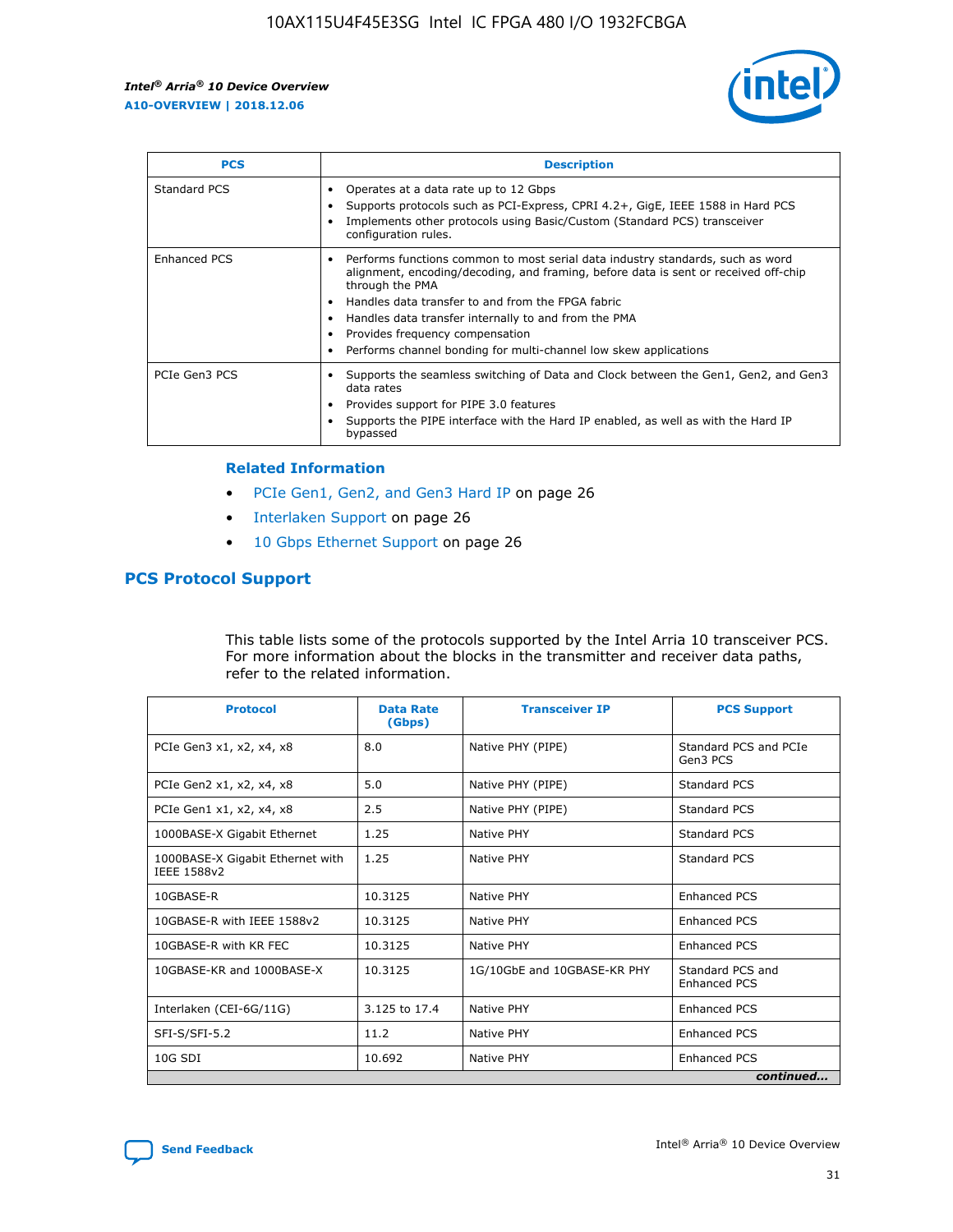

| <b>Protocol</b>      | <b>Data Rate</b><br>(Gbps) | <b>Transceiver IP</b> | <b>PCS Support</b> |
|----------------------|----------------------------|-----------------------|--------------------|
| CPRI 6.0 (64B/66B)   | 0.6144 to<br>10.1376       | Native PHY            | Enhanced PCS       |
| CPRI 4.2 (8B/10B)    | 0.6144 to<br>9.8304        | Native PHY            | Standard PCS       |
| OBSAI RP3 v4.2       | 0.6144 to 6.144            | Native PHY            | Standard PCS       |
| SD-SDI/HD-SDI/3G-SDI | $0.143(12)$ to<br>2.97     | Native PHY            | Standard PCS       |

## **Related Information**

#### [Intel Arria 10 Transceiver PHY User Guide](https://www.intel.com/content/www/us/en/programmable/documentation/nik1398707230472.html#nik1398707091164)

Provides more information about the supported transceiver protocols and PHY IP, the PMA architecture, and the standard, enhanced, and PCIe Gen3 PCS architecture.

# **SoC with Hard Processor System**

Each SoC device combines an FPGA fabric and a hard processor system (HPS) in a single device. This combination delivers the flexibility of programmable logic with the power and cost savings of hard IP in these ways:

- Reduces board space, system power, and bill of materials cost by eliminating a discrete embedded processor
- Allows you to differentiate the end product in both hardware and software, and to support virtually any interface standard
- Extends the product life and revenue through in-field hardware and software updates

 $(12)$  The 0.143 Gbps data rate is supported using oversampling of user logic that you must implement in the FPGA fabric.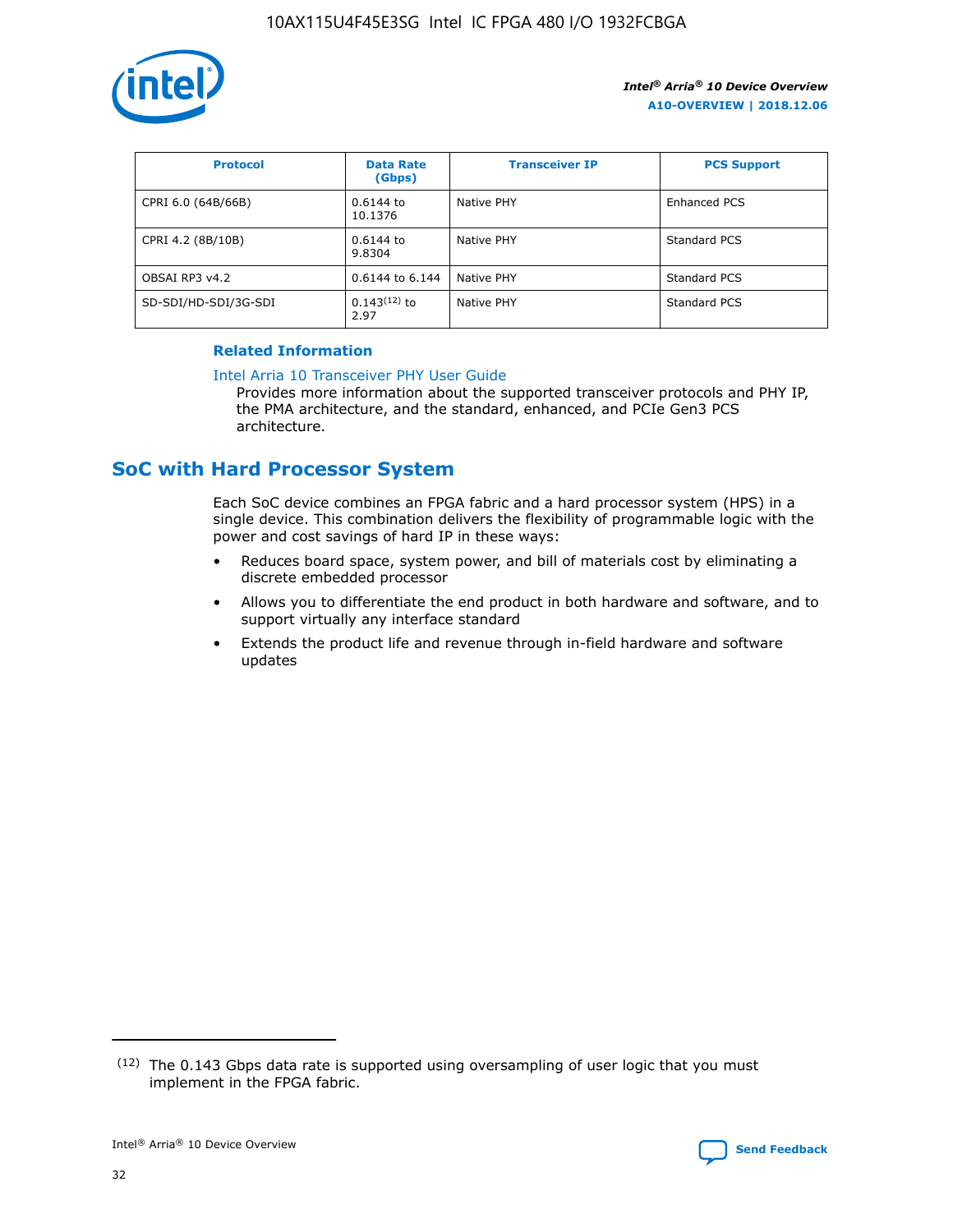

#### **Figure 9. HPS Block Diagram**

This figure shows a block diagram of the HPS with the dual ARM Cortex-A9 MPCore processor.



## **Key Advantages of 20-nm HPS**

The 20-nm HPS strikes a balance between enabling maximum software compatibility with 28-nm SoCs while still improving upon the 28-nm HPS architecture. These improvements address the requirements of the next generation target markets such as wireless and wireline communications, compute and storage equipment, broadcast and military in terms of performance, memory bandwidth, connectivity via backplane and security.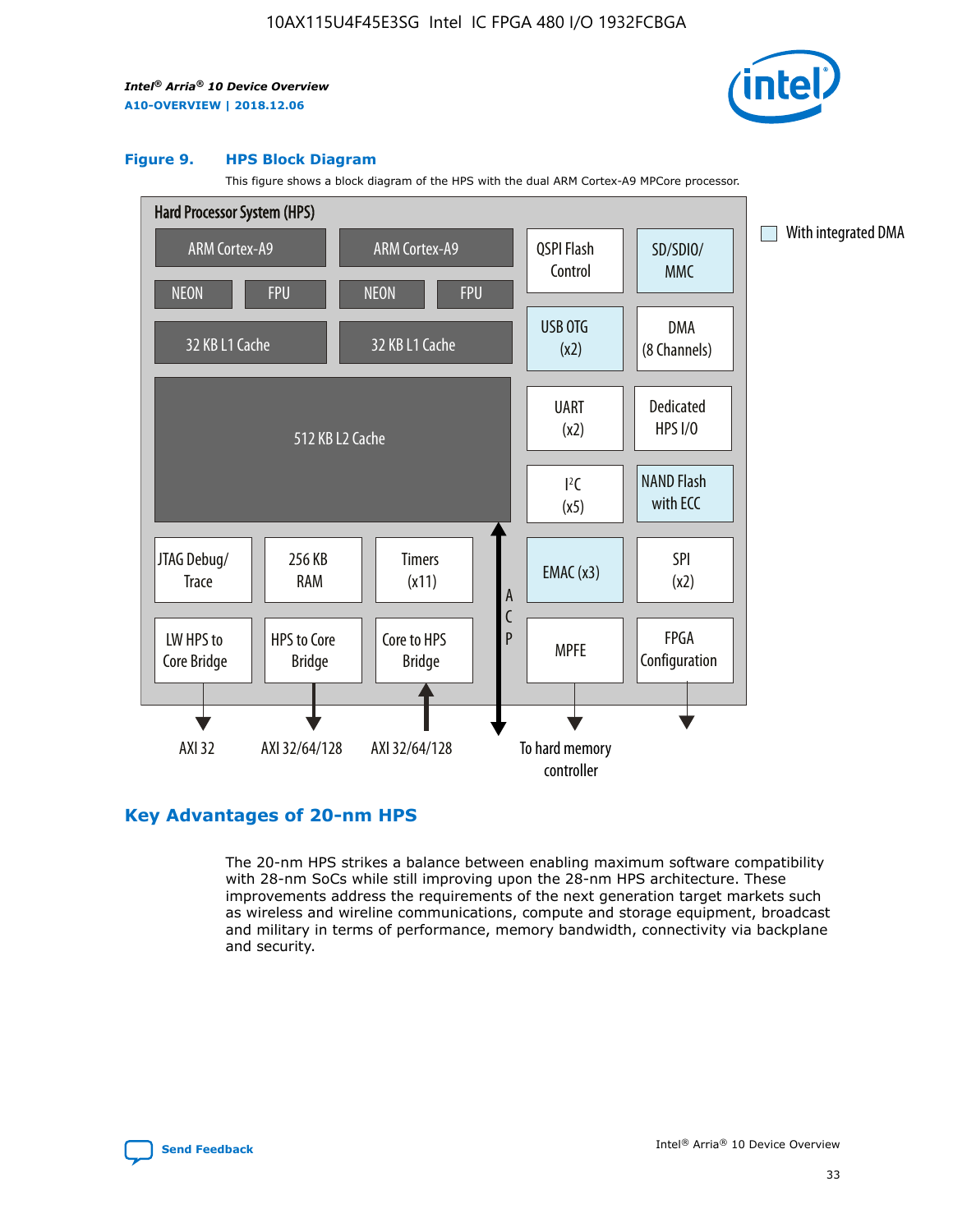

## **Table 24. Improvements in 20 nm HPS**

This table lists the key improvements of the 20 nm HPS compared to the 28 nm HPS.

| Advantages/<br><b>Improvements</b>                          | <b>Description</b>                                                                                                                                                                                                                                                                                                                                                                                                                                                                                                                                                                                                                                                                                                                                                                                                                                                                                                      |
|-------------------------------------------------------------|-------------------------------------------------------------------------------------------------------------------------------------------------------------------------------------------------------------------------------------------------------------------------------------------------------------------------------------------------------------------------------------------------------------------------------------------------------------------------------------------------------------------------------------------------------------------------------------------------------------------------------------------------------------------------------------------------------------------------------------------------------------------------------------------------------------------------------------------------------------------------------------------------------------------------|
| Increased performance and<br>overdrive capability           | While the nominal processor frequency is 1.2 GHz, the 20 nm HPS offers an "overdrive"<br>feature which enables a higher processor operating frequency. This requires a higher supply<br>voltage value that is unique to the HPS and may require a separate regulator.                                                                                                                                                                                                                                                                                                                                                                                                                                                                                                                                                                                                                                                   |
| Increased processor memory<br>bandwidth and DDR4<br>support | Up to 64-bit DDR4 memory at 2,400 Mbps support is available for the processor. The hard<br>memory controller for the HPS comprises a multi-port front end that manages connections<br>to a single port memory controller. The multi-port front end allows logic core and the HPS<br>to share ports and thereby the available bandwidth of the memory controller.                                                                                                                                                                                                                                                                                                                                                                                                                                                                                                                                                        |
| Flexible I/O sharing                                        | An advanced I/O pin muxing scheme allows improved sharing of I/O between the HPS and<br>the core logic. The following types of I/O are available for SoC:<br>17 dedicated I/Os-physically located inside the HPS block and are not accessible to<br>logic within the core. The 17 dedicated I/Os are used for HPS clock, resets, and<br>interfacing with boot devices, QSPI, and SD/MMC.<br>48 direct shared I/O-located closest to the HPS block and are ideal for high speed HPS<br>peripherals such as EMAC, USB, and others. There is one bank of 48 I/Os that supports<br>direct sharing where the 48 I/Os can be shared 12 I/Os at a time.<br>Standard (shared) I/O—all standard I/Os can be shared by the HPS peripherals and any<br>logic within the core. For designs where more than 48 I/Os are required to fully use all<br>the peripherals in the HPS, these I/Os can be connected through the core logic. |
| <b>EMAC</b> core                                            | Three EMAC cores are available in the HPS. The EMAC cores enable an application to<br>support two redundant Ethernet connections; for example, backplane, or two EMAC cores<br>for managing IEEE 1588 time stamp information while allowing a third EMAC core for debug<br>and configuration. All three EMACs can potentially share the same time stamps, simplifying<br>the 1588 time stamping implementation. A new serial time stamp interface allows core<br>logic to access and read the time stamp values. The integrated EMAC controllers can be<br>connected to external Ethernet PHY through the provided MDIO or I <sup>2</sup> C interface.                                                                                                                                                                                                                                                                  |
| On-chip memory                                              | The on-chip memory is updated to 256 KB support and can support larger data sets and<br>real time algorithms.                                                                                                                                                                                                                                                                                                                                                                                                                                                                                                                                                                                                                                                                                                                                                                                                           |
| ECC enhancements                                            | Improvements in L2 Cache ECC management allow identification of errors down to the<br>address level. ECC enhancements also enable improved error injection and status reporting<br>via the introduction of new memory mapped access to syndrome and data signals.                                                                                                                                                                                                                                                                                                                                                                                                                                                                                                                                                                                                                                                       |
| HPS to FPGA Interconnect<br><b>Backbone</b>                 | Although the HPS and the Logic Core can operate independently, they are tightly coupled<br>via a high-bandwidth system interconnect built from high-performance ARM AMBA AXI bus<br>bridges. IP bus masters in the FPGA fabric have access to HPS bus slaves via the FPGA-to-<br>HPS interconnect. Similarly, HPS bus masters have access to bus slaves in the core fabric<br>via the HPS-to-FPGA bridge. Both bridges are AMBA AXI-3 compliant and support<br>simultaneous read and write transactions. Up to three masters within the core fabric can<br>share the HPS SDRAM controller with the processor. Additionally, the processor can be used<br>to configure the core fabric under program control via a dedicated 32-bit configuration port.                                                                                                                                                                  |
| FPGA configuration and HPS<br>booting                       | The FPGA fabric and HPS in the SoCs are powered independently. You can reduce the clock<br>frequencies or gate the clocks to reduce dynamic power.<br>You can configure the FPGA fabric and boot the HPS independently, in any order, providing<br>you with more design flexibility.                                                                                                                                                                                                                                                                                                                                                                                                                                                                                                                                                                                                                                    |
| Security                                                    | New security features have been introduced for anti-tamper management, secure boot,<br>encryption (AES), and authentication (SHA).                                                                                                                                                                                                                                                                                                                                                                                                                                                                                                                                                                                                                                                                                                                                                                                      |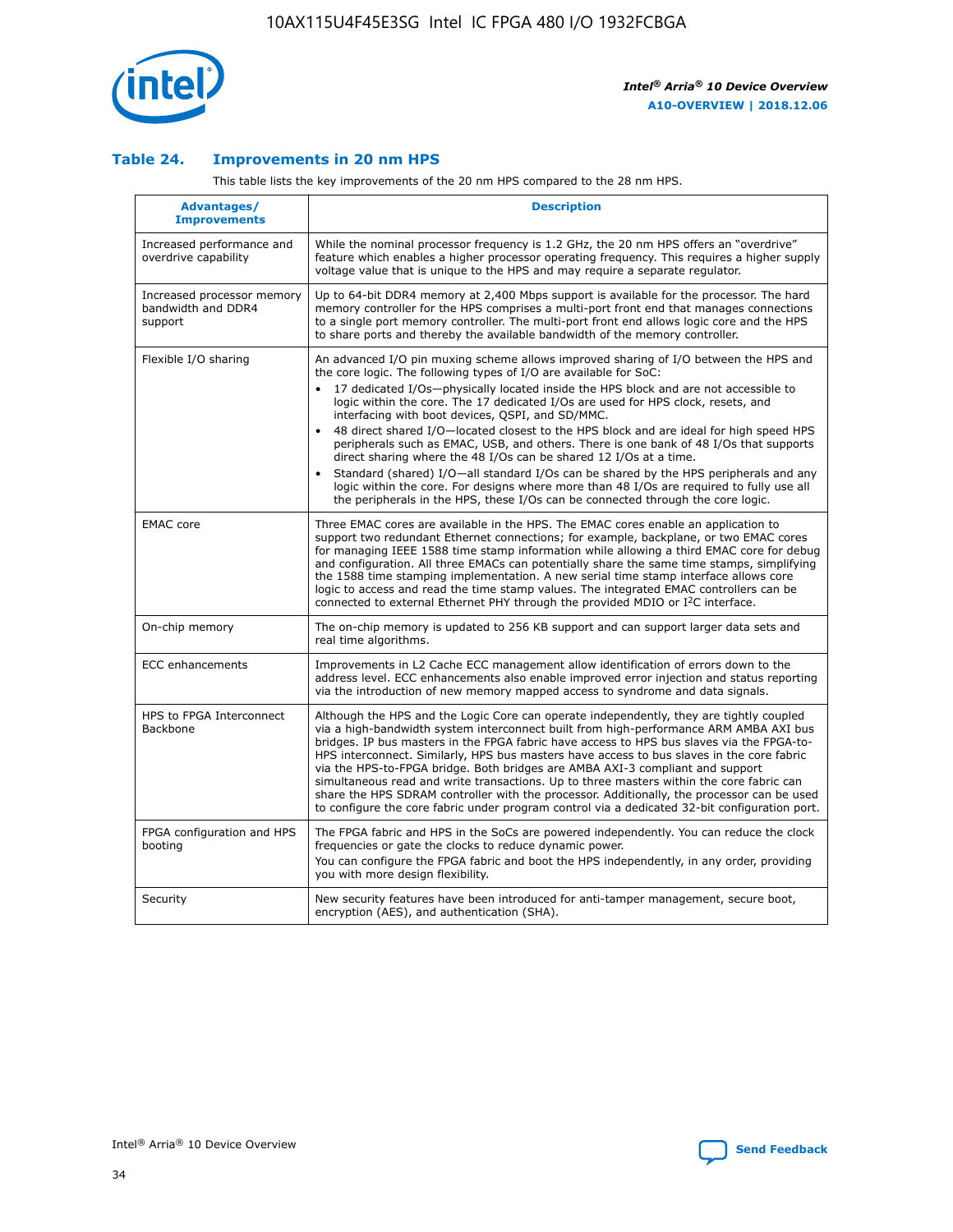

## **Features of the HPS**

The HPS has the following features:

- 1.2-GHz, dual-core ARM Cortex-A9 MPCore processor with up to 1.5-GHz via overdrive
	- ARMv7-A architecture that runs 32-bit ARM instructions, 16-bit and 32-bit Thumb instructions, and 8-bit Java byte codes in Jazelle style
	- Superscalar, variable length, out-of-order pipeline with dynamic branch prediction
	- Instruction Efficiency 2.5 MIPS/MHz, which provides total performance of 7500 MIPS at 1.5 GHz
- Each processor core includes:
	- 32 KB of L1 instruction cache, 32 KB of L1 data cache
	- Single- and double-precision floating-point unit and NEON media engine
	- CoreSight debug and trace technology
	- Snoop Control Unit (SCU) and Acceleration Coherency Port (ACP)
- 512 KB of shared L2 cache
- 256 KB of scratch RAM
- Hard memory controller with support for DDR3, DDR4 and optional error correction code (ECC) support
- Multiport Front End (MPFE) Scheduler interface to the hard memory controller
- 8-channel direct memory access (DMA) controller
- QSPI flash controller with SIO, DIO, QIO SPI Flash support
- NAND flash controller (ONFI 1.0 or later) with DMA and ECC support, updated to support 8 and 16-bit Flash devices and new command DMA to offload CPU for fast power down recovery
- Updated SD/SDIO/MMC controller to eMMC 4.5 with DMA with CE-ATA digital command support
- 3 10/100/1000 Ethernet media access control (MAC) with DMA
- 2 USB On-the-Go (OTG) controllers with DMA
- $\bullet$  5 I<sup>2</sup>C controllers (3 can be used by EMAC for MIO to external PHY)
- 2 UART 16550 Compatible controllers
- 4 serial peripheral interfaces (SPI) (2 Master, 2 Slaves)
- 62 programmable general-purpose I/Os, which includes 48 direct share I/Os that allows the HPS peripherals to connect directly to the FPGA I/Os
- 7 general-purpose timers
- 4 watchdog timers
- Anti-tamper, Secure Boot, Encryption (AES) and Authentication (SHA)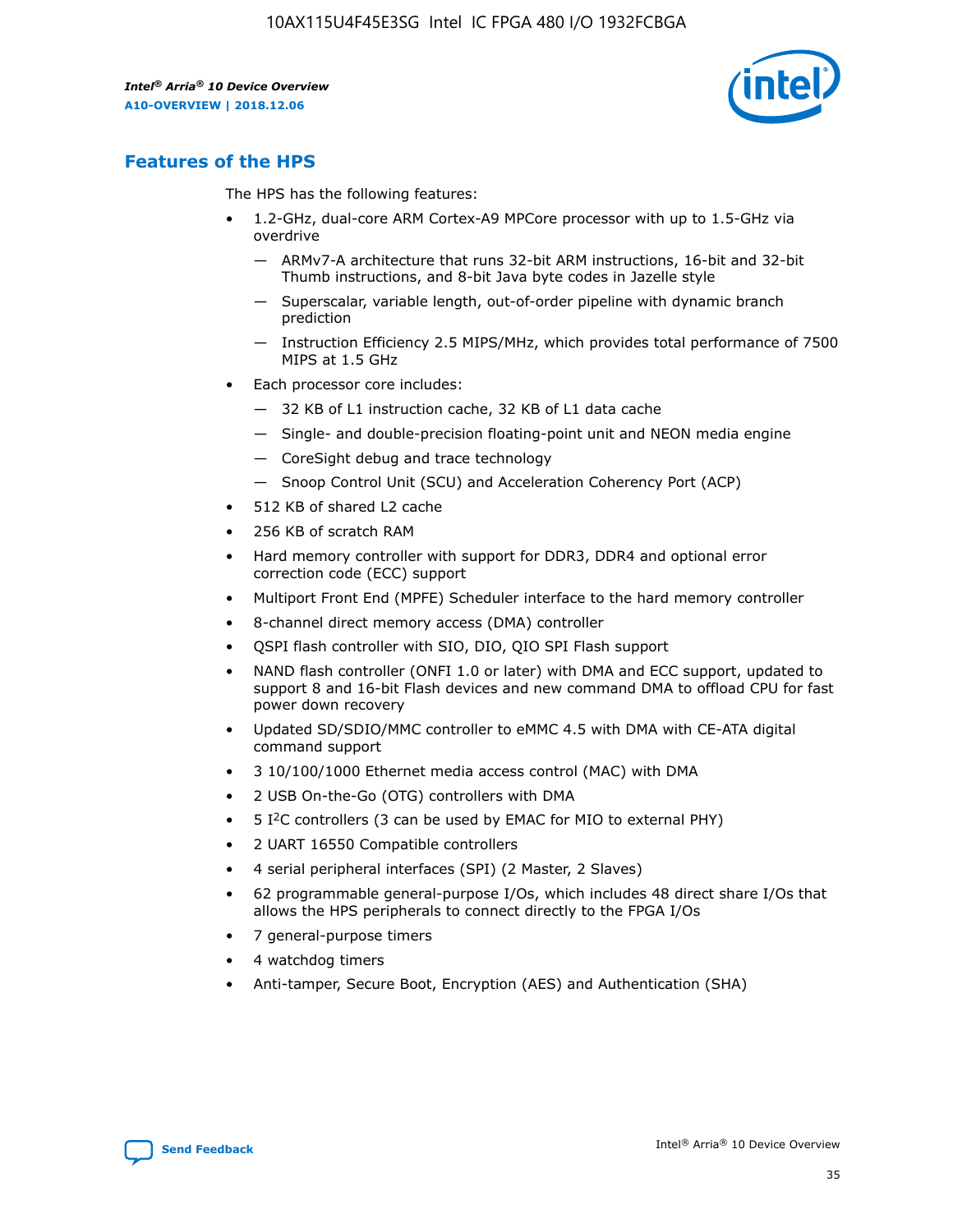

## **System Peripherals and Debug Access Port**

Each Ethernet MAC, USB OTG, NAND flash controller, and SD/MMC controller module has an integrated DMA controller. For modules without an integrated DMA controller, an additional DMA controller module provides up to eight channels of high-bandwidth data transfers. Peripherals that communicate off-chip are multiplexed with other peripherals at the HPS pin level. This allows you to choose which peripherals interface with other devices on your PCB.

The debug access port provides interfaces to industry standard JTAG debug probes and supports ARM CoreSight debug and core traces to facilitate software development.

## **HPS–FPGA AXI Bridges**

The HPS–FPGA bridges, which support the Advanced Microcontroller Bus Architecture (AMBA) Advanced eXtensible Interface (AXI™) specifications, consist of the following bridges:

- FPGA-to-HPS AMBA AXI bridge—a high-performance bus supporting 32, 64, and 128 bit data widths that allows the FPGA fabric to issue transactions to slaves in the HPS.
- HPS-to-FPGA Avalon/AMBA AXI bridge—a high-performance bus supporting 32, 64, and 128 bit data widths that allows the HPS to issue transactions to slaves in the FPGA fabric.
- Lightweight HPS-to-FPGA AXI bridge—a lower latency 32 bit width bus that allows the HPS to issue transactions to soft peripherals in the FPGA fabric. This bridge is primarily used for control and status register (CSR) accesses to peripherals in the FPGA fabric.

The HPS–FPGA AXI bridges allow masters in the FPGA fabric to communicate with slaves in the HPS logic, and vice versa. For example, the HPS-to-FPGA AXI bridge allows you to share memories instantiated in the FPGA fabric with one or both microprocessors in the HPS, while the FPGA-to-HPS AXI bridge allows logic in the FPGA fabric to access the memory and peripherals in the HPS.

Each HPS–FPGA bridge also provides asynchronous clock crossing for data transferred between the FPGA fabric and the HPS.

#### **HPS SDRAM Controller Subsystem**

The HPS SDRAM controller subsystem contains a multiport SDRAM controller and DDR PHY that are shared between the FPGA fabric (through the FPGA-to-HPS SDRAM interface), the level 2 (L2) cache, and the level 3 (L3) system interconnect. The FPGA-to-HPS SDRAM interface supports AMBA AXI and Avalon® Memory-Mapped (Avalon-MM) interface standards, and provides up to six individual ports for access by masters implemented in the FPGA fabric.

The HPS SDRAM controller supports up to 3 masters (command ports), 3x 64-bit read data ports and 3x 64-bit write data ports.

To maximize memory performance, the SDRAM controller subsystem supports command and data reordering, deficit round-robin arbitration with aging, and high-priority bypass features.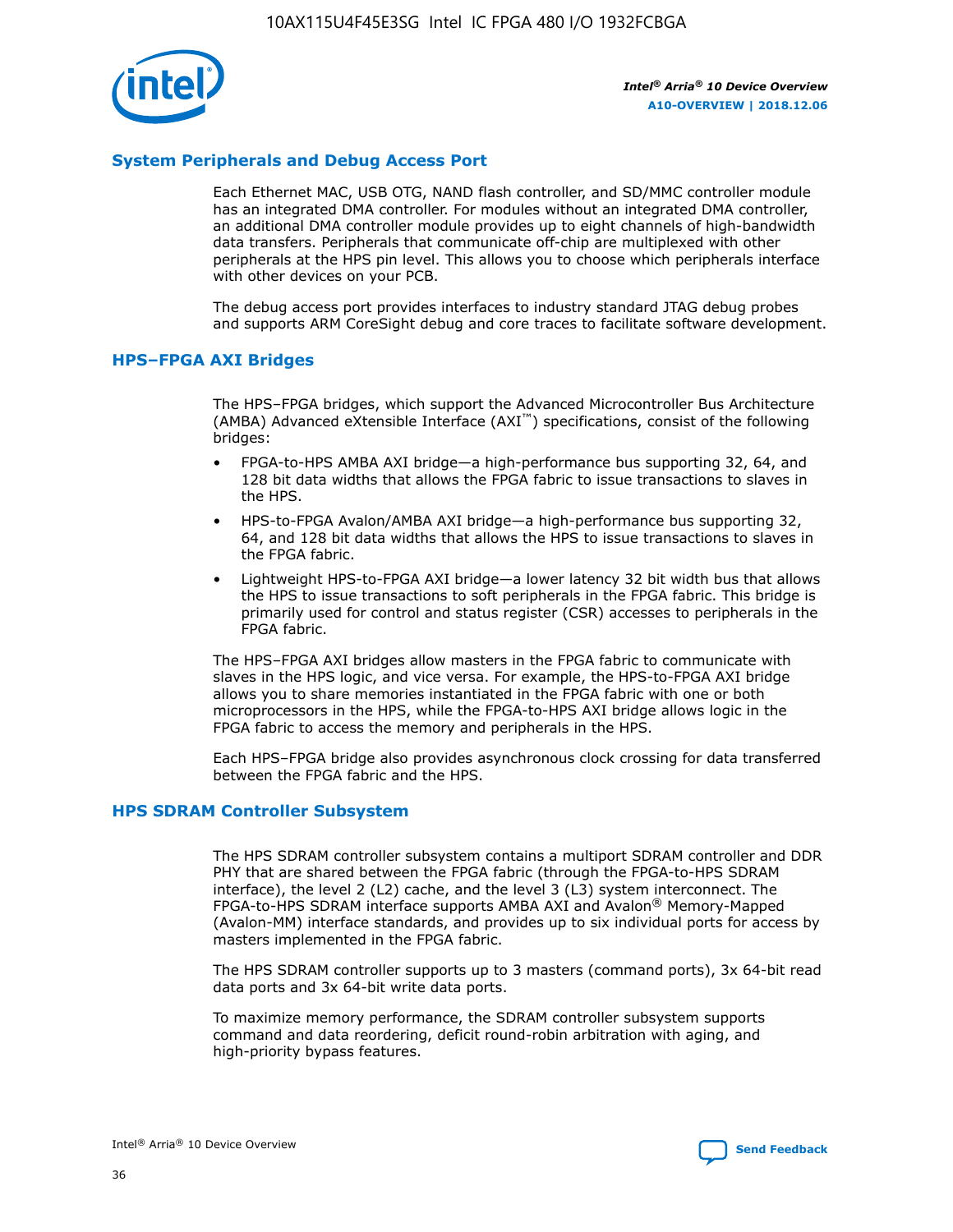

## **FPGA Configuration and HPS Booting**

The FPGA fabric and HPS in the SoC FPGA must be powered at the same time. You can reduce the clock frequencies or gate the clocks to reduce dynamic power.

Once powered, the FPGA fabric and HPS can be configured independently thus providing you with more design flexibility:

- You can boot the HPS independently. After the HPS is running, the HPS can fully or partially reconfigure the FPGA fabric at any time under software control. The HPS can also configure other FPGAs on the board through the FPGA configuration controller.
- Configure the FPGA fabric first, and then boot the HPS from memory accessible to the FPGA fabric.

## **Hardware and Software Development**

For hardware development, you can configure the HPS and connect your soft logic in the FPGA fabric to the HPS interfaces using the Platform Designer system integration tool in the Intel Quartus Prime software.

For software development, the ARM-based SoC FPGA devices inherit the rich software development ecosystem available for the ARM Cortex-A9 MPCore processor. The software development process for Intel SoC FPGAs follows the same steps as those for other SoC devices from other manufacturers. Support for Linux\*, VxWorks\*, and other operating systems are available for the SoC FPGAs. For more information on the operating systems support availability, contact the Intel FPGA sales team.

You can begin device-specific firmware and software development on the Intel SoC FPGA Virtual Target. The Virtual Target is a fast PC-based functional simulation of a target development system—a model of a complete development board. The Virtual Target enables the development of device-specific production software that can run unmodified on actual hardware.

## **Dynamic and Partial Reconfiguration**

The Intel Arria 10 devices support dynamic and partial reconfiguration. You can use dynamic and partial reconfiguration simultaneously to enable seamless reconfiguration of both the device core and transceivers.

## **Dynamic Reconfiguration**

You can reconfigure the PMA and PCS blocks while the device continues to operate. This feature allows you to change the data rates, protocol, and analog settings of a channel in a transceiver bank without affecting on-going data transfer in other transceiver banks. This feature is ideal for applications that require dynamic multiprotocol or multirate support.

## **Partial Reconfiguration**

Using partial reconfiguration, you can reconfigure some parts of the device while keeping the device in operation.

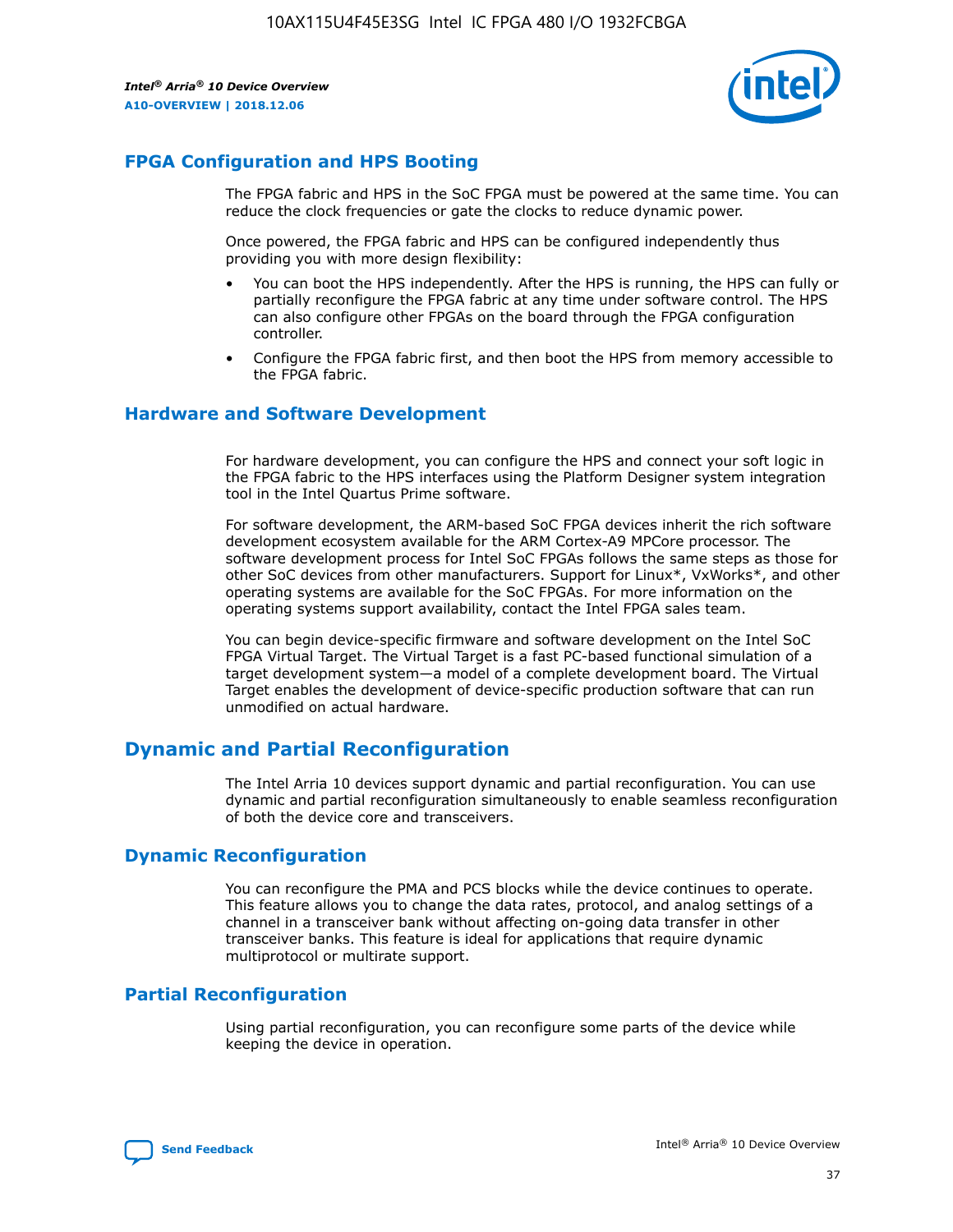

Instead of placing all device functions in the FPGA fabric, you can store some functions that do not run simultaneously in external memory and load them only when required. This capability increases the effective logic density of the device, and lowers cost and power consumption.

In the Intel solution, you do not have to worry about intricate device architecture to perform a partial reconfiguration. The partial reconfiguration capability is built into the Intel Quartus Prime design software, making such time-intensive task simple.

Intel Arria 10 devices support partial reconfiguration in the following configuration options:

- Using an internal host:
	- All supported configuration modes where the FPGA has access to external memory devices such as serial and parallel flash memory.
	- Configuration via Protocol [CvP (PCIe)]
- Using an external host—passive serial (PS), fast passive parallel (FPP) x8, FPP x16, and FPP x32 I/O interface.

# **Enhanced Configuration and Configuration via Protocol**

## **Table 25. Configuration Schemes and Features of Intel Arria 10 Devices**

Intel Arria 10 devices support 1.8 V programming voltage and several configuration schemes.

| <b>Scheme</b>                                                          | <b>Data</b><br><b>Width</b> | <b>Max Clock</b><br>Rate<br>(MHz) | <b>Max Data</b><br>Rate<br>(Mbps)<br>(13) | <b>Decompression</b> | <b>Design</b><br>Security <sup>(1</sup><br>4) | <b>Partial</b><br><b>Reconfiguration</b><br>(15) | <b>Remote</b><br><b>System</b><br><b>Update</b> |
|------------------------------------------------------------------------|-----------------------------|-----------------------------------|-------------------------------------------|----------------------|-----------------------------------------------|--------------------------------------------------|-------------------------------------------------|
| <b>JTAG</b>                                                            | 1 bit                       | 33                                | 33                                        |                      |                                               | Yes(16)                                          |                                                 |
| Active Serial (AS)<br>through the<br>EPCO-L<br>configuration<br>device | 1 bit,<br>4 bits            | 100                               | 400                                       | Yes                  | Yes                                           | $Y_{PS}(16)$                                     | Yes                                             |
| Passive serial (PS)<br>through CPLD or<br>external<br>microcontroller  | 1 bit                       | 100                               | 100                                       | Yes                  | Yes                                           | Yes(16)                                          | Parallel<br>Flash<br>Loader<br>(PFL) IP<br>core |
|                                                                        |                             |                                   |                                           |                      |                                               |                                                  | continued                                       |

<sup>(13)</sup> Enabling either compression or design security features affects the maximum data rate. Refer to the Intel Arria 10 Device Datasheet for more information.

<sup>(14)</sup> Encryption and compression cannot be used simultaneously.

 $(15)$  Partial reconfiguration is an advanced feature of the device family. If you are interested in using partial reconfiguration, contact Intel for support.

 $(16)$  Partial configuration can be performed only when it is configured as internal host.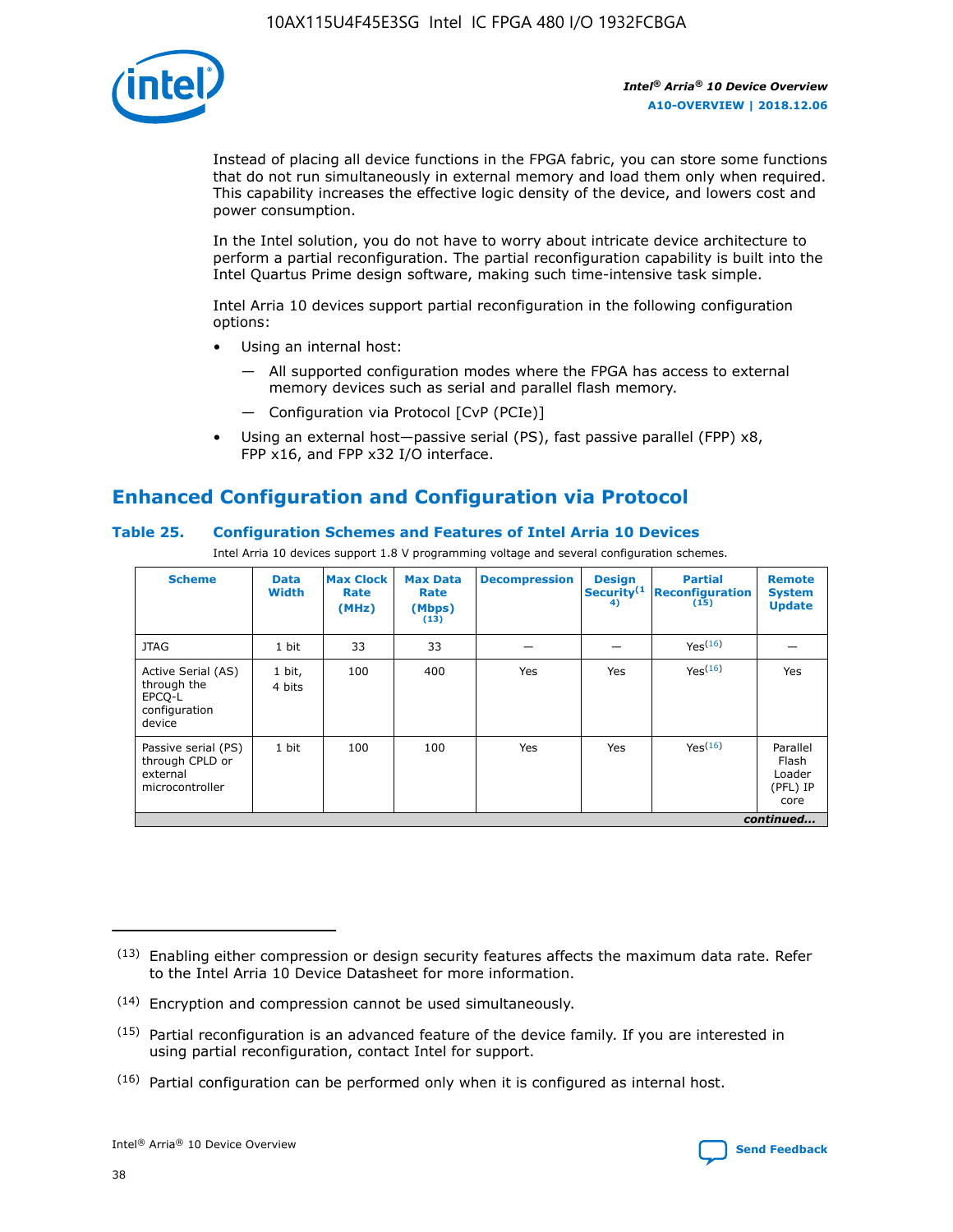

| <b>Scheme</b>                                    | <b>Data</b><br><b>Width</b> | <b>Max Clock</b><br>Rate<br>(MHz) | <b>Max Data</b><br>Rate<br>(Mbps)<br>(13) | <b>Decompression</b> | <b>Design</b><br>Security <sup>(1</sup><br>4) | <b>Partial</b><br><b>Reconfiguration</b><br>(15) | <b>Remote</b><br><b>System</b><br><b>Update</b> |
|--------------------------------------------------|-----------------------------|-----------------------------------|-------------------------------------------|----------------------|-----------------------------------------------|--------------------------------------------------|-------------------------------------------------|
| Fast passive                                     | 8 bits                      | 100                               | 3200                                      | Yes                  | Yes                                           | Yes(17)                                          | PFL IP                                          |
| parallel (FPP)<br>through CPLD or                | 16 bits                     |                                   |                                           | Yes                  | Yes                                           |                                                  | core                                            |
| external<br>microcontroller                      | 32 bits                     |                                   |                                           | Yes                  | Yes                                           |                                                  |                                                 |
| Configuration via                                | 16 bits                     | 100                               | 3200                                      | Yes                  | Yes                                           | Yes <sup>(17)</sup>                              |                                                 |
| <b>HPS</b>                                       | 32 bits                     |                                   |                                           | Yes                  | Yes                                           |                                                  |                                                 |
| Configuration via<br>Protocol [CvP<br>$(PCIe^*)$ | x1, x2,<br>x4, x8<br>lanes  |                                   | 8000                                      | Yes                  | Yes                                           | Yes(16)                                          |                                                 |

You can configure Intel Arria 10 devices through PCIe using Configuration via Protocol (CvP). The Intel Arria 10 CvP implementation conforms to the PCIe 100 ms power-up-to-active time requirement.

#### **Related Information**

[Configuration via Protocol \(CvP\) Implementation in Intel FPGAs User Guide](https://www.intel.com/content/www/us/en/programmable/documentation/dsu1441819344145.html#dsu1442269728522) Provides more information about the CvP configuration scheme.

# **SEU Error Detection and Correction**

Intel Arria 10 devices offer robust and easy-to-use single-event upset (SEU) error detection and correction circuitry.

The detection and correction circuitry includes protection for Configuration RAM (CRAM) programming bits and user memories. The CRAM is protected by a continuously running CRC error detection circuit with integrated ECC that automatically corrects one or two errors and detects higher order multi-bit errors. When more than two errors occur, correction is available through reloading of the core programming file, providing a complete design refresh while the FPGA continues to operate.

The physical layout of the Intel Arria 10 CRAM array is optimized to make the majority of multi-bit upsets appear as independent single-bit or double-bit errors which are automatically corrected by the integrated CRAM ECC circuitry. In addition to the CRAM protection, the M20K memory blocks also include integrated ECC circuitry and are layout-optimized for error detection and correction. The MLAB does not have ECC.

(14) Encryption and compression cannot be used simultaneously.

<sup>(17)</sup> Supported at a maximum clock rate of 100 MHz.



 $(13)$  Enabling either compression or design security features affects the maximum data rate. Refer to the Intel Arria 10 Device Datasheet for more information.

 $(15)$  Partial reconfiguration is an advanced feature of the device family. If you are interested in using partial reconfiguration, contact Intel for support.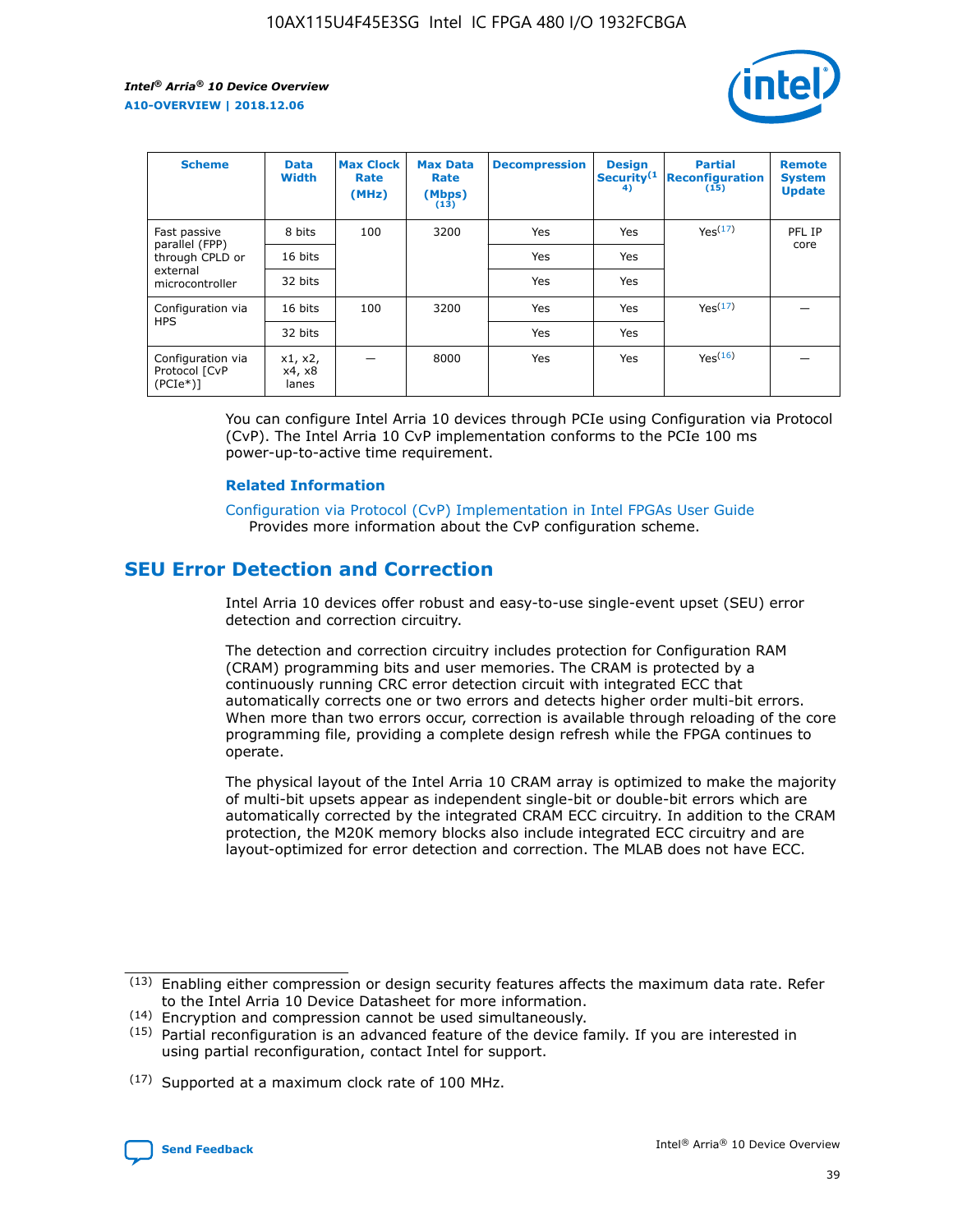

## **Power Management**

Intel Arria 10 devices leverage the advanced 20 nm process technology, a low 0.9 V core power supply, an enhanced core architecture, and several optional power reduction techniques to reduce total power consumption by as much as 40% compared to Arria V devices and as much as 60% compared to Stratix V devices.

The optional power reduction techniques in Intel Arria 10 devices include:

- **SmartVID**—a code is programmed into each device during manufacturing that allows a smart regulator to operate the device at lower core  $V_{CC}$  while maintaining performance
- **Programmable Power Technology**—non-critical timing paths are identified by the Intel Quartus Prime software and the logic in these paths is biased for low power instead of high performance
- **Low Static Power Options**—devices are available with either standard static power or low static power while maintaining performance

Furthermore, Intel Arria 10 devices feature Intel's industry-leading low power transceivers and include a number of hard IP blocks that not only reduce logic resources but also deliver substantial power savings compared to soft implementations. In general, hard IP blocks consume up to 90% less power than the equivalent soft logic implementations.

# **Incremental Compilation**

The Intel Quartus Prime software incremental compilation feature reduces compilation time and helps preserve performance to ease timing closure. The incremental compilation feature enables the partial reconfiguration flow for Intel Arria 10 devices.

Incremental compilation supports top-down, bottom-up, and team-based design flows. This feature facilitates modular, hierarchical, and team-based design flows where different designers compile their respective design sections in parallel. Furthermore, different designers or IP providers can develop and optimize different blocks of the design independently. These blocks can then be imported into the top level project.

# **Document Revision History for Intel Arria 10 Device Overview**

| <b>Document</b><br><b>Version</b> | <b>Changes</b>                                                                                                                                                                                                                                                              |
|-----------------------------------|-----------------------------------------------------------------------------------------------------------------------------------------------------------------------------------------------------------------------------------------------------------------------------|
| 2018.12.06                        | Added links to Intel Arria 10 device errata documents.<br>Removed automotive temperature option from the Intel Arria 10 GX devices.<br>Removed -3 fabric speed grade from the Intel Arria 10 GT devices.<br>Updated power options for the Intel Arria 10 GX and GT devices. |
| 2018.04.09                        | Updated the lowest $V_{CC}$ from 0.83 V to 0.82 V in the topic listing a summary of the device features.                                                                                                                                                                    |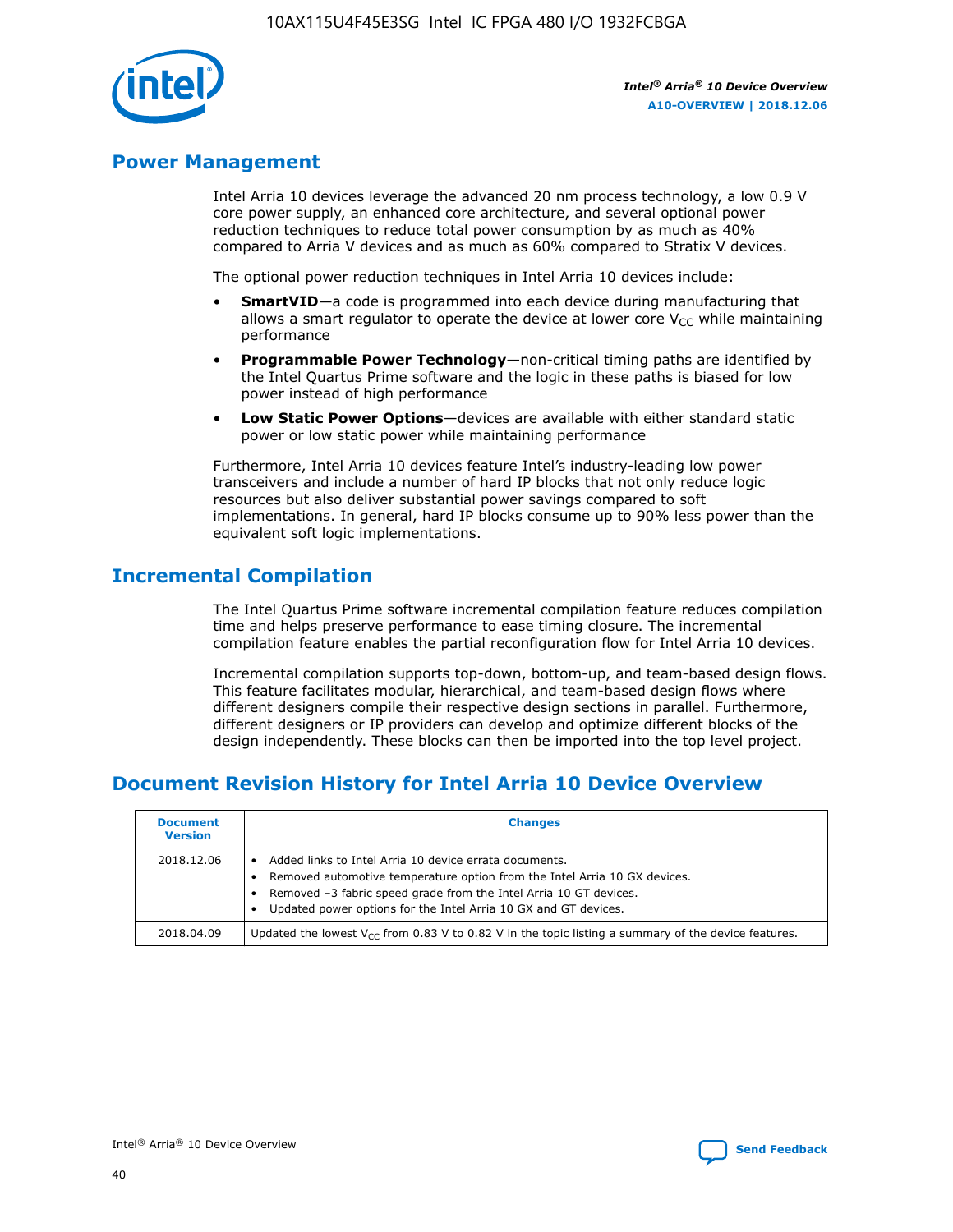#### *Intel® Arria® 10 Device Overview* **A10-OVERVIEW | 2018.12.06**



| <b>Date</b>    | <b>Version</b> | <b>Changes</b>                                                                                                                                                                                                                                                                                                                                                                                                                                                                                                                                                                                                                                                                                                                                                                                                                                                                                                                                                            |
|----------------|----------------|---------------------------------------------------------------------------------------------------------------------------------------------------------------------------------------------------------------------------------------------------------------------------------------------------------------------------------------------------------------------------------------------------------------------------------------------------------------------------------------------------------------------------------------------------------------------------------------------------------------------------------------------------------------------------------------------------------------------------------------------------------------------------------------------------------------------------------------------------------------------------------------------------------------------------------------------------------------------------|
| January 2018   | 2018.01.17     | Updated the maximum data rate for HPS (Intel Arria 10 SX devices<br>external memory interface DDR3 controller from 2,166 Mbps to 2,133<br>Mbps.<br>Updated maximum frequency supported for half rate QDRII and QDRII<br>+ SRAM to 633 MHz in Memory Standards Supported by the Soft<br>Memory Controller table.<br>Updated transceiver backplane capability to 12.5 Gbps.<br>$\bullet$<br>Removed transceiver speed grade 5 in Sample Ordering Core and<br>Available Options for Intel Arria 10 GX Devices figure.<br>Removed package code 40, low static power, SmartVID, industrial, and<br>military operating temperature support from Sample Ordering Core and<br>Available Options for Intel Arria 10 GT Devices figure.<br>Updated short reach transceiver rate for Intel Arria 10 GT devices to<br>25.8 Gbps.<br>Removed On-Die Instrumentation - EyeQ and Jitter Margin Tool<br>support from PMA Features of the Transceivers in Intel Arria 10 Devices<br>table. |
| September 2017 | 2017.09.20     | Updated the maximum speed of the DDR4 external memory interface from<br>1,333 MHz/2,666 Mbps to 1,200 MHz/2,400 Mbps.                                                                                                                                                                                                                                                                                                                                                                                                                                                                                                                                                                                                                                                                                                                                                                                                                                                     |
| July 2017      | 2017.07.13     | Corrected the automotive temperature range in the figure showing the<br>available options for the Intel Arria 10 GX devices from "-40°C to 100°C"<br>to "-40°C to 125°C".                                                                                                                                                                                                                                                                                                                                                                                                                                                                                                                                                                                                                                                                                                                                                                                                 |
| July 2017      | 2017.07.06     | Added automotive temperature option to Intel Arria 10 GX device family.                                                                                                                                                                                                                                                                                                                                                                                                                                                                                                                                                                                                                                                                                                                                                                                                                                                                                                   |
| May 2017       | 2017.05.08     | Corrected protocol names with "1588" to "IEEE 1588v2".<br>$\bullet$<br>Updated the vertical migration table to remove vertical migration<br>$\bullet$<br>between Intel Arria 10 GX and Intel Arria 10 SX device variants.<br>Removed all "Preliminary" marks.<br>$\bullet$                                                                                                                                                                                                                                                                                                                                                                                                                                                                                                                                                                                                                                                                                                |
| March 2017     | 2017.03.15     | Removed the topic about migration from Intel Arria 10 to Intel Stratix<br>$\bullet$<br>10 devices.<br>Rebranded as Intel.<br>$\bullet$                                                                                                                                                                                                                                                                                                                                                                                                                                                                                                                                                                                                                                                                                                                                                                                                                                    |
| October 2016   | 2016.10.31     | Removed package F36 from Intel Arria 10 GX devices.<br>Updated Intel Arria 10 GT sample ordering code and maximum GX<br>$\bullet$<br>transceiver count. Intel Arria 10 GT devices are available only in the<br>SF45 package option with a maximum of 72 transceivers.                                                                                                                                                                                                                                                                                                                                                                                                                                                                                                                                                                                                                                                                                                     |
| May 2016       | 2016.05.02     | Updated the FPGA Configuration and HPS Booting topic.<br>$\bullet$<br>Remove V <sub>CC</sub> PowerManager from the Summary of Features, Power<br>$\bullet$<br>Management and Arria 10 Device Variants and packages topics. This<br>feature is no longer supported in Arria 10 devices.<br>Removed LPDDR3 from the Memory Standards Supported by the HPS<br>Hard Memory Controller table in the Memory Standards Supported by<br>Intel Arria 10 Devices topic. This standard is only supported by the<br>FPGA.<br>Removed transceiver speed grade 5 from the Device Variants and<br>Packages topic for Arria 10 GX and SX devices.                                                                                                                                                                                                                                                                                                                                         |
| February 2016  | 2016.02.11     | Changed the maximum Arria 10 GT datarate to 25.8 Gbps and the<br>minimum datarate to 1 Gbps globally.<br>Revised the state for Core clock networks in the Summary of Features<br>$\bullet$<br>topic.<br>• Changed the transceiver parameters in the "Summary of Features for<br>Arria 10 Devices" table.<br>• Changed the transceiver parameters in the "Maximum Resource Counts<br>for Arria 10 GT Devices" table.<br>• Changed the package availability for GT devices in the "Package Plan<br>for Arria 10 GT Devices" table.<br>Changed the package configurations for GT devices in the "Migration"<br>Capability Across Arria 10 Product Lines" figure.<br>continued                                                                                                                                                                                                                                                                                                |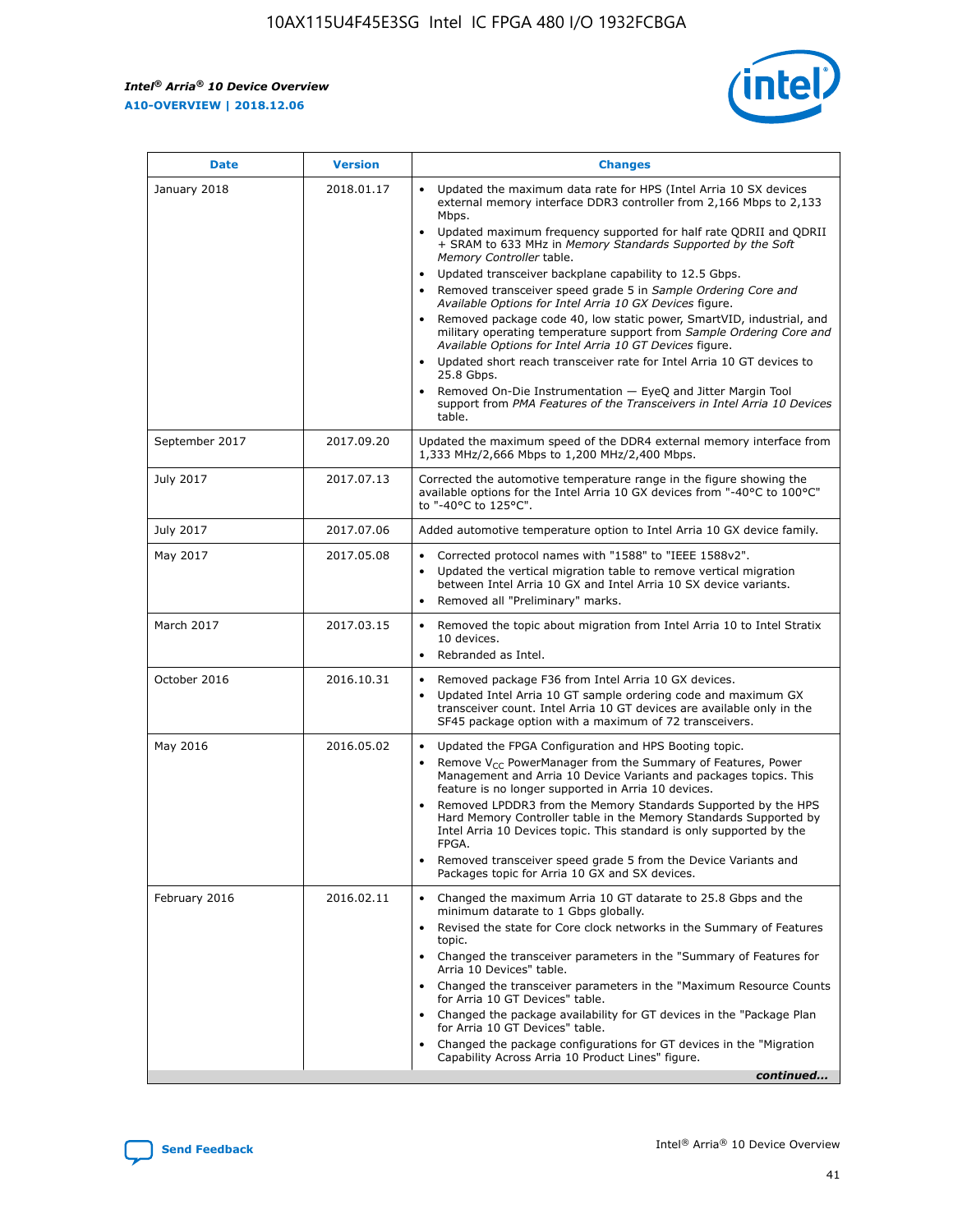

| <b>Date</b>   | <b>Version</b> | <b>Changes</b>                                                                                                                                                               |
|---------------|----------------|------------------------------------------------------------------------------------------------------------------------------------------------------------------------------|
|               |                | Changed transceiver parameters in the "Low Power Serial Transceivers"<br>section.                                                                                            |
|               |                | • Changed the transceiver descriptions in the "Device Variants for the<br>Arria 10 Device Family" table.                                                                     |
|               |                | Changed the "Sample Ordering Code and Available Options for Arria 10<br>GT Devices" figure.                                                                                  |
|               |                | Changed the datarates for GT devices in the "PMA Features" section.                                                                                                          |
|               |                | Changed the datarates for GT devices in the "PCS Features" section.<br>$\bullet$                                                                                             |
| December 2015 | 2015.12.14     | Updated the number of M20K memory blocks for Arria 10 GX 660 from<br>2133 to 2131 and corrected the total RAM bit from 48,448 Kb to<br>48,408 Kb.                            |
|               |                | Corrected the number of DSP blocks for Arria 10 GX 660 from 1688 to<br>$\bullet$<br>1687 in the table listing floating-point arithmetic resources.                           |
| November 2015 | 2015.11.02     | Updated the maximum resources for Arria 10 GX 220, GX 320, GX 480,<br>GX 660, SX 220, SX 320, SX 480, and SX 660.                                                            |
|               |                | Updated resource count for Arria 10 GX 320, GX 480, GX 660, SX 320,<br>SX 480, a SX 660 devices in Number of Multipliers in Intel Arria 10<br><b>Devices</b> table.          |
|               |                | Updated the available options for Arria 10 GX, GT, and SX.<br>$\bullet$                                                                                                      |
|               |                | Changed instances of Quartus II to Quartus Prime.<br>$\bullet$                                                                                                               |
| June 2015     | 2015.06.15     | Corrected label for Intel Arria 10 GT product lines in the vertical migration<br>figure.                                                                                     |
| May 2015      | 2015.05.15     | Corrected the DDR3 half rate and quarter rate maximum frequencies in the<br>table that lists the memory standards supported by the Intel Arria 10 hard<br>memory controller. |
| May 2015      | 2015.05.04     | Added support for 13.5G JESD204b in the Summary of Features table.<br>Added a link to Arria 10 GT Channel Usage in the Arria 10 GT Package                                   |
|               |                | Plan topic.                                                                                                                                                                  |
|               |                | • Added a note to the table, Maximum Resource Counts for Arria 10 GT<br>devices.                                                                                             |
|               |                | Updated the power requirements of the transceivers in the Low Power<br>Serial Transceivers topic.                                                                            |
| January 2015  | 2015.01.23     | • Added floating point arithmetic features in the Summary of Features<br>table.                                                                                              |
|               |                | Updated the total embedded memory from 38.38 megabits (Mb) to<br>$\bullet$<br>65.6 Mb.                                                                                       |
|               |                | • Updated the table that lists the memory standards supported by Intel<br>Arria 10 devices.                                                                                  |
|               |                | Removed support for DDR3U, LPDDR3 SDRAM, RLDRAM 2, and DDR2.                                                                                                                 |
|               |                | Moved RLDRAM 3 support from hard memory controller to soft memory<br>controller. RLDRAM 3 support uses hard PHY with soft memory<br>controller.                              |
|               |                | Added soft memory controller support for QDR IV.                                                                                                                             |
|               |                | Updated the maximum resource count table to include the number of<br>$\bullet$<br>hard memory controllers available in each device variant.                                  |
|               |                | Updated the transceiver PCS data rate from 12.5 Gbps to 12 Gbps.                                                                                                             |
|               |                | Updated the max clock rate of PS, FPP x8, FPP x16, and Configuration<br>via HPS from 125 MHz to 100 MHz.                                                                     |
|               |                | Added a feature for fractional synthesis PLLs: PLL cascading.                                                                                                                |
|               |                | Updated the HPS programmable general-purpose I/Os from 54 to 62.<br>$\bullet$                                                                                                |
|               |                | continued                                                                                                                                                                    |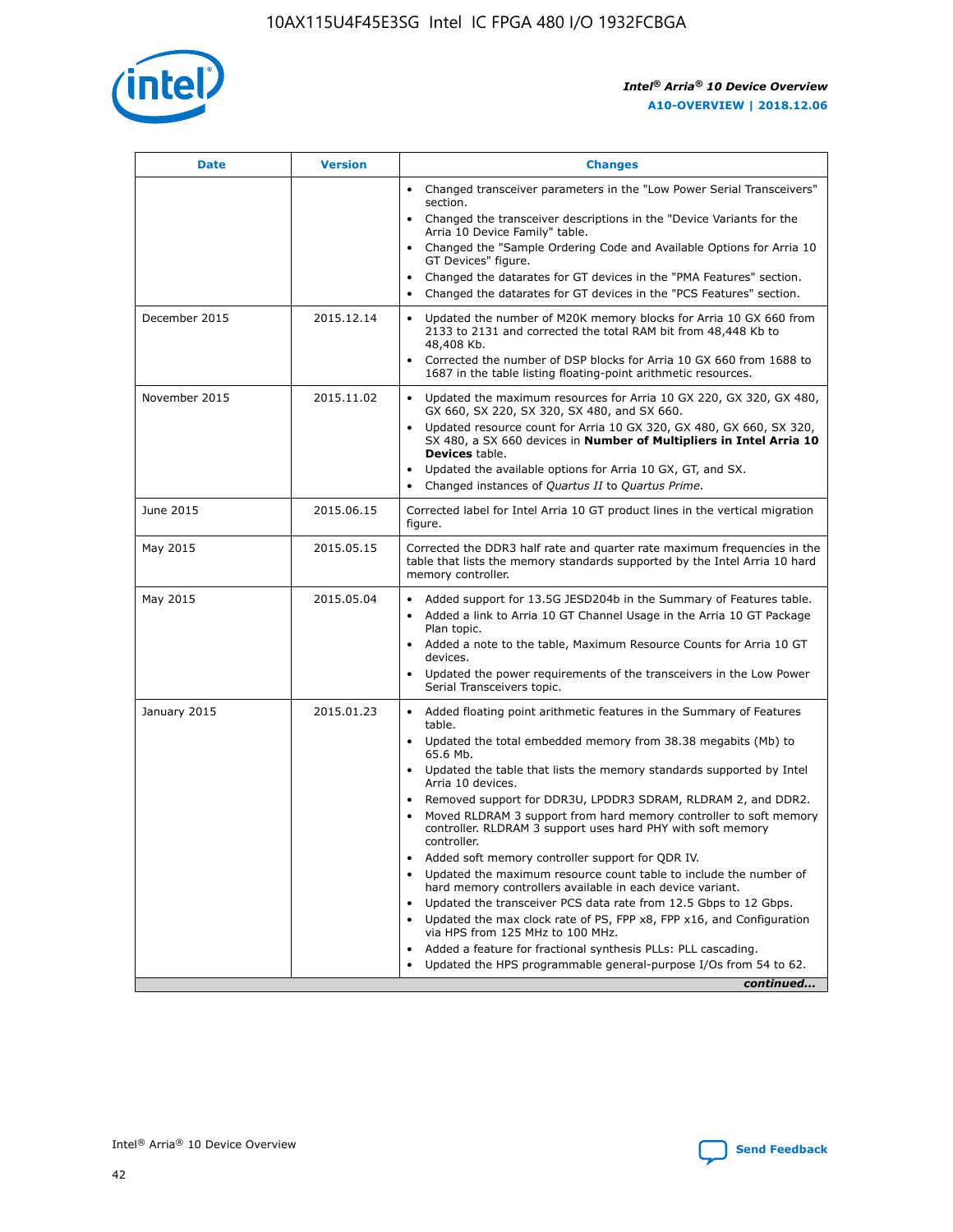r



| <b>Date</b>    | <b>Version</b> | <b>Changes</b>                                                                                                                                                                                                                                                                                                                                                                                                                                                                                                                                      |
|----------------|----------------|-----------------------------------------------------------------------------------------------------------------------------------------------------------------------------------------------------------------------------------------------------------------------------------------------------------------------------------------------------------------------------------------------------------------------------------------------------------------------------------------------------------------------------------------------------|
| September 2014 | 2014.09.30     | Corrected the 3 V I/O and LVDS I/O counts for F35 and F36 packages<br>$\bullet$<br>of Arria 10 GX.<br>Corrected the 3 V I/O, LVDS I/O, and transceiver counts for the NF40<br>$\bullet$<br>package of the Arria GX 570 and 660.<br>Removed 3 V I/O, LVDS I/O, and transceiver counts for the NF40<br>$\bullet$<br>package of the Arria GX 900 and 1150. The NF40 package is not<br>available for Arria 10 GX 900 and 1150.                                                                                                                          |
| August 2014    | 2014.08.18     | Updated Memory (Kb) M20K maximum resources for Arria 10 GX 660<br>devices from 42,660 to 42,620.<br>Added GPIO columns consisting of LVDS I/O Bank and 3V I/O Bank in<br>$\bullet$<br>the Package Plan table.<br>Added how to use memory interface clock frequency higher than 533<br>$\bullet$<br>MHz in the I/O vertical migration.<br>Added information to clarify that RLDRAM3 support uses hard PHY with<br>$\bullet$<br>soft memory controller.<br>Added variable precision DSP blocks support for floating-point<br>$\bullet$<br>arithmetic. |
| June 2014      | 2014.06.19     | Updated number of dedicated I/Os in the HPS block to 17.                                                                                                                                                                                                                                                                                                                                                                                                                                                                                            |
| February 2014  | 2014.02.21     | Updated transceiver speed grade options for GT devices in Figure 2.                                                                                                                                                                                                                                                                                                                                                                                                                                                                                 |
| February 2014  | 2014.02.06     | Updated data rate for Arria 10 GT devices from 28.1 Gbps to 28.3 Gbps.                                                                                                                                                                                                                                                                                                                                                                                                                                                                              |
| December 2013  | 2013.12.10     | Updated the HPS memory standards support from LPDDR2 to LPDDR3.<br>Updated HPS block diagram to include dedicated HPS I/O and FPGA<br>$\bullet$<br>Configuration blocks as well as repositioned SD/SDIO/MMC, DMA, SPI<br>and NAND Flash with ECC blocks.                                                                                                                                                                                                                                                                                            |
| December 2013  | 2013.12.02     | Initial release.                                                                                                                                                                                                                                                                                                                                                                                                                                                                                                                                    |